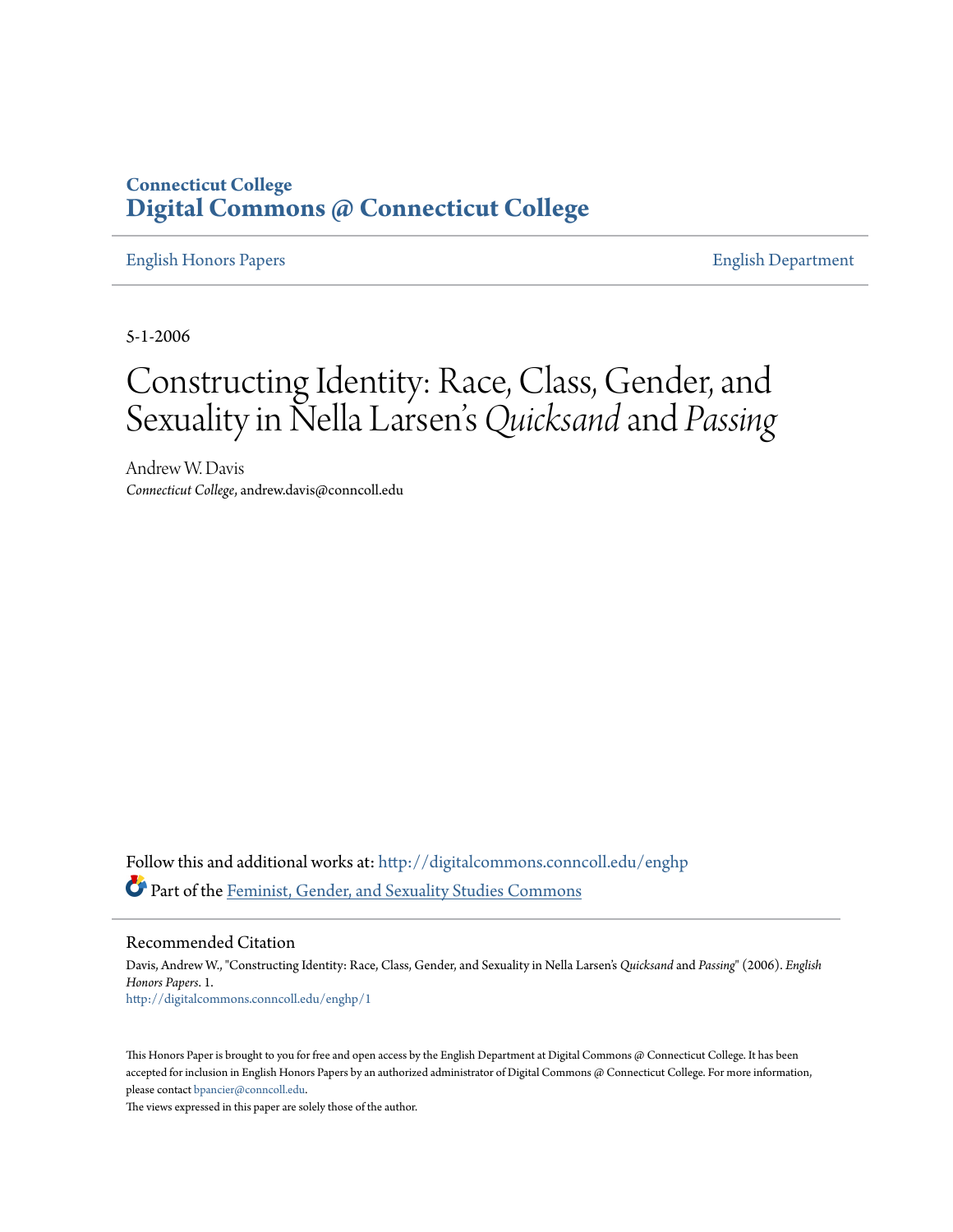Constructing Identity: Race, Class, Gender, and Sexuality

in Nella Larsen's *Quicksand* and *Passing*.

An Honors Thesis

presented by

Andrew Walter Davis

to

The English Department

in partial fulfillment of the requirements for

Honors in the Major Field

Connecticut College

New London, Connecticut

April 2006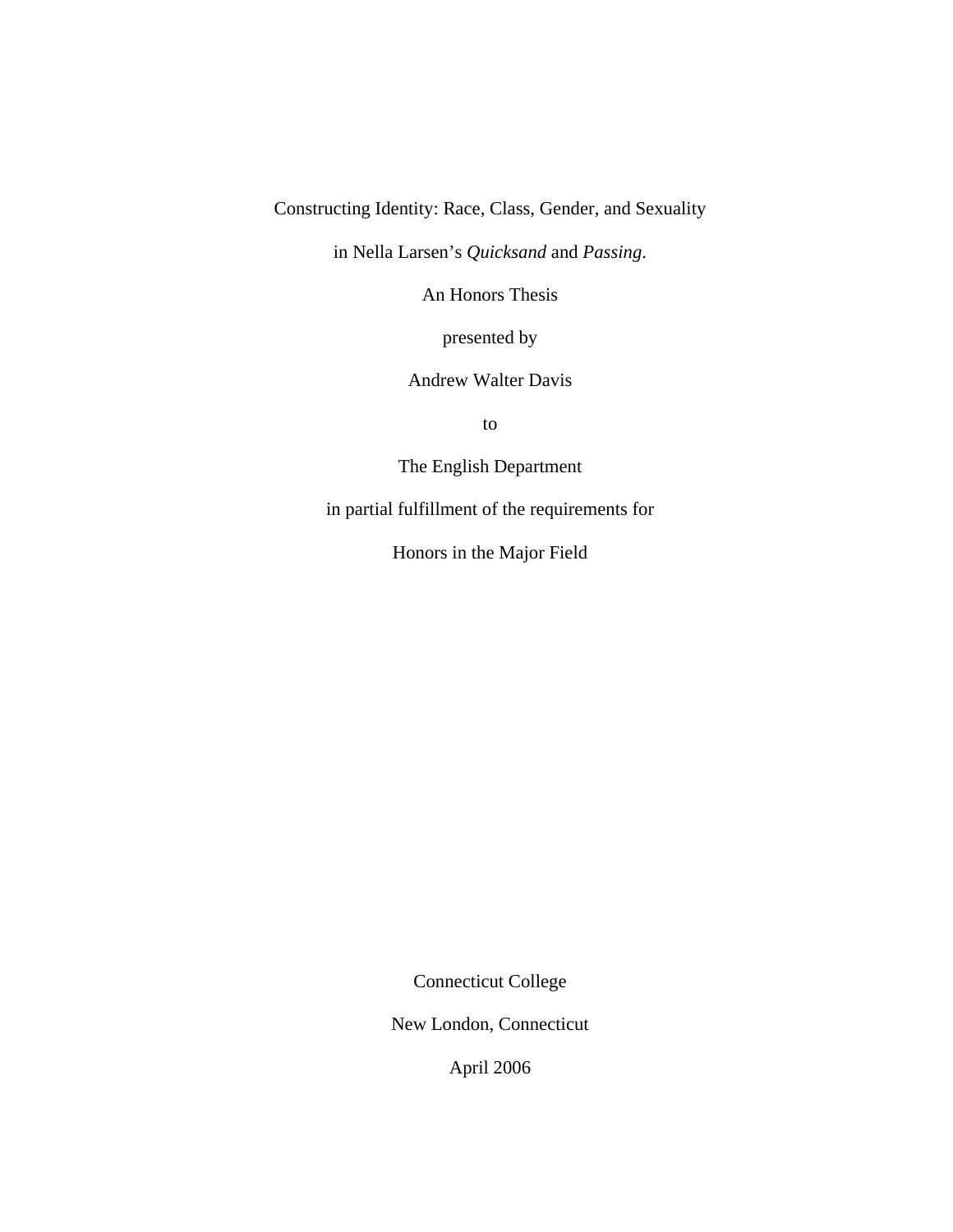#### **Acknowledgments**

 I would like to thank Professor Courtney Baker for her valuable insight and encouragement throughout this process, and for reading countless drafts and always offering thoughtful suggestions on how to keep challenging and improving my thesis.

 Also thanks to my other professors for their involvement in this project: Professor Simon Hay, Professor Janet Gezari, and Professor Roxana Walker-Canton.

 I would also like to extend my gratitude to all my professors, especially those in the English department, whose teaching shaped my critical reading and writing skills.

Thanks again to my adviser, Professor Janet Gezari, for her guidance and teaching these past four years.

 Finally, thanks to my family for their constant support and genuine interest in all my endeavors.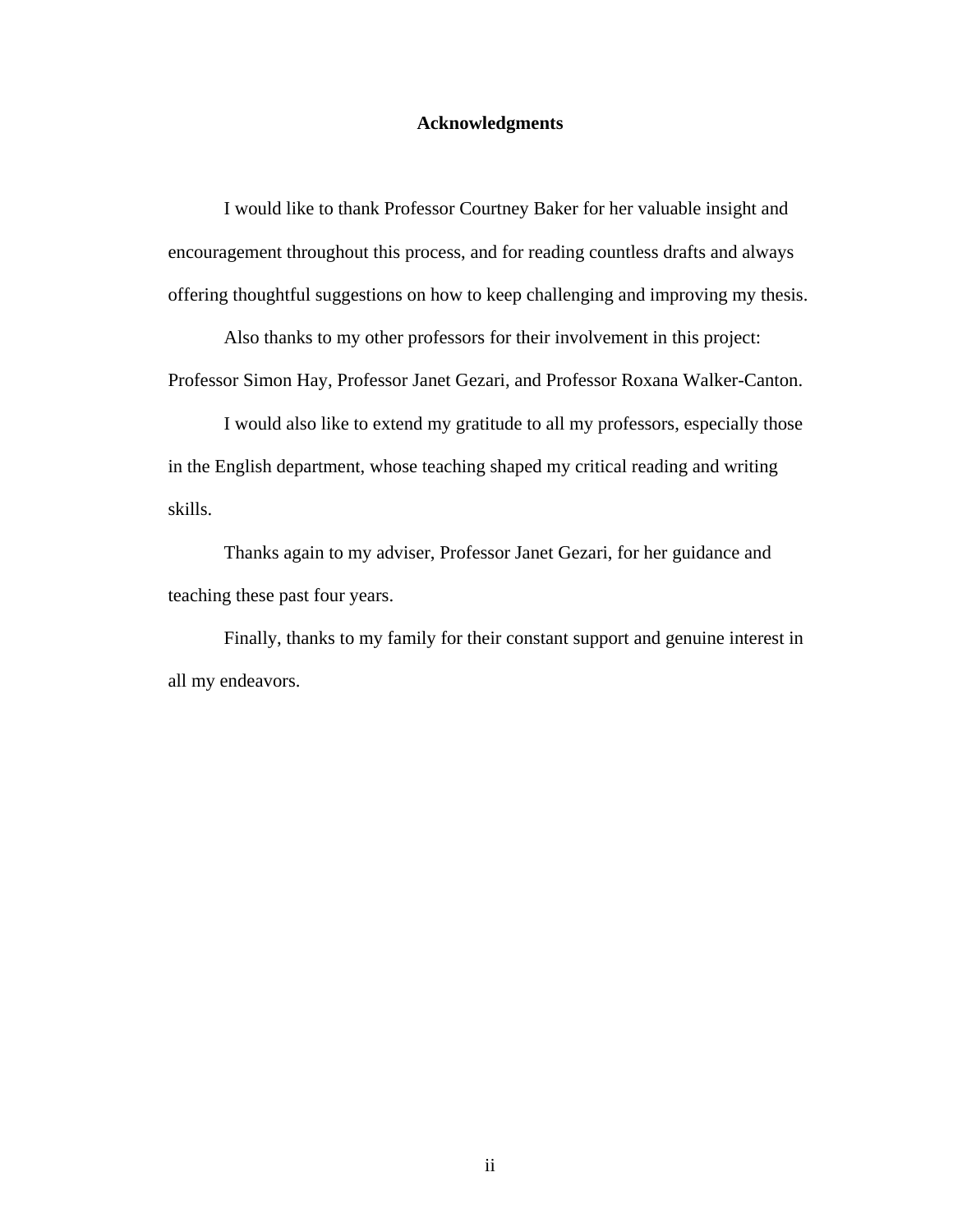#### **Abstract**

 This thesis explores the constructions of African American female identity in Nella Larsen's two novels, *Quicksand* and *Passing*. It examines the textual representations of race, class, gender and sexuality and how these representations speak to the stereotypes of African American female identity prevalent in Harlem Renaissance literature and the wider literary canon. The first chapter shows the connection among constructing racial, gender and sexual identities by paralleling *Quicksand*'s protagonist's plight to define her racial identity with her simultaneous struggle to obtain sexual autonomy. It concludes that Helga's failure to achieve autonomy signifies the novel's critique of the racism and misogyny within its contemporary society. The second chapter focuses on Larsen's second novel, *Passing*, and how the two protagonists, Irene and Clare, construct their identities in their segregated society. The agency Clare possesses in constructing her identity leads to the tragic ending of both women, for her white husband's racism prevails and his power to dictate his wife's identity indirectly causes her death. The thesis concludes by considering the criticism both novels receive and its influence on Larsen's place in the literary canon. The thesis argues that both novels' portrayal of female characters as three dimensional women capable of autonomy, refute the stereotypical representations and the novels' tragic endings further criticize the societies that deny them agency.

iii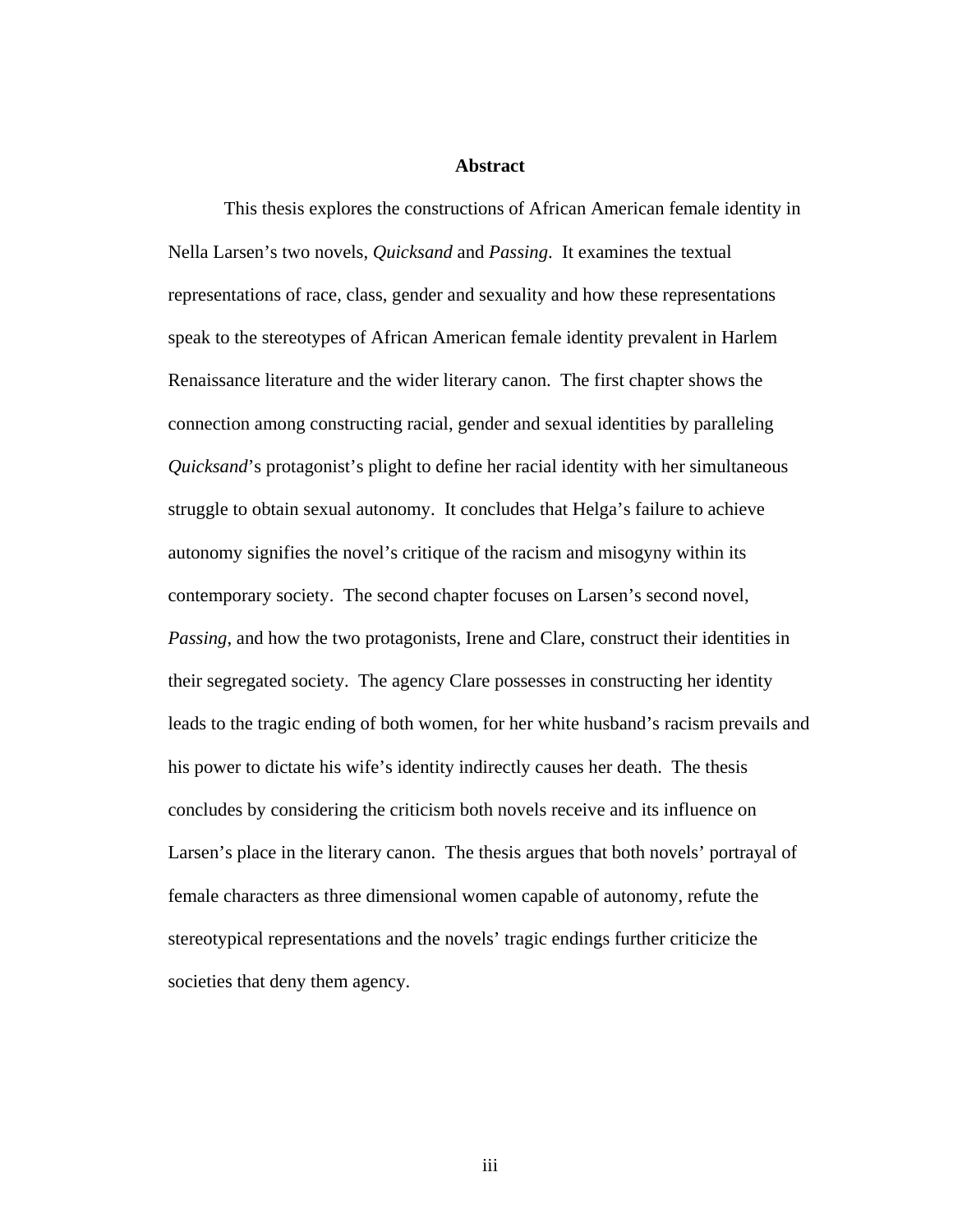### **Table of Contents**

| Introduction:<br><i>Quicksand</i> and <i>Passing</i> : Resisting Stereotypes and Subverting Literary Tradition 1 |    |
|------------------------------------------------------------------------------------------------------------------|----|
| <b>Chapter One:</b>                                                                                              |    |
| Chapter Two:                                                                                                     |    |
| Conclusion:<br>Quicksand, Passing, and the Critics: Interpreting the Novels' Endings                             | 54 |
|                                                                                                                  | 60 |
|                                                                                                                  |    |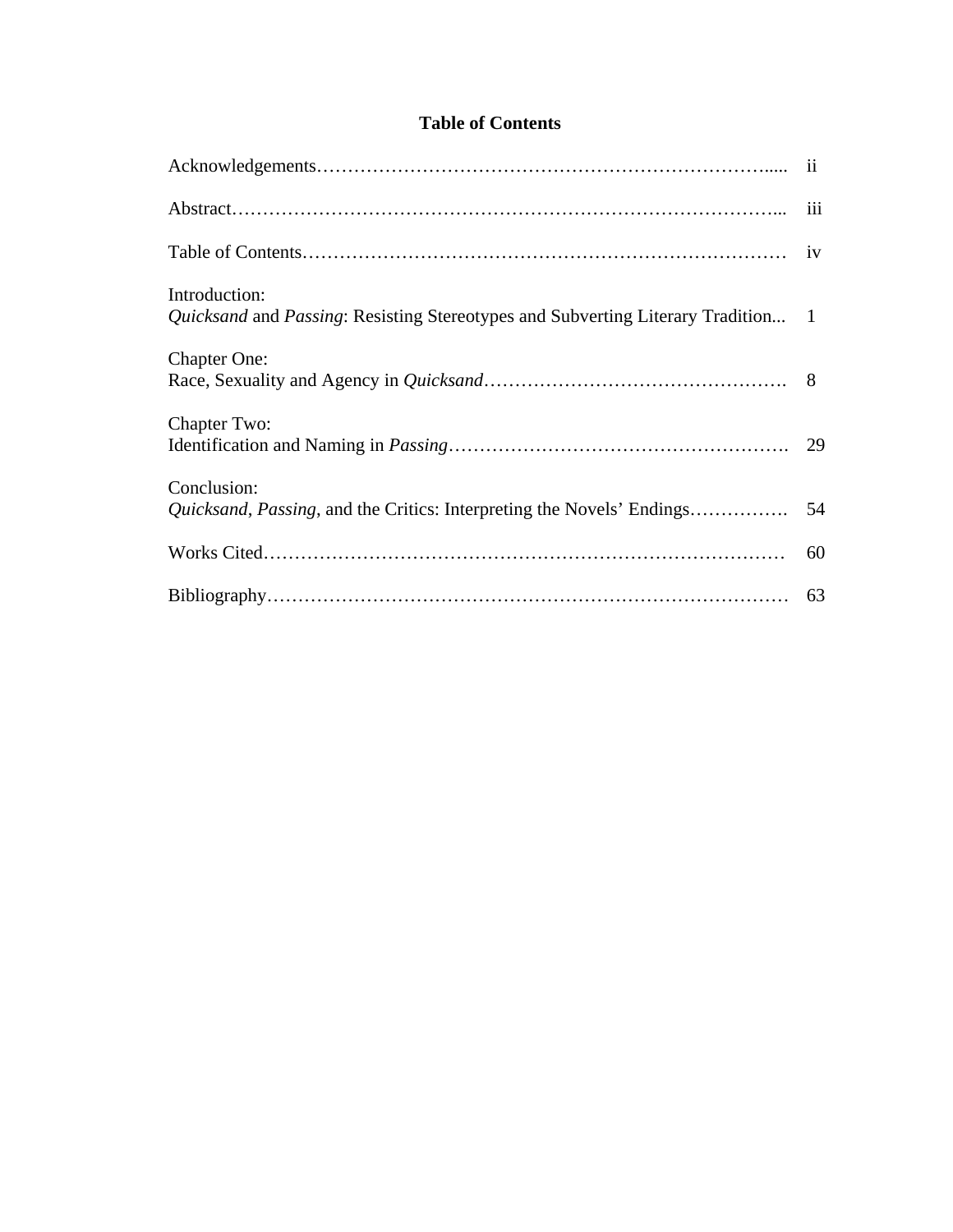*Quicksand* and *Passing*: Resisting Stereotypes and Subverting Literary Tradition

 In 1928 and 1929 Nella Larsen published her only two novels, *Quicksand* and *Passing*, respectively, both of which center on the lives of African American women and their place in society. *Quicksand*'s protagonist, Helga Crane, searches for a community in which she feels at home; her journey takes her from the Southern United States, to Harlem, and to Denmark-- where her white relatives live. In each setting Helga negotiates her place in society facing the challenges of being both a biracial person and a woman. Every location, however, forces Helga to confront the stereotypes that confine her. Ultimately, Helga enters a loveless marriage of convenience and returns to the South. Unable to express her individuality, Helga is resigned to live a life that denies her the autonomy she has struggled for. In *Passing*, two light-skinned African American women, Clare and Irene, deal with the act of passing for white in a segregated society. Irene only passes occasionally; she instead strives for the security and stability she hopes her lifestyle as an upper-middle class African American woman will provide. Clare, a biracial woman constructs an identity by passing for white. Clare's flamboyant and careless lifestyle intrigues Irene but ultimately threatens Irene's lifestyle as the dangers of Clare's passing effects both women. In the end, Clare mysteriously dies immediately after her racial identity is discovered by her racist white husband. Though Irene's final fate remains unresolved, the ending depicts both women's expulsion from white society conveying the alienation of African Americans by a racist society. By focusing on the construction of identity and exploring the textual representations of race, class,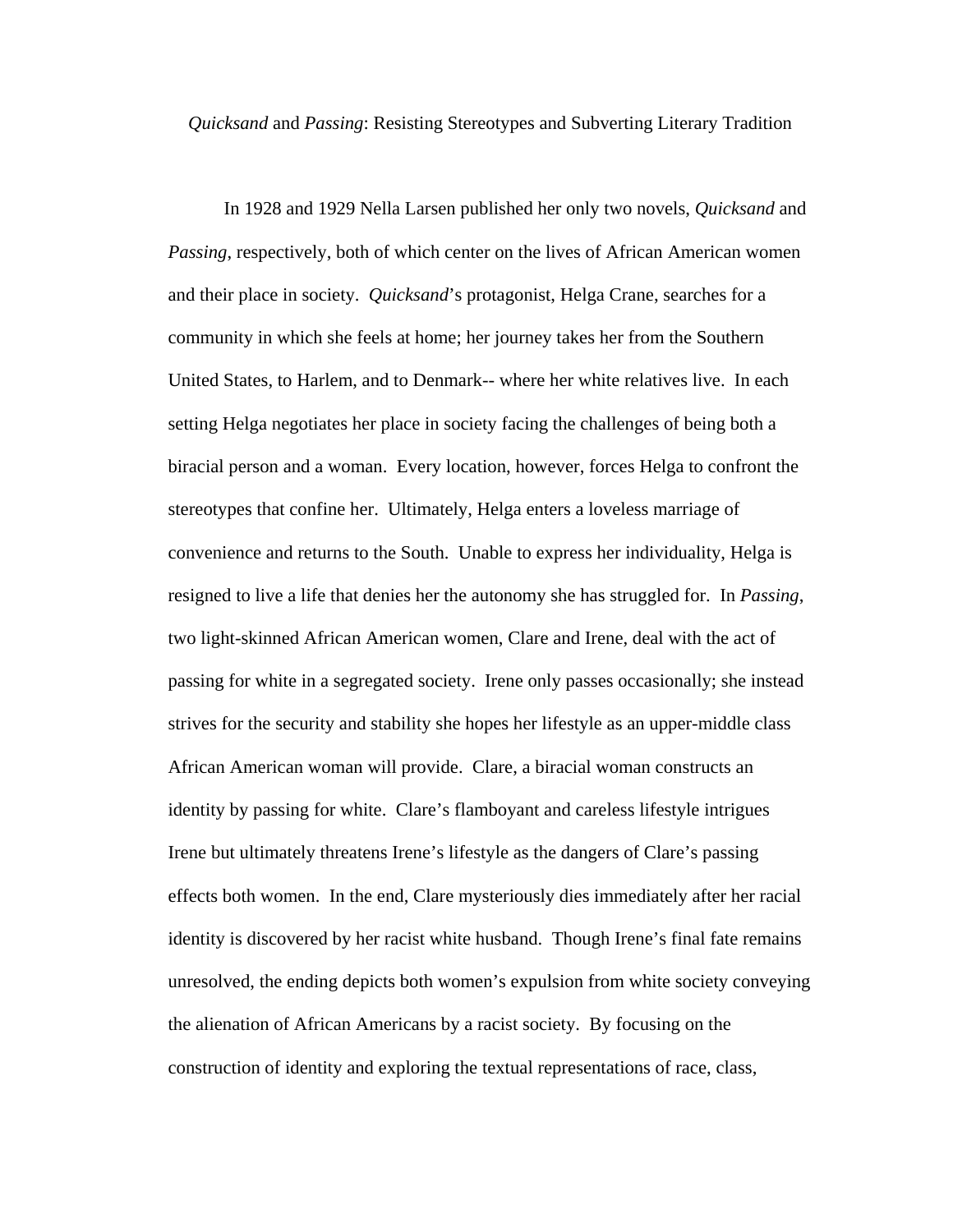gender and sexuality, this thesis reveals how both novels refute the stereotypes of African American women during the Harlem Renaissance and in the canon of American literature.

 Both novels were praised by Larsen's contemporaries and held as exemplary works in the canon of American Harlem Renaissance Literature. W. E. B. DuBois described *Quicksand* as a "thoughtful and courageous piece of work" and "the best piece of fiction that Negro America has produced since the heyday of Chesnutt [. . .] in its subtle comprehension of the curious cross currents that swirl about the black American" (DuBois 784). *Passing* was equally well received earning Larsen a Guggenheim Fellowship, making her the first African American female to garner such a distinction (McDowell ix). Despite such immediate accolades, however, contemporary and current critics often fault the endings of Larsen's novels. For example, critic Thadious Davis argues that both novels' "narratives stop abruptly, present no viable solution, and remain dominated by dissatisfaction [. . .] [and]despite an adept framing of character and incident, Larsen's narratives do not finally penetrate the meaning of that subject" (Davis 191). In her introduction to both novels, McDowell similarly concludes that these endings "reveal [Larsen's] difficulty with rounding off stories convincingly," and attests that, "[t]hough both novels feature daring and unconventional heroines, in the end, they sacrifice these heroines to the most conventional fates of literary history: marriage and death, respectively" (McDowell xi). However, the dissatisfaction expressed by critics speaks more to their own expectations of how these novels should conclude. In her criticism of *Passing* Mary Mabel Youman describes the ending as "disconcertingly vague on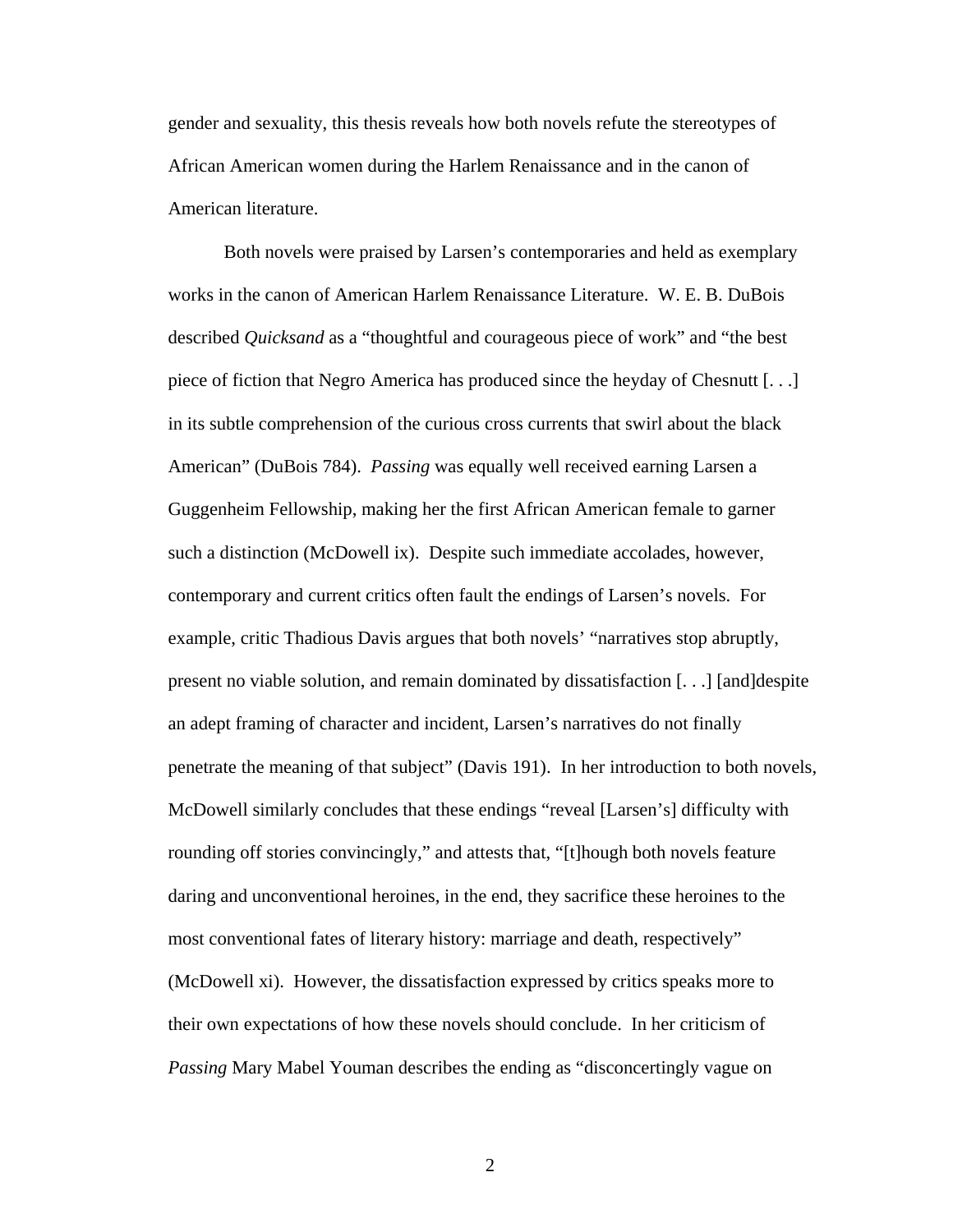what should be joyously embraced" (Youman 241). Such critiques penalize the novels for thwarting expectation and not offering celebratory endings. Critic Jonathan Little argues that: "While *Passing*'s ending may seem abrupt and evasive to those looking for triumphant characters or affirming political messages, it remains consistent with [the novel's] internal logic and organic design" (Little 173). Instead of dismissing the novels' endings, this thesis will argue that the characters' final fates offer a critique on the place of African American women in society. Neither novel endorses the protagonists' failures, but rather the endings show how the identity of each woman within her society surrenders her to irresolvable fates. Had any of these characters succeeded, the stories would compromise the reality that each novel depicts—realities in which racism and misogyny deny African American women independence or autonomy in their lives.

 The narrative conventionality of both novels derives from their similarities with the traditional "passing-for-white" story in which typically a biracial character, specifically of African American and white heritage, discovers the negative effects of passing for white and in the end returns "to the safe confines of the supportive Black community" (Little 173). Little documents many such stories beginning in the nineteenth century and their resurgence during the Harlem Renaissance (Little 173- 74). The basic plot of *Quicksand* follows this formula; Helga Crane feels alienated by her biracial heritage in both African American and white communities. Yet Larsen's novel subverts this tradition by depicting an African American community that condemns Helga to a loveless marriage and potentially fatal pregnancies. *Quicksand* thus criticizes not only the oppressive white dominant culture but also the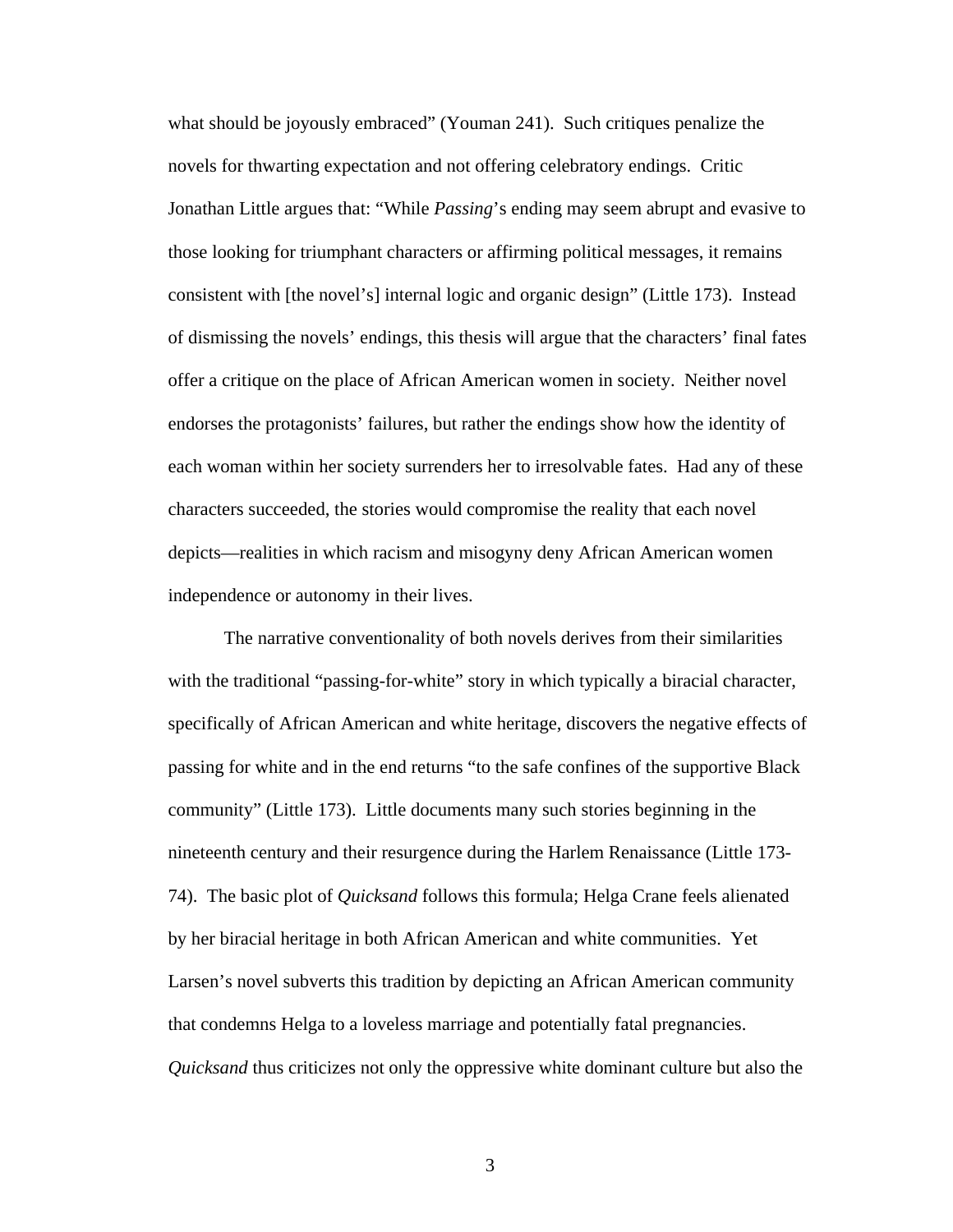absence of a "supportive Black community." Similarly, in *Passing*, Clare Kendry, passes for white yet longs for an embracing African American community. However, soon after integrating herself into African American culture, Clare dies, indicating the fleeting illusion of a supposedly safe and freeing community. Such endings of marriage and death, though conventional in the larger American literary tradition, as McDowell argues, are in fact subversive in the context of the "passing-for-white" genre these novels critique. Ultimately, each novel reveals a more cynical, less idealized ending, which depict the limitations of African American women and the hypocrisy and repression prevalent in both the African American and white communities.

 Larsen's novels also stray from the conventional "passing-for-white" stories by equally focusing on the exploration of female identity. In *Quicksand*, Helga's construction of her racial identity runs congruent to her struggles as a woman and with her sexuality. As Helga's biracial heritage prevents her from fully fitting into either African American or white communities, similarly, each community someway hinders Helga's exploration of her sexuality by either repressing or exploiting it. The novel links the construction and performance of race to the expression of female sexuality, specifically African American female heterosexuality in the context of race conscious and racist societies. Just as the novel underscores limiting modes of defining race– as either African American or as white-- the novel conveys the restrictive modes of representing female sexuality—as either chaste or promiscuous. As Helga struggles to define her racial identity she also tries to maintain her sexual autonomy. Through Helga's journey, the novel defines and refutes the stereotypes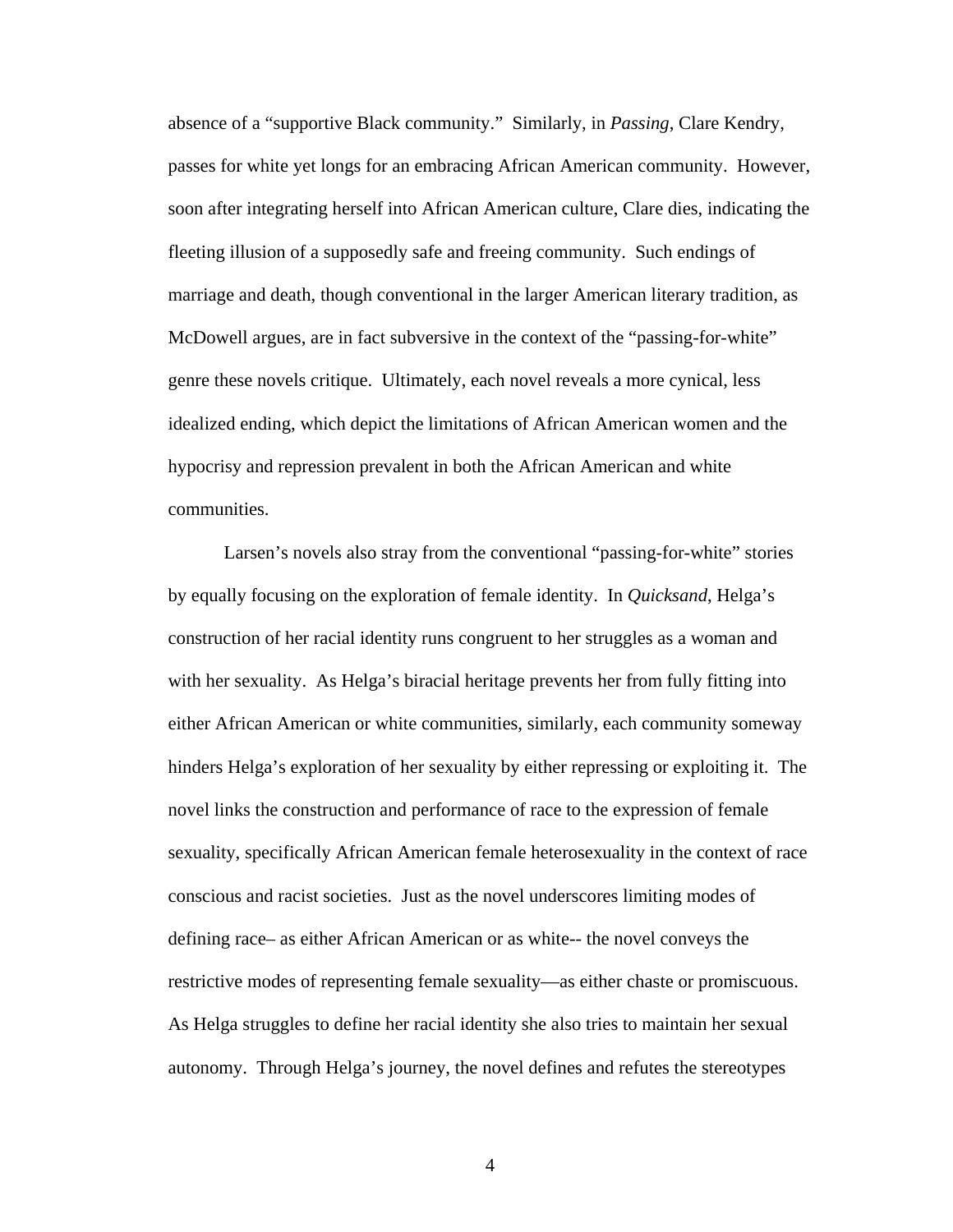that objectify literary representations of African American women. In her introduction to the novels, McDowell outlines the historical and literary traditions that created the two dichotomous modes of representing African American female sexuality (McDowell xii-xiii). One such representation is the figure of the exotic and promiscuous African woman who is prevalent throughout the literature and cultural myths of early American society (Simson 230). Such archetypes influenced much of the writing of the Harlem Renaissance, which exploited African American women as "primitive exotic sex objects" (McDowell xv). The second representation, one of the chaste and pious African American Christian woman, came as a reactionary stance against the first stereotype of the licentious and libidinous female (McDowell xiii). Whereas the first stereotype exploits African American female sexuality as objects, the second stereotype represses any expression of sexuality thus equally denying sexual autonomy. Helga's final inability to freely express her sexuality reflects upon and criticizes the damaging nature of both of these stereotypes and their confining limitations on the representations of African American women.

*Passing* further critiques the literary representations of African Americans in the genre of the "passing-for-white" story by exposing the absence of a supportive African American community. Irene's obsessive desire for security stems from her lack of it in the African American bourgeois society; though she tries to obtain safety and stability, the threat of racism infiltrates all aspects of her life straining her relationships with Clare and her husband. Irene constantly fears being cast out of her society; this fear of expulsion reflects the instability and terror of racism in all its forms, but especially in the legalization and enforcement of segregation. The text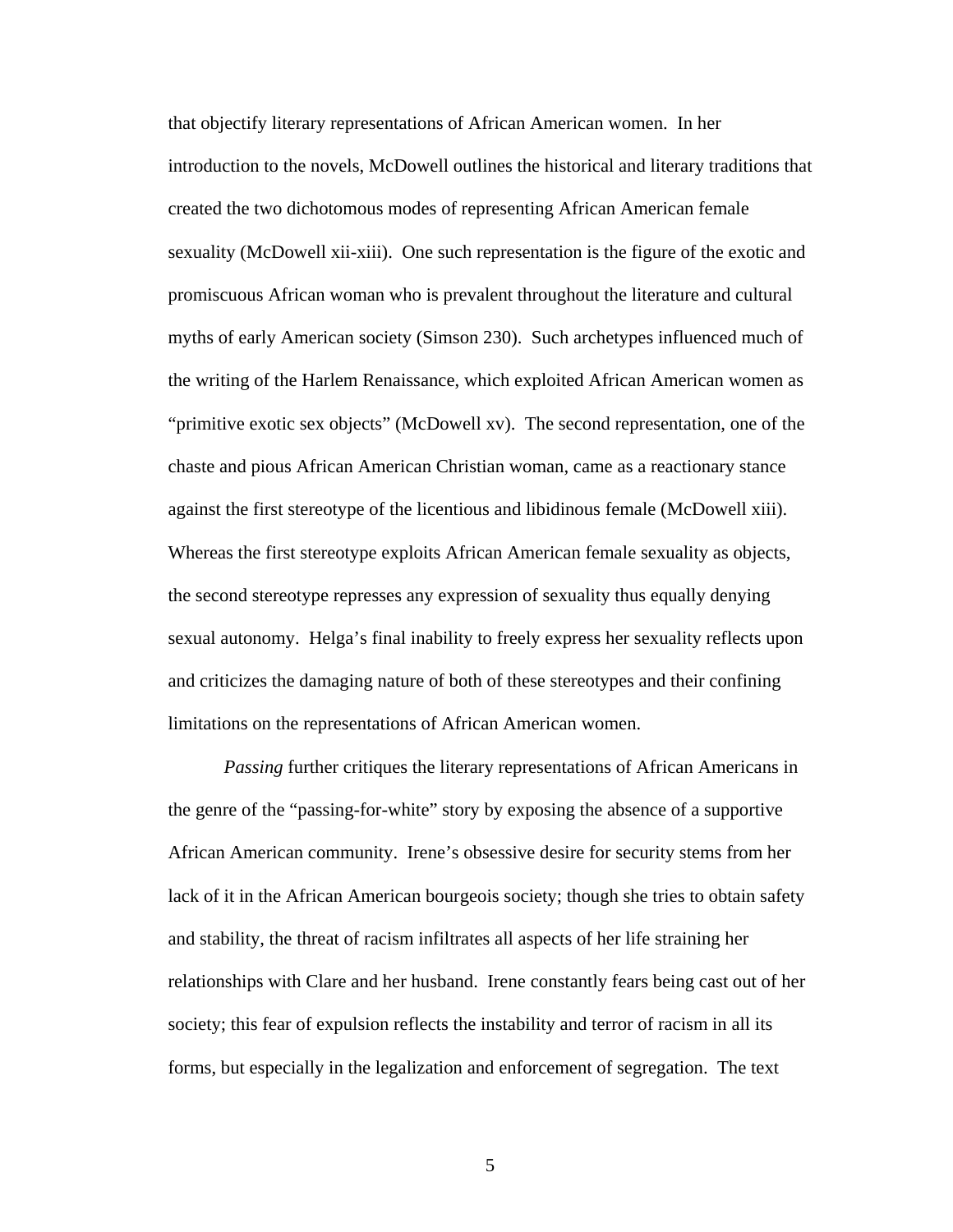conveys the ubiquitous threat of racism through Clare's racist white husband, John Bellew. Irene is insulted by Bellew's racist slurs, and the anxiety she feels haunts her throughout the novel. The text emphasizes the power of Bellew's voice and words through the pun on his name—Bellew is a homophone of "bellow," characterizing Bellew's loud booming voice. The word "bellow" is also repeated throughout the text linking scenes of terror with Bellew-- the novel's ultimate embodiment of white racism and its power of excluding the Other. For example, Irene recalls Clare's father running "threateningly up and down the shabby room, bellowing curses" (143-144). In another scene, Irene feels an ominous presence in the air, foreshadowing her discovery of an unconscious man lying in the street, and in a catalog of oppressive metaphors, the warm breeze is a described as a "flame fanned by slow bellows" (146). Additionally, the name Bellew also is a pun on the word "below" which signifies the literal and figurative descent of both Clare and Irene at the hands, or words, of Bellew's racist epithets. Bellew's intrusion upon a party in the African American community Clare tries to return to, initiates Clare's death and exposes the false illusion of the safety of any community from the threat of racism. The tragic ending subverts the conventional depictions of idealized communities thus challenging the traditional "passing-for-white" narratives.

 This thesis examines the construction of the protagonists' identities in both novels. The first chapter explores the connection between Helga's identities as both a biracial person and as a woman. By establishing the stereotypes that historically either exploited or repressed African American women, the first chapter explores how *Quicksand* resists such representations despite the prevalence of these oppressive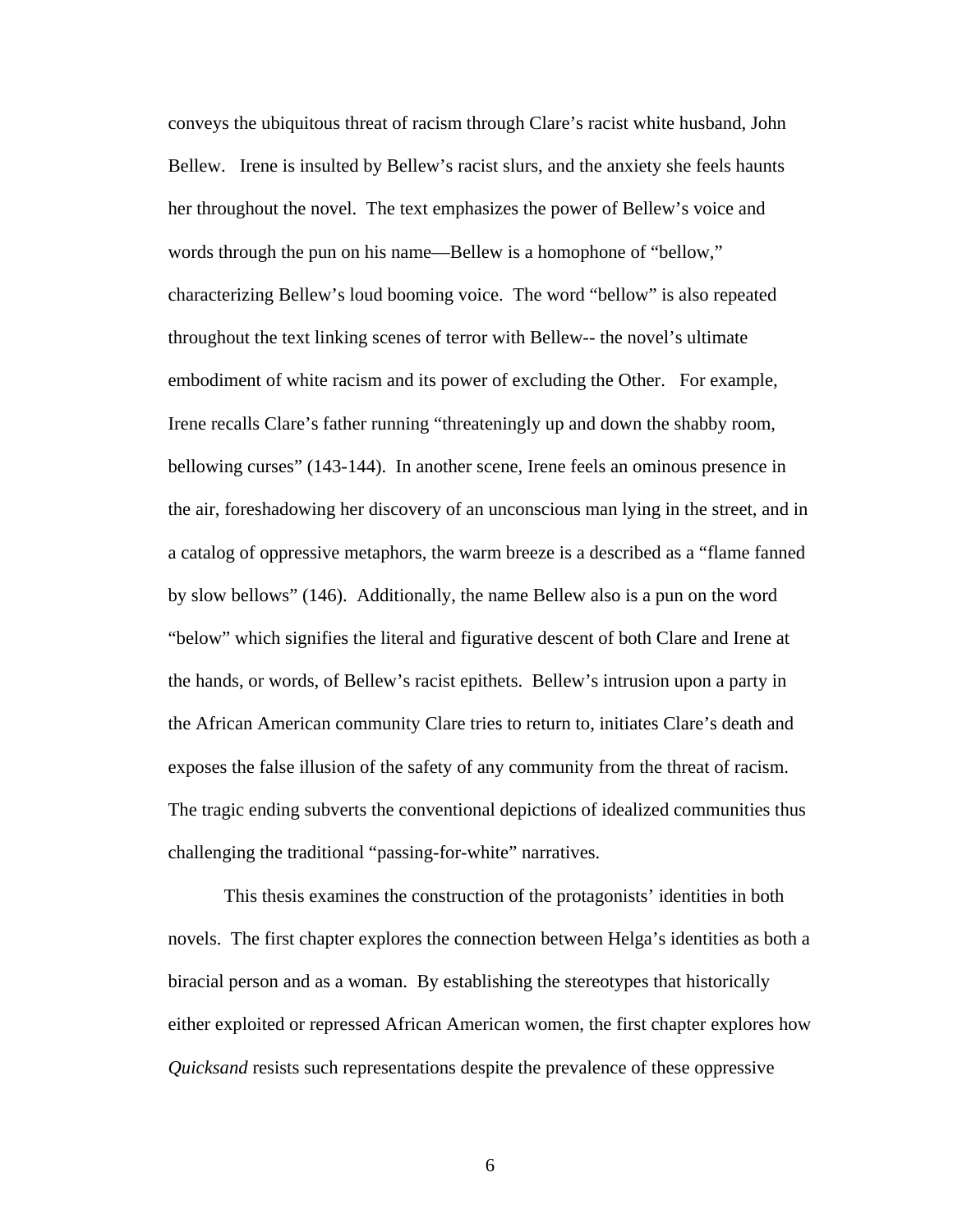stereotypes. Helga rejects both the exploitation and repression of her sexuality by refusing to conform to society's limiting modes of expression for African American women. Helga struggles to construct her own identity free of societal pressures to fit into certain stereotypes. Similarly, *Passing*'s Clare tries to establish her biracial identity free of the limitations existing in a segregated society. The second chapter explores Clare's identity construction through Irene's identification with Clare, and how each woman negotiates her place in a society, which threatens to alienate them. This chapter uses different theories of identification to examine the relationship between Irene and Clare. Through the different lenses of Feud and Lacan, the second chapter argues that Irene's relationship with Clare dictates Irene's own identity construction. The second chapter concludes that both Irene and Clare's autonomies are denied by the racism that names them as the marginalized Other; by interpreting the novel's ending through Althusser and Fanon's different theories of naming and identifying, the chapter reveals the power of Bellew's racism and its destruction of Clare and Irene's identity.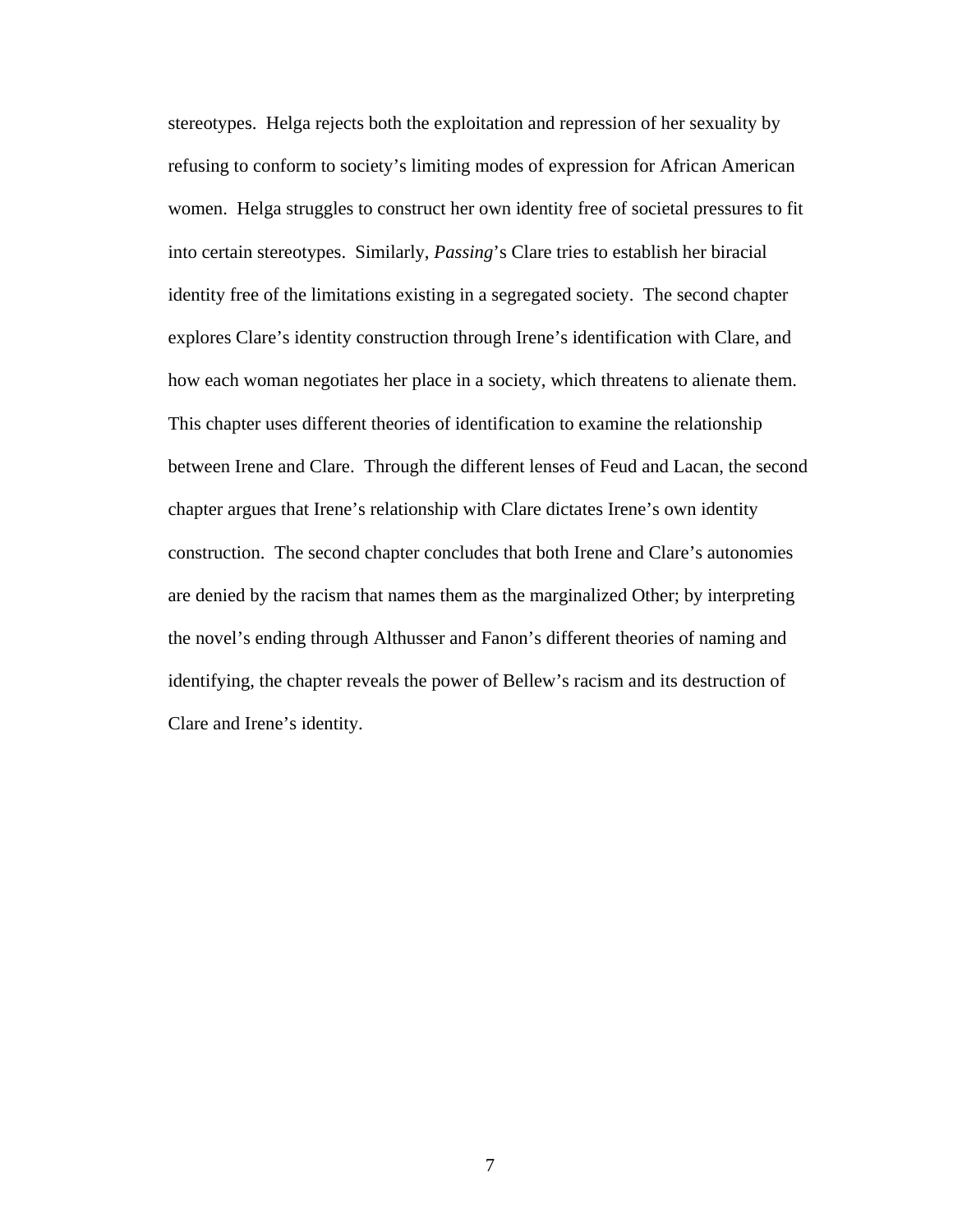#### Race, Sexuality and Agency in *Quicksand*

Larsen's first novel, *Quicksand*, explores the contemporary modes of representing African American female identity through Helga's struggle to find her place in society. Helga struggles to express her sexuality without loosing agency through exploitation, objectification or sexual repression. Through Helga's search for sexual autonomy the novel exposes the two dichotomous stereotypes of African American females that prevail throughout literature. *Quicksand* depicts the limitations both stereotypes hold and their ubiquity throughout the United States and Europe. The story conveys the pervasiveness of these stereotypes through the constant change of setting; each location Helga lives in threatens to conform her into a stereotype. First, the novel criticizes the reactionary stereotype that "treated sexuality with caution and reticence" in order to counterbalance the "social and literary myths perpetuated throughout history about black women's libidinousness" (McDowell xii). Larsen's text reveals the limitations of this representation in its mocking portrait of Naxos, a rich Southern school where Helga teaches, that is the epitome of an African American community trying to assimilate to white culture in order to succeed. Helga recognizes and flees the assimilationist mandates of the school and its leaders' internalized racism. Helga then moves to Harlem, "which in Harlem Renaissance mythology is the site of sexual freedom and abandon" (McDowell xviii). Here the novel exposes the exploitation of African American culture as appropriated by dominant white culture. Helga fears sexual objectification as an African American woman and so she moves again. Helga's subsequent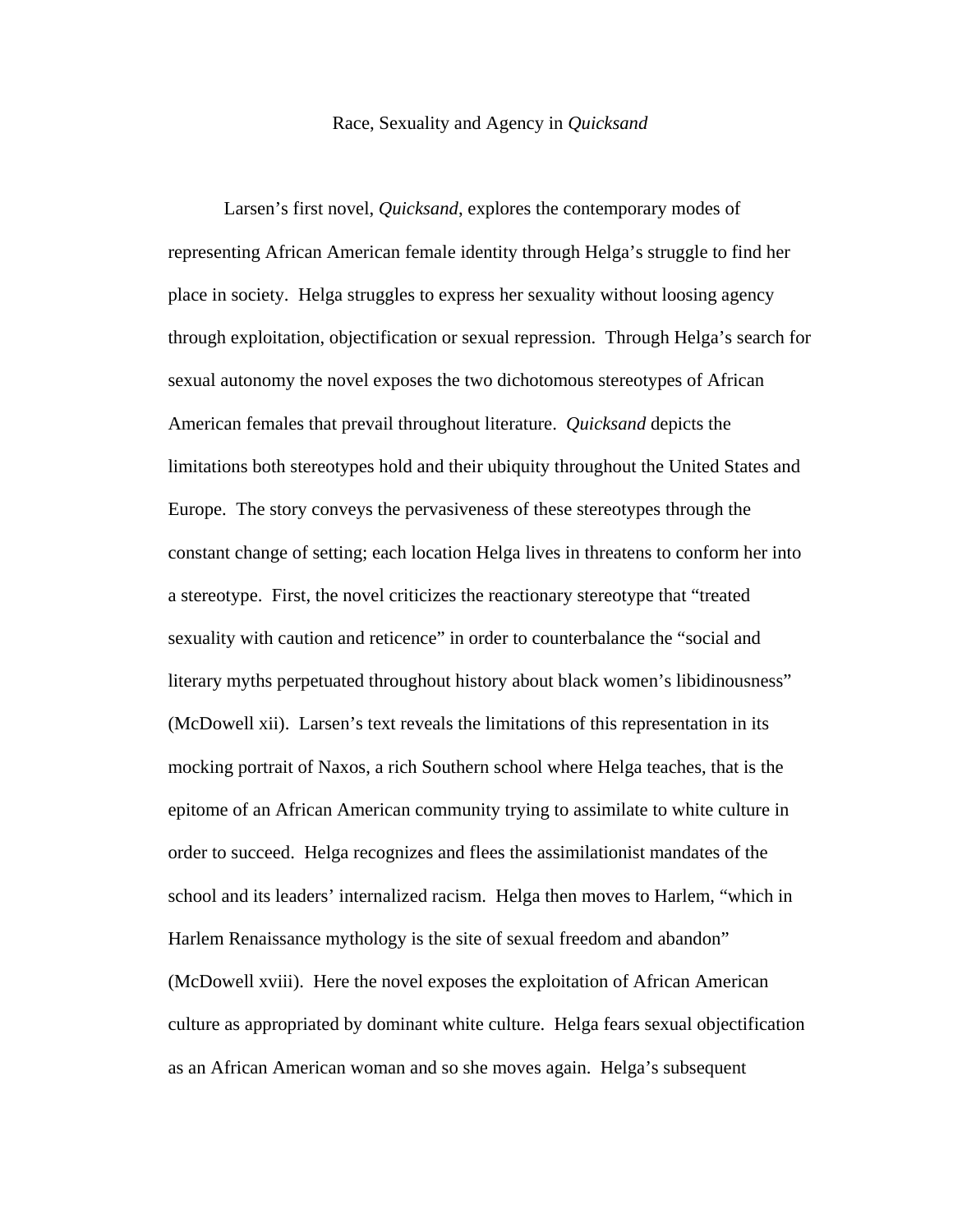departure to Denmark illustrates another form of exploitation as the Danes try to mold her into a sexualized object based on the stereotypes of the black female exotic figure. Helga rejects her new white society and returns to Harlem to regain her sexual agency within the black community. Yet Helga's autonomy is fleeting and ultimately surrendered. By creating limited options for Helga to express her sexuality, *Quicksand* depicts the restrictiveness of both stereotypes and their denial of African American female sexual autonomy.

*Quicksand* uses the historical stereotypes of African American women to comment upon the opposing movements within the Harlem Renaissance. These contemporary stereotypes of African American women which the novel contests were established and shaped by the earliest constructions of the African female identity in the United States. Critic Rennie Simson summarizes: "The construction of the sexual self of the Afro-American woman has its roots in the days of slavery. During those days the black woman was thought of, at best, as a worker and, at worst, as an object for sexual gratification and as a breeder for more slaves" (Simson 230). Enslaved women were robbed of their humanity and were stripped of their identity because they lacked autonomy. Angela Davis documents how female slaves were treated no different from male slaves when it came to work:

Where work was concerned, strength and productivity under the threat of the whip outweighed considerations of sex [. . .] when it was profitable to exploit them as if they were men, they were regarded, in effect, as genderless, but when they could be exploited, punished and repressed in ways suited only for women, they were locked into their exclusively female roles (Davis 6).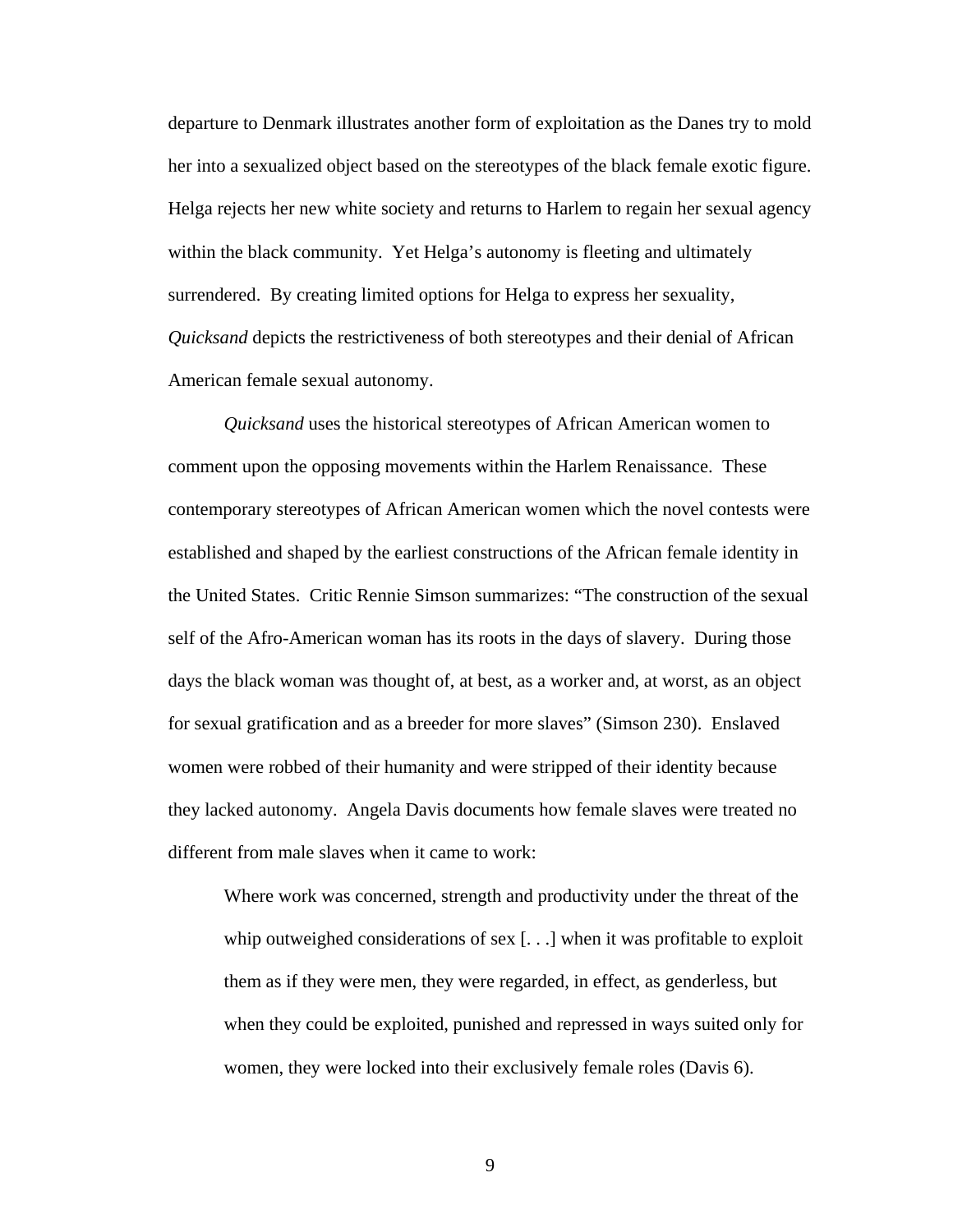The legacy of rape that "facilitated the ruthless economic exploitation of [female slaves]" completely deprived African American women agency in their sexuality (Davis 7). "Their enslavement relegated them to the marketplace of the flesh, an act of commodifying so thoroughgoing that the daughters labor even now under the outcome" (Spillers 76). Critic Hortense Spillers argues that African American women were robbed of a legitimate sexuality as their agency was taken away. Larsen's *Quicksand* connects this exploitation and dehumanization of black female sexuality with the exploitation and objectification of the contemporary African American female within Harlem Renaissance culture. Larsen's text criticizes the stereotype of the "primitive" African American prevalent in contemporary literature.

 Critic Baruch Kirschenbaum defines primitivism as "an attitude of mind working from a cultural state to an imagined pre-cultural state uncontaminated by the ills of civilization. It arises out of the suspicion [. . .] that civilization has brought with it a progressive deterioration of the true state of being" (Kirschenbaum 168). In the primitivist movement of the Harlem Renaissance the industrialized United States represents the civilization which stripped African Americans from their African identity through enslavement. Thus primitivism emphasizes the celebration of African roots as means of departure from dominant white civilization that threatens to eradicate it. Critic Michael Stoff defines primitivism as a "fundamental challenge to the effete civilization of white America" and refers to this movement as the cult of primitivism (Stoff 127). He explains: "The rising interest in jazz, the study of African art forms, and the examination of tribal cultures were all variations on the theme of the primitive. The Negro as the uncorrupted remnant of preindustrial man became the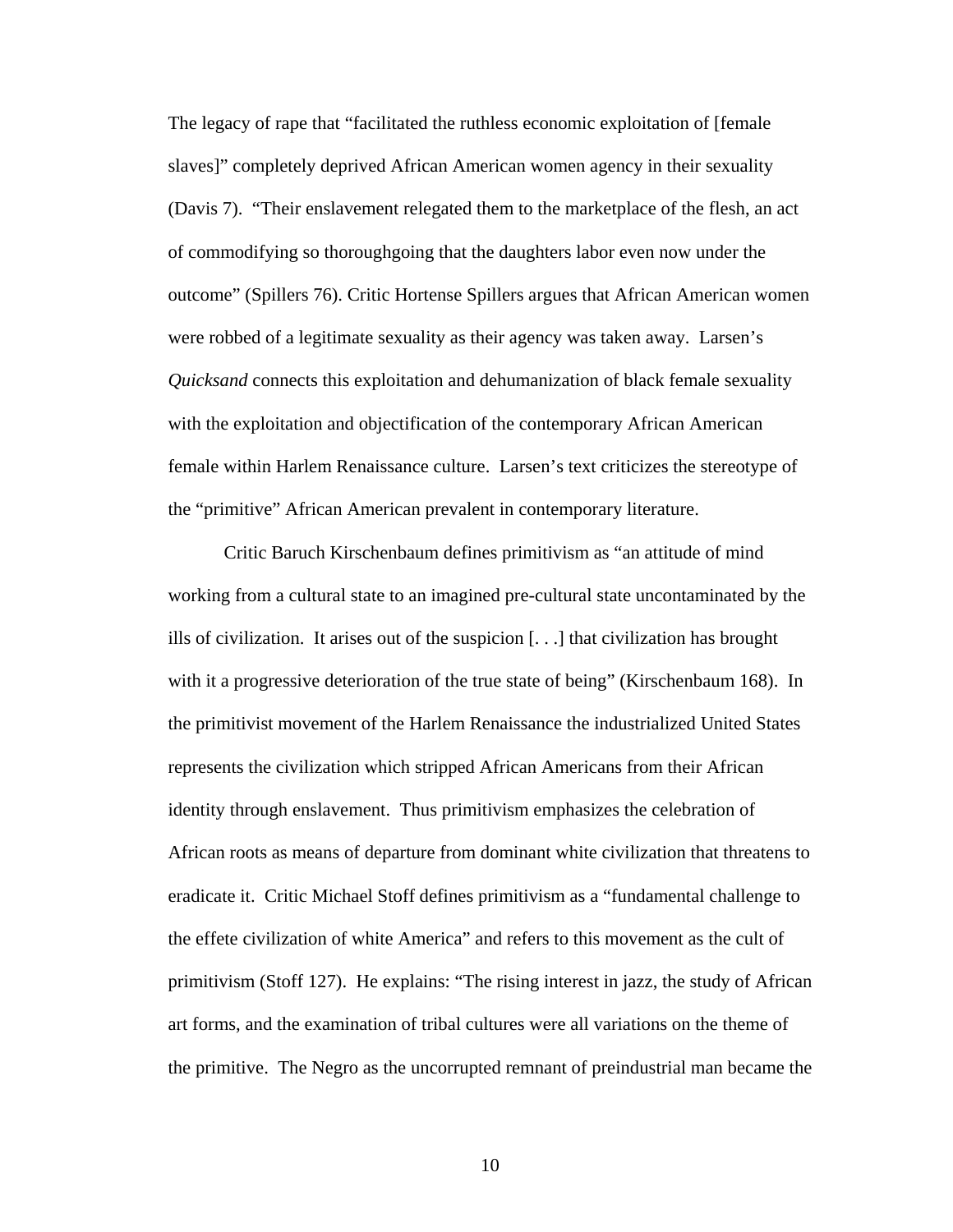central metaphor in this cult" (Stoff 127). Stoff cites Claude McKay's 1928 novel, *Home to Harlem*, as a forerunner to the primitive movement in Harlem Renaissance literature; he describes the protagonist as an "instinctive primitive, deeply rooted in the exotic mystique of Africa" (Stoff 133). Though Stoff celebrates McKay's novel, his praise reveals the problems Larsen's novels recognize and try to counteract. Stoff describes *Home to Harlem* as "a vivid glimpse of the lower depths of black life in urban America [. . .] with its thematic emphasis on the black man as the unrestrained child of civilization" (Stoff 132). Stoff's demeaning characterization of black men as unrestrained children offered as a positive element in McKay's novel, illustrates the acceptance and expectation of such stereotypes. Stoff's positive attitude reflects how many contemporary readers and critics of McKay's, similarly praised the depiction of African Americans as childlike and unrestrained. The pervasiveness of such stereotypes demonstrates the challenge Larsen faces in creating charcters not defined by these stereotypes. Moreover, Stoff's reading of Ray, a foil to the protagonist, as a "the civilized black whose education has sensitized his mind but paralyzed his body" illustrates Larsen's challenge of portraying a creditable African American intellect not devoid of sexuality (Stoff 133). Stoff dismisses Ray as a "social misfit" who is "robbed by his 'white' education of the ability to act freely and impulsively [and he] remains little more than a 'slave of civilized tradition'" (133). In his reading, Stoff appropriates education and civilization with whiteness; endorsed by McKay's characterization, Stoff views the uneducated black character as the hero because he resists the 'cultivation' of white society. By conflating education with whiteness, Stoff implicitly conflates uneducated and uncivilized behavior with blackness.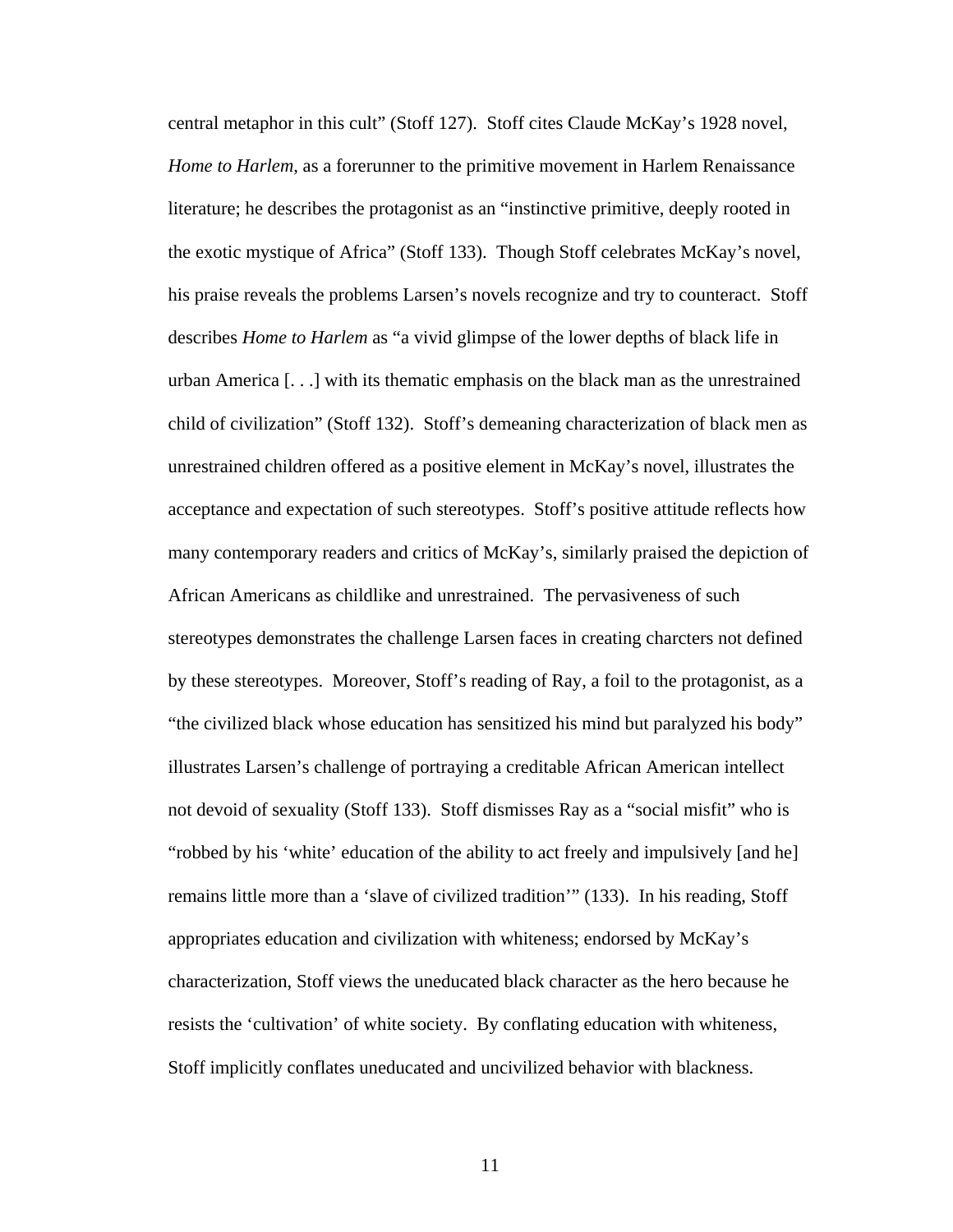*Quicksand* contests such stereotypes by portraying Helga as intellectual. Yet the novel also shows the prevalence of this stereotype through Helga internalization of it; Helga views her intelligence as separate and in conflict with her African American identity. For example, in a Harlem cabaret Helga views the African American patrons as "jungle creatures" and feels her whiteness keeps her apart from the "distorted childishness of it all" (59). This scene portrays the stereotypical equation of childishness with blackness to depict the internalization of such stereotypes.

*Quicksand* also includes the Harlem cabaret, a common trope in Harlem Renaissance literature, to depict the objectification and exploitation of women. Stoff's reading of the cabaret in *Home to Harlem* highlights the myths that Larsen's novel refutes. Stoff celebrates Mckay's "barrage of erotic images" that imbue the Harlem cabaret, which is filled with "allusions to the unrepressed African culture" (Stoff 132-33). He offers the following passage as an example: "Brown girls rouged and painted like dark pansies. Brown flesh draped in colorful clothes. Brown lips full and pouted for sweet kissing. Brown breasts throbbing with love" (McKay qtd. Stoff 132). Stoff's reading of the passage fails to recognize the text's overt fetishization of the African American female. The bodies described are simply that- body parts severed from people, from identities. The women are compared to flowers and their bodies are highly sexualized through objectification. McKay writes that their lips are 'for' kissing, as if that is their sole function; the women in the cabaret are being served up as objects, not subjects, of desire.

*Quicksand*'s seemingly similar cabaret scene allows Larsen's novel to criticize McKay's glorified portrait of Harlem. As Stoff notes, McKay's cabaret is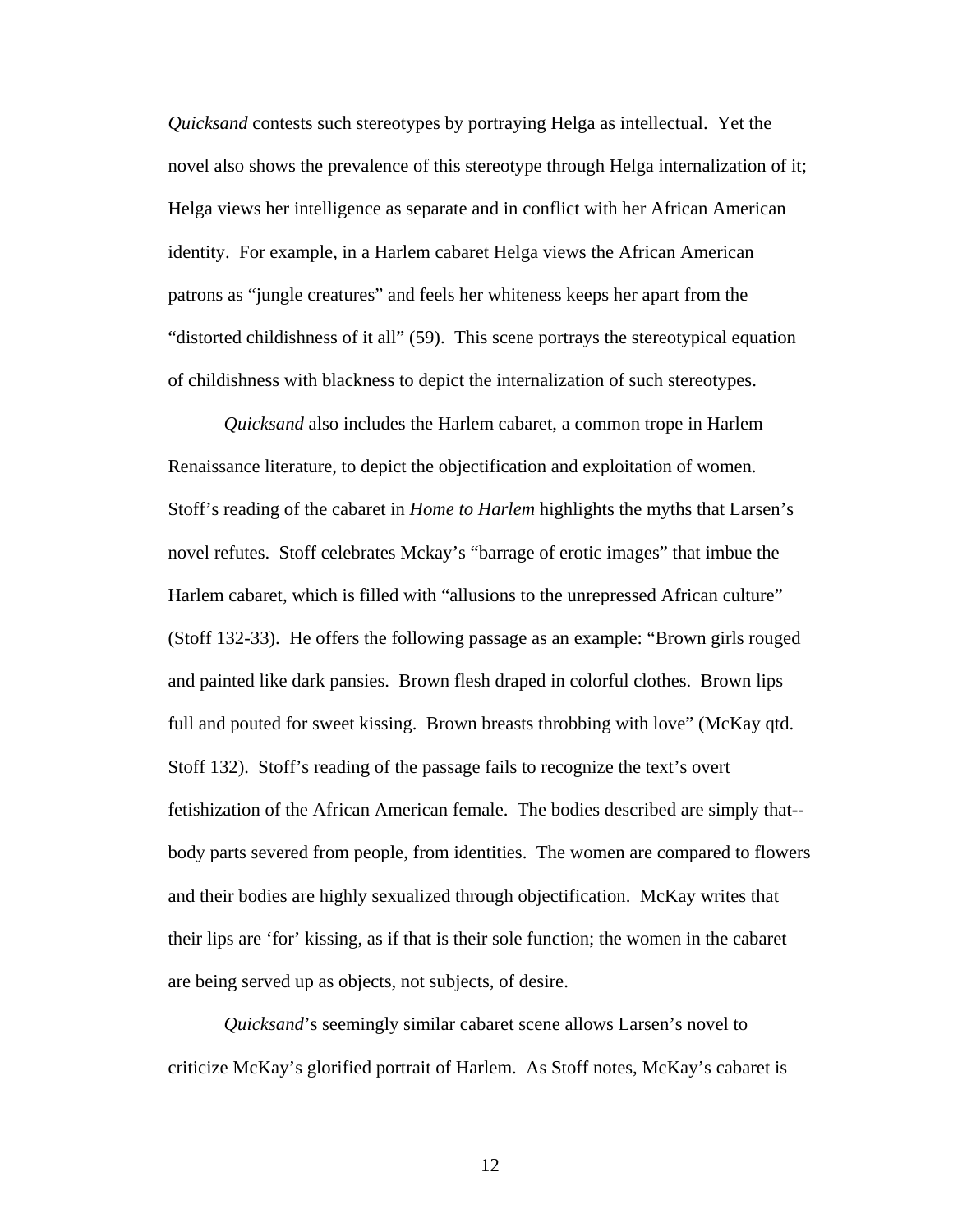forbidden to whites and exists in an uncorrupted pocket of African American society (Stoff 133). Larsen's novel challenges the unreality of this setting and presents its cabaret scene within the contexts of the broader society. Helga, adjusting to her new life in Harlem, is an outsider and thus keenly aware of the dominant white society that exists outside the club and that threatens to intrude upon the cabaret scene. The scene plays out Helga's fear by personifying the rattling taxi cabs as the cabaret dancers, mirroring their movements. She describes the cabs as "rattling things which jerked, wiggled, and groaned and threatened every minute to collide [. . .] with inattentive pedestrians" (58). The threat of hitting 'inattentive pedestrians' symbolizes Helga's fear that the primitive cabaret will hit up against white society, otherwise inattentive to African Americans, and will be misinterpreted or appropriated by dominant culture. Helga's alienation once inside the cabaret conveys her isolation from this primitivist culture. The inside of the cabaret is imbued with violent, wild imagery emphasizing Helga's perspective as an outsider: "They danced, ambling lazily to a crooning melody, or violently twisting their bodies, like whirling leaves, to a sudden streaming rhythm, or shaking themselves ecstatically to a thumping of unseen tomtoms" (59). The scene's use of nature imagery-- the leaves and the streaming rhythm-- combine with the wild display of dancing and music to present the motifs of primitivism Harlem symbolizes. The scene's violent characterization reveals the threat primitivism holds for Helga. She is "drugged, lifted, sustained, by the extraordinary music, blown out, ripped out, beaten out, by the joyous, wild, murky orchestra" (59). This quote emphasizes the forceful effect the music has over Helga, who feels contempt for the "childishness of it all" and feels "singularly apart from it all" (59;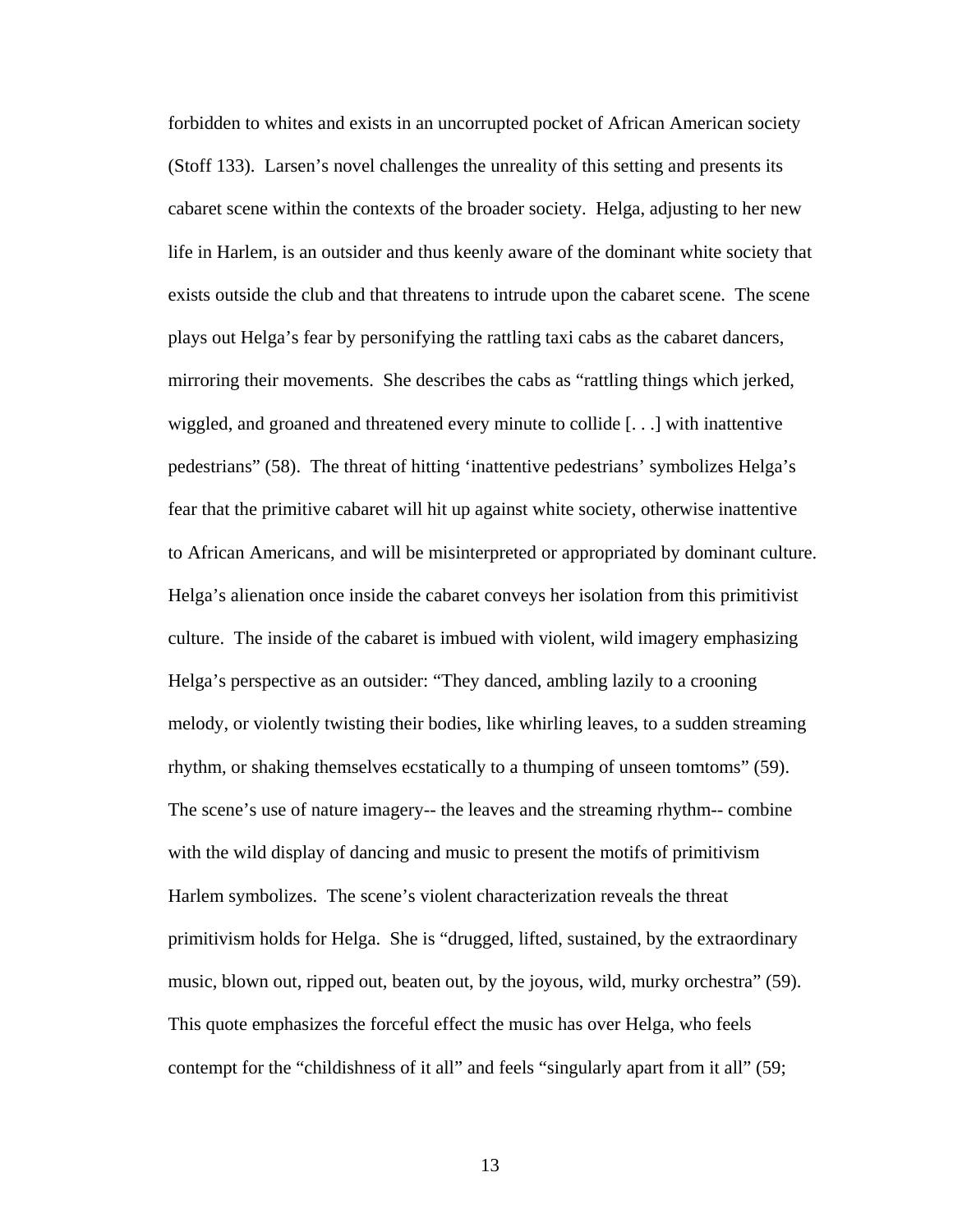58). Yet Helga does not wholeheartedly condemn her experience but rather leaves feeling "a shameful certainty that not only had she been in the jungle, that she had enjoyed it" (59). These opposing feelings of wanting to enjoy the club scene and the shame she feels for doing so, characterizes Helga's internal struggle between wanting to fit in and her inability to do so without giving up her individuality, her identity. Helga cannot fully celebrate the primitivist culture for fear that it will be misinterpreted by dominant culture and perpetuate the racism in her society. Critic Deborah Silverman argues that "for Helga, to lose herself [in the Harlem night club] is to risk the recognition of her own sexuality-- a risk because to acknowledge in this place that she is a part of the place would be for her to fit a mold to which she is unwilling to conform fully" (Silverman 609). However, Helga does not fear recognizing her own sexuality, instead the novel reveals the mold which Helga is unwilling to conform is one which fetishizes and objectifies female sexuality. Like McKay's scene, Larsen's scene depicts the fragmented dancing bodies; Helga's outward criticism conveys the novel's recognition and denouncement of this form of objectification. Helga resists the mold of the primitive stereotype and resolves to leave the country. "She hardened her determination to get away. She wasn't she told herself a jungle creature" (59). Helga's resists labelling herself as a "jungle creature" showing her rejection of the appropriated primitivism that Harlem symbolizes.

 In order to distance herself from the limitations white racism inflicts on African American communities, Helga decides to leave the country and go to Copenhagen, the home of her aunt and uncle. The narrator describes Helga as she sails to Denmark, "reveling like a released bird in her returned feeling of happiness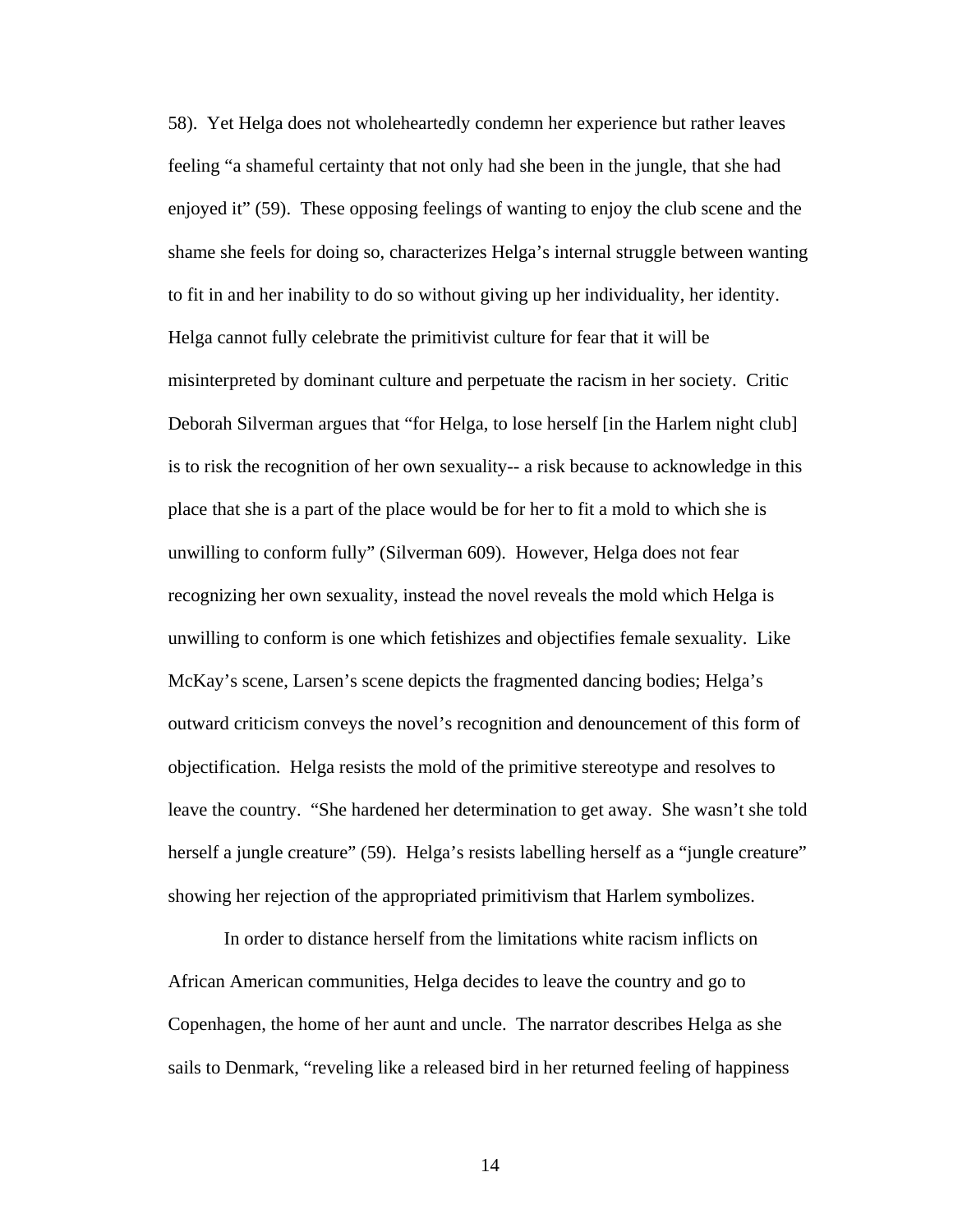and freedom, that blessed sense of belonging to herself alone and not to a race" (64). Yet Helga's identity in Copenhagen is completely defined by her race as the natives shape Helga's identity into an exotic creature merely to be marveled at. Like the cabaret in Harlem, in Denmark Helga's blackness is exploited and objectified. Helga's desire to belong to herself and not to a race conveys her desire to stand out as an individual and not conform to the ideals or stereotypes of one group. However, what makes Helga stand out is not her individuality but the uniqueness of her skin color. At first her aunt's reception relieves Helga; the aunt is not ashamed of Helga's African American heritage, as Helga's white American relatives are. However, her aunt's desire for Helga to wear "bright things to set off the color of your lovely brown skin. Striking things, exotic things," reveals her objectification of her niece. Thus, like the other Danes, the aunt tries to "sculpt her in [the] white image of blackness- the black female exotic" (Silverman 610). Clearly Helga's aunt views her niece as an 'other'; when Helga questions her aunt's own subdued choice in clothing she replies, "Oh, I'm an old married lady, and a Dane. But you, you're young. And you're a foreigner, and different" (68). Significantly, Helga's aunt not only views Helga as a foreigner but also different, different from the white Danes because of her skin color. In her aunt's eyes, and the eyes of the other Danes, Helga's national identity marks her as a foreigner but it is her blackness that marks her as different. Helga's identity is defined solely by her skin, and not by her inner qualities. The aunt's act of dressing Helga in exotic clothes depicts the aunt's objectification of her niece. Indeed, as Helga is paraded down the streets she feels "like a veritable savage" a "queer dark creature, strange to [the Danish] city" (69). Surprisingly, Helga grows accustomed to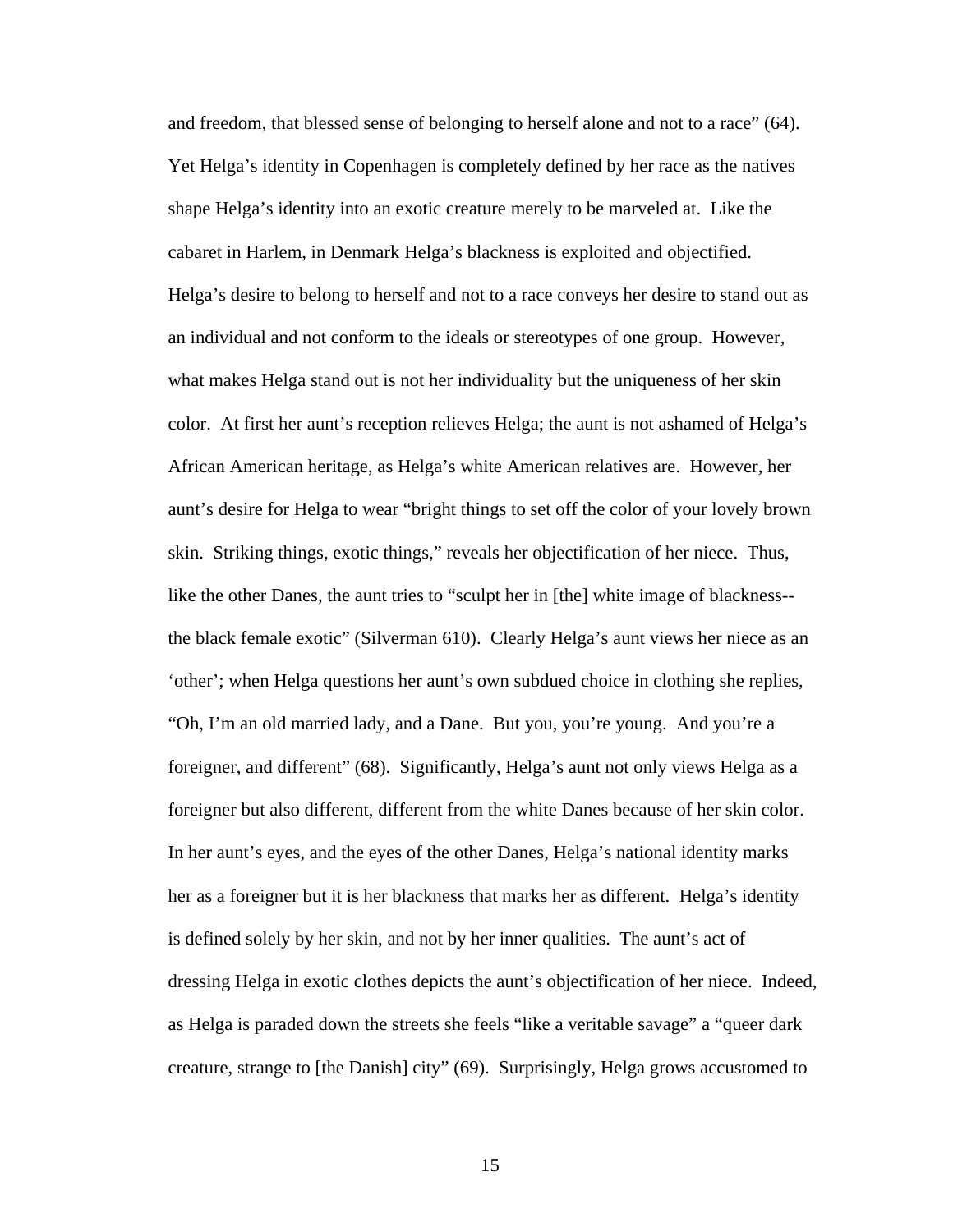her ornamentation and indeed perpetuates her objectification in her choice not to learn Danish. "Intentionally she kept to the slow, faltering Danish. It was she decided, more attractive than a nearer perfection" (74). This desire to sound more attractive than articulate furthers Helga's objectification; not only does she tolerate the presentation of herself as the visual exotic she deprives herself her voice and thus an identity.

 Nevertheless, once Helga connects her objectification with the exploitation and stereotyping of African Americans she becomes contemptuous of her new surroundings just as she was in Harlem. One night Helga's suitor, Olsen, a white Danish painter, takes Helga to the theater. During the performance, Helga's own exploitation becomes apparent when she sees two black performers; Helga describes the men as "American Negroes" who "danced, pounding their thighs, slapping their hands together, twisting their legs, waving their abnormally long arms, throwing their bodies about with a loose ease!" (82-83). Helga watches, silently outraged at the performance and its reception by the white Danish audience. "She was filled with a fierce hatred for the cavorting Negroes on the stage. She felt shamed, betrayed, as if these pale pink and white people among whom she lived had suddenly been invited to look upon something in her which she had hidden away and wanted to forget" (83). The something in her that Helga notices and wants to forget is her objectification she endures in Harlem, now perpetuated by the caricature of herself as the Danish perception of the exotic black figure. Helga's identity has been merely a performance constructed by dominant culture (embodied by her aunt and later by Olsen). By seeing the stereotypes of African Americans on stage, Helga recognizes the exploited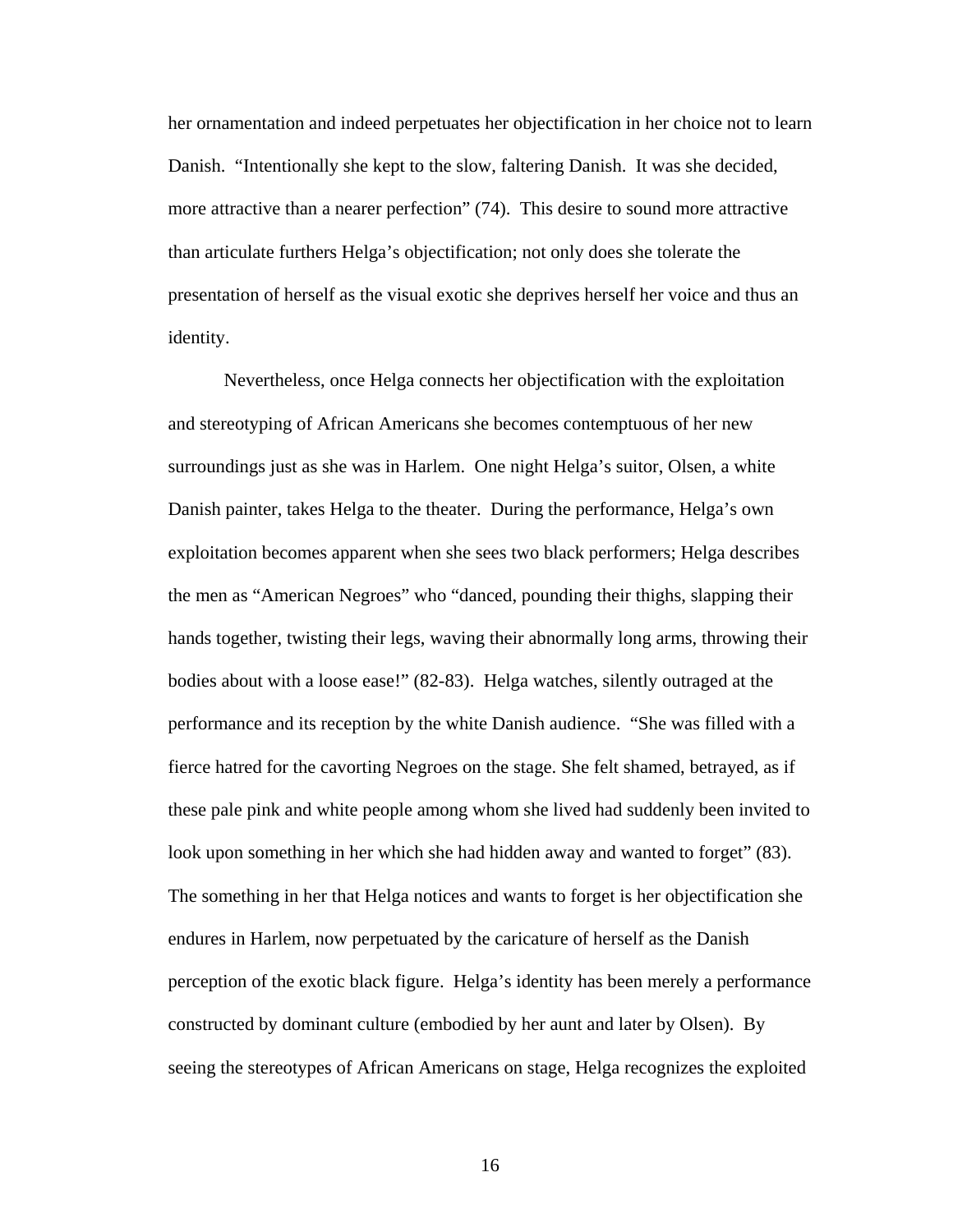and objectified primitivism that the Danes projected onto her, and their delight in the performance and in her exoticism is yet another form of racism.

 Helga's recognition of her objectification and exploitation becomes more apparent when she sees Olsen's portrait of her. In the painting, Helga does not see "herself at all, but some disgusting sensual creatures with her features" (89). Essentially she sees the white perception of her race which reduces her to an object of sensual desire. Significantly the "collectors, artists, and critics had been unanimous in their praise" and the portrait is proudly displayed (89). Just as the theatergoers celebrate the racist performance, the painting's reception reflects a society which perceives and embraces blackness as solely an exotic aesthetic. Moreover, the painting symbolizes the society's view of Helga as merely that sensual object they see in Olsen's art. *Quicksand*'s portrayal of a receptive audience mirrors the praise McKay and other writers received for their equally demeaning works. Olsen defends his representation of Helga by claiming that his painting is "the true Helga Crane" (88). Olsen's insistence that his perception of Helga is more authentic than her own self, illustrates his deeply rooted racism that claims Helga to be merely a desirous object. This assertion reveals that Olsen projects his own desires for Helga as her true qualities and strips her of any agency she has in constructing her identity. This form of objectification mirrors what critic McDowell describes as the myth of "black women's libidinousness" which stems from slavery in which "the white slave master constructed an image of black female sexuality which shifted responsibility for his own sexual passions onto his female slaves" (McDowell xii). Olsen views his own sexual interest in Helga as something innate in Helga's being. His assertion to Helga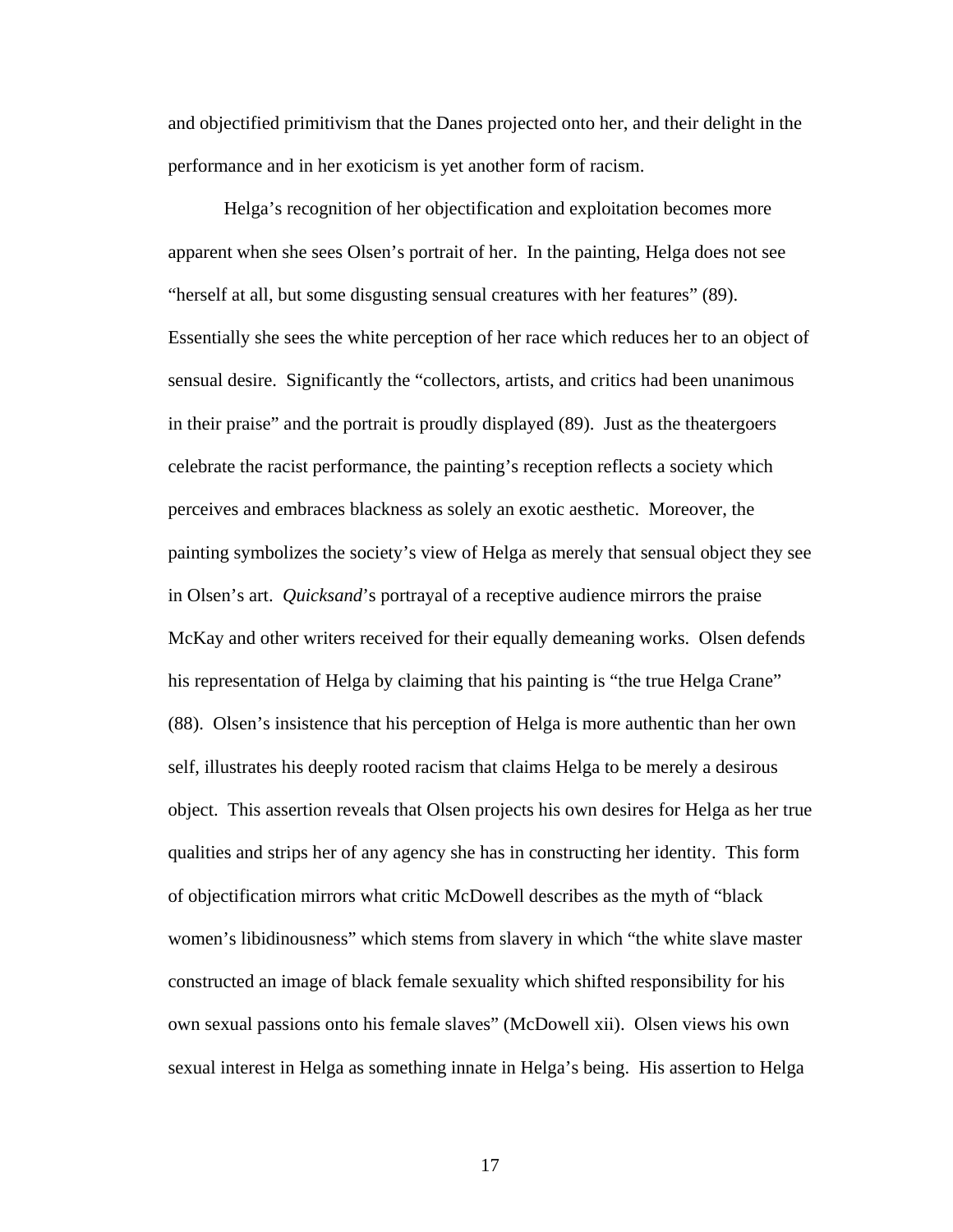that "my picture of you is, after all, the true Helga Crane" conveys his view that the objectified sexualized representation of Helga is Helga's true self and not his own projections of his desire. Helga recognizes that it is Olsen's racism that causes him to exploit her. Helga's later refusal to marry him stems from her resistance to be sexually objectified by Olsen, who, for Helga, embodies white dominant culture. Thus by rejecting Olsen "on racial grounds, [Helga] is at the same time rejecting his construction of her sexuality" (Silverman 611). Helga explains to Olsen, "you see, Herr Olsen, I'm not for sale. Not to you. Not to any white man. I do not at all care to be owned" (87). Later she tells him, "I couldn't marry a white man. I simply couldn't. It isn't just you [. . .] It's deeper broader than that. It's racial" (88). McDowell argues that "Helga uses race here as a mask for her sexual repressions. She implies, simultaneously, an awareness of her legacy of rape and concubinage at the hands of white men, a legacy which compels her to decline Olsen's sexual proposition and his marriage proposal" (McDowell xix). Yet in this scene, Helga is not, as McDowell claims, repressing her sexuality but instead refusing to let her sexuality be commoditized or objectified. Helga recognizes that with Olsen, her only expression of her sexuality would be through his exploitation which would deny her any agency in her sexuality. Consequently, Helga resolves to flee this racism by leaving her all-white surroundings and return to Harlem.

 Helga's departure stems from her longing, "not for America, but for Negroes" (92). Helga's return marks her temporary control over her sexuality; her friend Anne notices that, "she had grown more charming, more aware of her power" (95). Helga wears "courageous clothes" and possesses a "deliberate lure" (98). Yet Helga's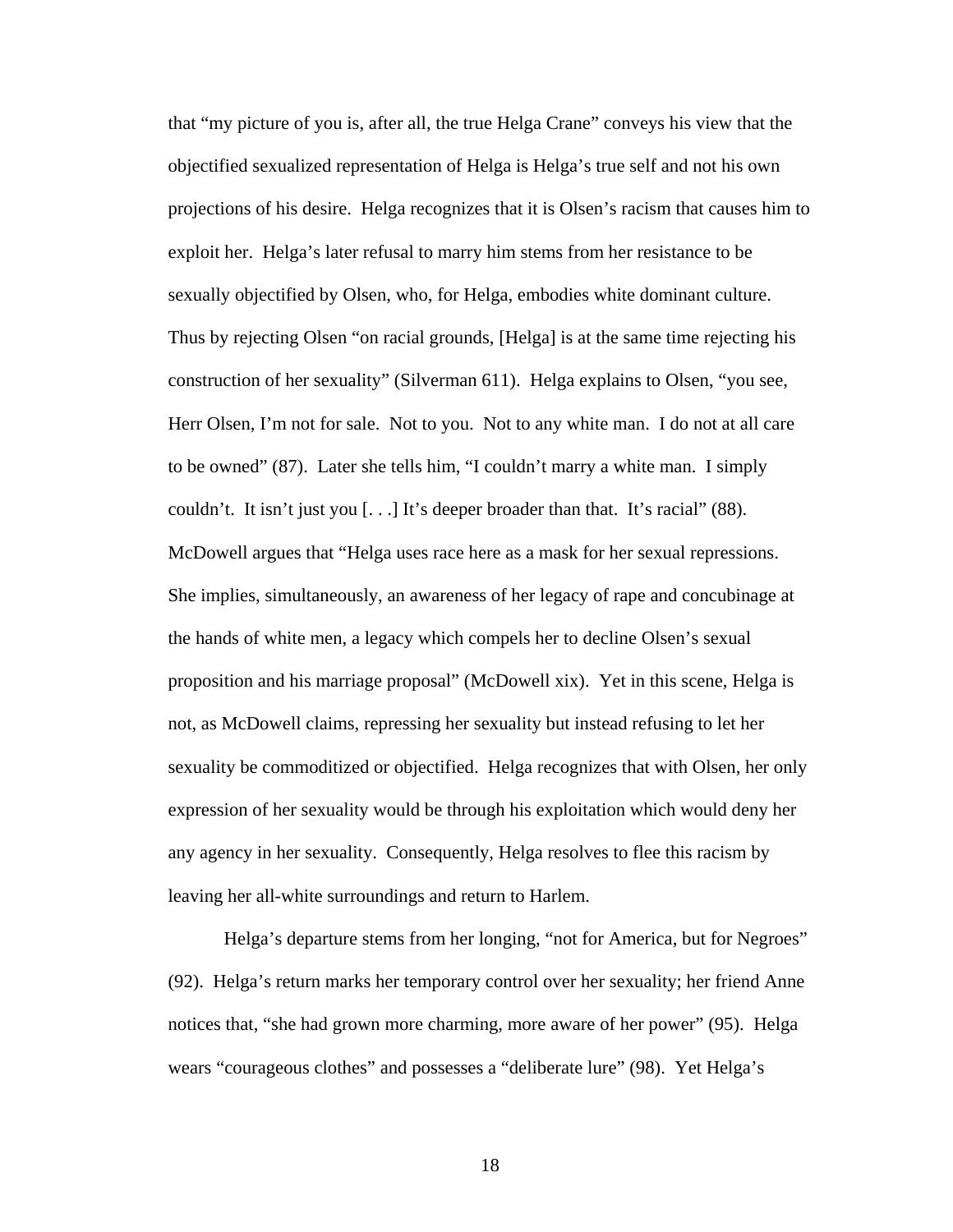control of her sexuality is fleeting; after her friend's fiancée, Dr. Anderson, kisses her "all [her] power seemed to ebb away" (104). The kiss is the first realization of Helga's desires and her thoughts are filled, "not so much of the man whose arms had held her as of the ecstasy which had flooded her" (105). However, when Dr. Anderson fails to acknowledge their kiss, Helga is "shamed by his silence" (106). The shaming of this desire reveals the second stereotype the novel contests: that of the bourgeois African American female whose sexuality is suppressed. *Quicksand* depicts the two stereotypes that limit Helga by offering her protagonist only two choices: Helga can either return to Copenhagen, where her sexuality would not be her own, or as she decides "[explore] to the end that unfamiliar path into which she had strayed" (106). When Dr. Anderson suggests a meeting, Helga anticipates "the coming consummation" yet "fear[s] for possible exposure [. . .] from society, Negro society" (107). Helga's fear derives from the recognition that her expression of sexuality positions her at odds with the second stereotype the novel contests, that which denies women agency in their sexuality.

 The stereotype of the bourgeois African American female derives from the work of the Woman's Club Movement whose focus was to bring respectability to African American women. The initial Woman's Club Movement formed partly because of African American women's exclusion from the National Woman Suffrage Association (Davis 112; 128). African American women formed these clubs in the 1890s as "a response to the unchecked wave of lynchings and the indiscriminate sexual abuse of Black women" (Davis 128). As one leader of the club movement explains, "The club movement is only one of the many means for the social uplift of a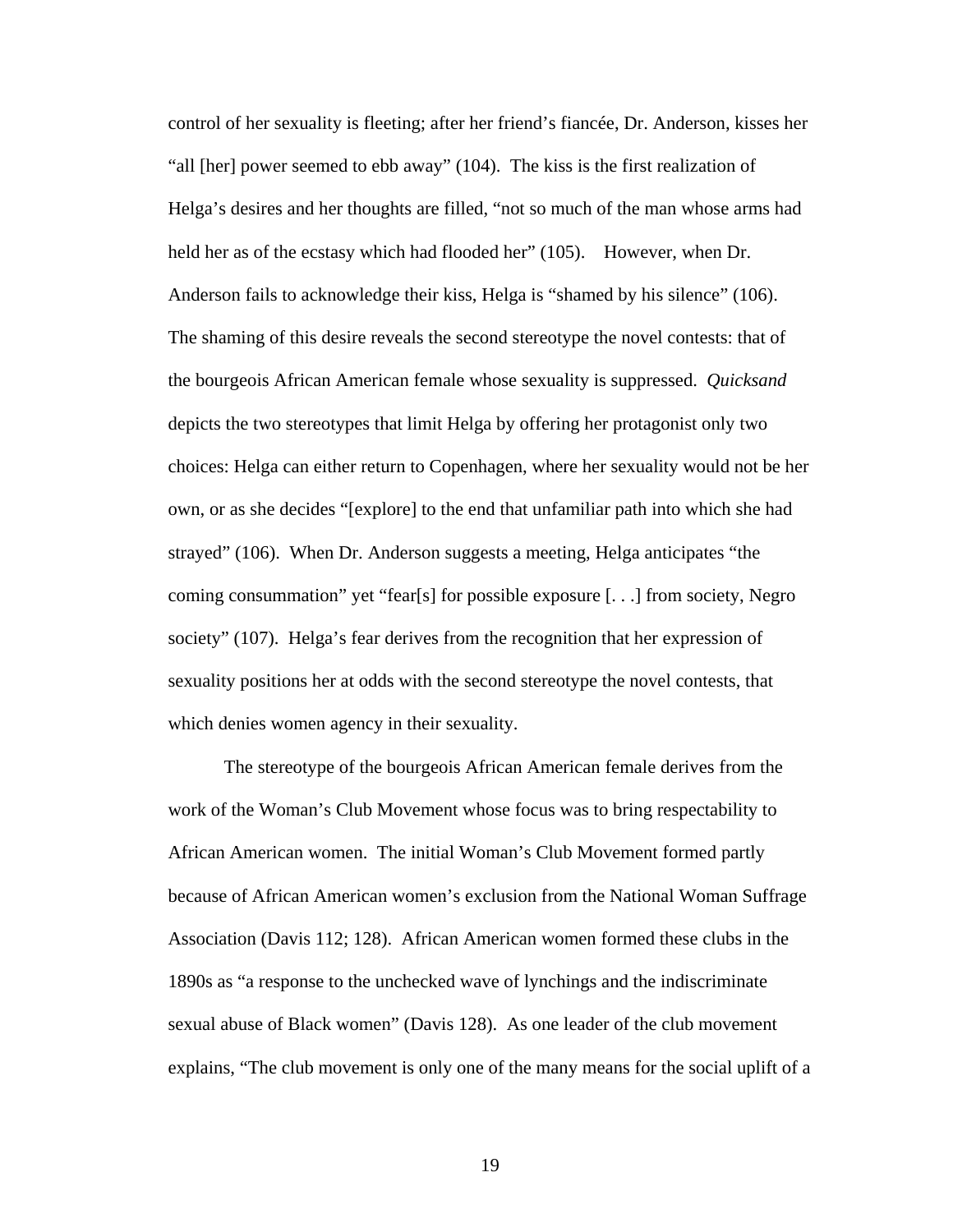race [. . .] [It is] the struggle of an enlightened conscience against the whole brood of social miseries, born out of the stress and pain of a hated past [. . .] the club is the effort of the few competent in behalf of the many incompetent" (Williams qtd. Davis 133-34). The club women sought to 'uplift' their race by modeling themselves on the dominant white Christian "ideology of femininity" (Davis 12). Simson explains that "sexual 'purity' was considered the noblest virtue of the white woman of the South" (Simson 231). This ideology also placed women solely in the roles of wives and mothers. Davis explains the industrial age rendered the productive labor of women obsolete. Thus the word "'woman' became synonymous propaganda with 'mother' and 'housewife'" (Davis 12). The call for chastity and sexual purity suppressed women's agency in their sexuality limiting their expressions of sexuality within the roles of wife.

*Quicksand* criticizes the suppression of female sexuality and attacks the assimilationist attitude of the movement through its depiction of Naxos, the African American community where Helga teaches. The novel satirizes the African American leaders of the school through its portrayal of Miss MacGooden, the most obvious example of this internalized acceptance of stereotypes. For example, Miss MacGooden tells the teachers, "*please* at least try to act like ladies and not like savages from the backwoods" (12). The verb "act" implies a performance and construction of something that is not innate, and so by beseeching the women to merely act like ladies, Miss MacGooden's plea reveals her desire to imitate white society's notions of acceptable behavior, implying that her views of African Americans are indeed savages from the backwoods. *Quicksand* mocks the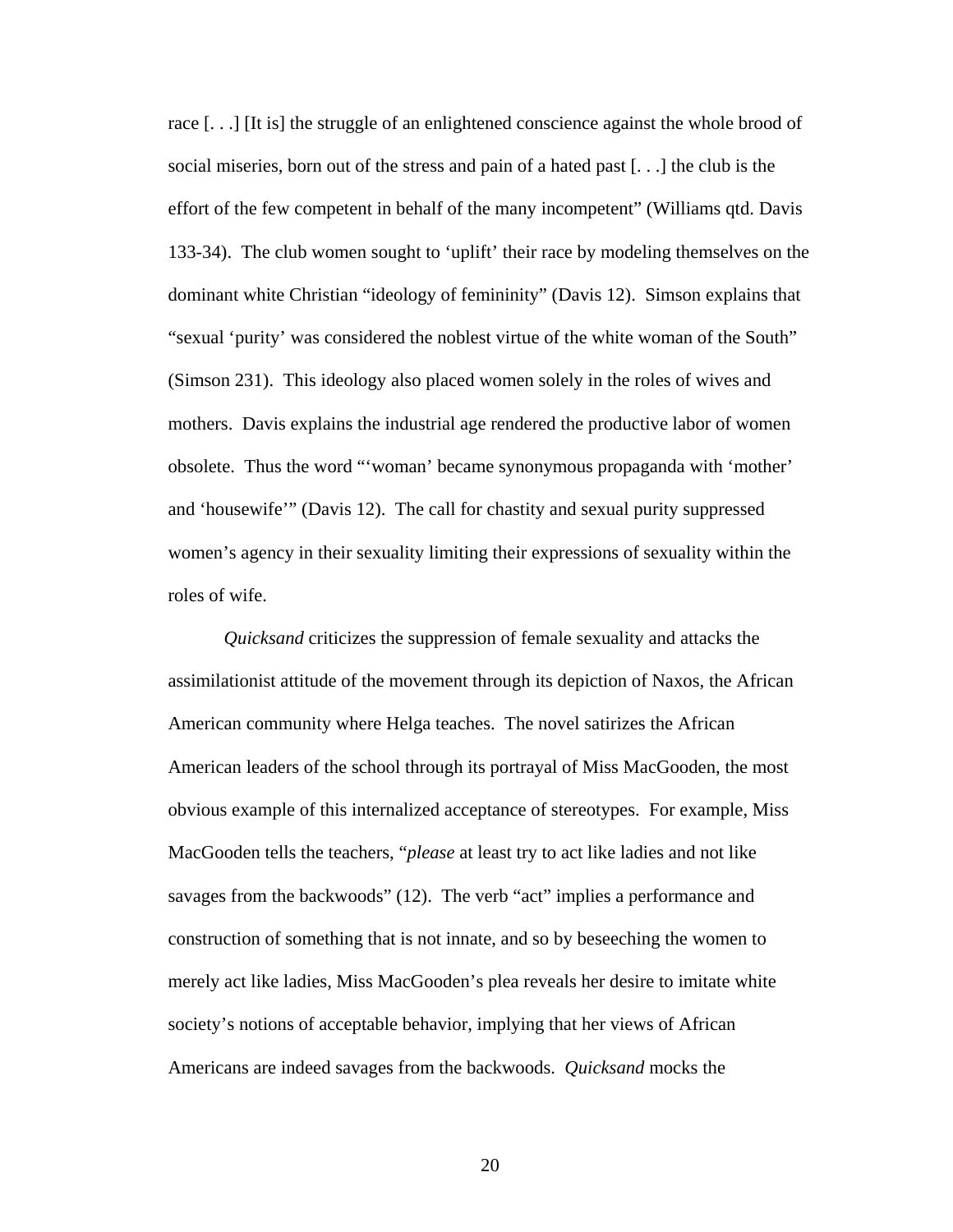overcompensating tactics this assimilated black society employs to separate itself from the stereotypes of the sexualized African American female. In one scene, Helga derisively grins at the memory of Miss MacGooden's reason for not marrying: "There were, so she had been given to understand, things in the matrimonial state that were of necessity entirely too repulsive for a lady of delicate and sensitive nature to submit to" (12). Helga's amusement reveals the novel's parody of this fear of sex and criticism on the suppression of African American female sexuality.

 Additionally, *Quicksand* connects the suppression of African American female sexuality with assimilating to white values. Miss MacGooden's insistence that the teachers act like ladies parallels the Woman's Club Movement's appropriation of the white Christian woman's "ideology of femininity." The novel portrays this call for chastity as trying to fit into the ideals of white society. Helga acknowledges the assimilationist mandates of the school by recognizing the racism inherent in the white society's approval of the school. Helga shudders as she recalls "the statements made by that holy white man of God to the black folk sitting so respectfully before him," who refers to Naxos as "the finest school for Negroes" and concludes "that if all Negroes would only take a leaf out of the book of Naxos and conduct themselves in the manner of the Naxos products, there would be no race problem, because Naxos Negroes knew what was expected of them" (2-3). What white society expects, and demands, of the African American community is to conform to the white ideals and shed itself of its heritage, everything that marks it as different and thus threatening to the white community. Essentially the white preacher's solution to racism is to eliminate African American identity. Helga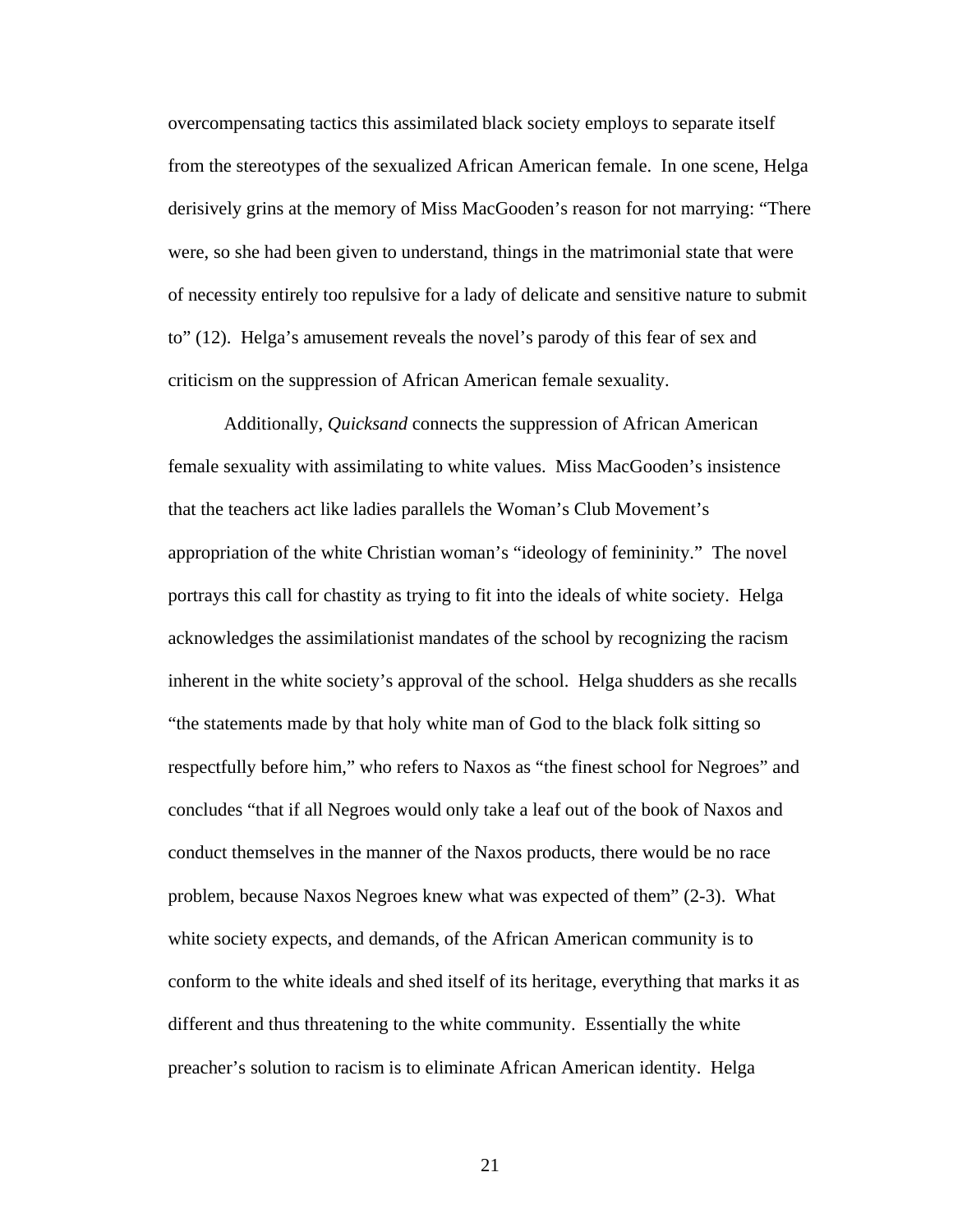recognizes the white preacher's endorsement for the school as his endorsement for eradicating African American culture. Helga's "hot anger and seething resentment" towards the white preacher "subside[s] in amazement" when he is greeted with applause from the African American audience. The warm reception his speech garners perplexes Helga who, by contrast, is outraged by its racism. The Naxos community accepts this appropriation of education by the white community and see the elimination of their own culture as the only acceptable way for African Americans to gain an education. The preacher's assertion that "Naxos Negroes knew what was expected of them" and "knew enough to stay in their places" reveals the destructive notion of uplift which forces assimilation and keeps African Americans subservient to dominant white society (3). The audience's acceptance and celebration of this form of discrimination conveys the internalization of this racism. Helga attempts to escape this internalization by quitting her job and moving to Harlem.

*Quicksand*'s portrayal of Harlem, however, draws parallels between the assimilationist community of Naxos with the elitist movement of 'racial uplift' in Harlem. By placing the story in Harlem, the novel connects the stereotypes of the suppressed bourgeois African American female with the second movement prevalent in Harlem during the Harlem Renaissance: that of 'racial uplift.' This movement was in direct opposition to the primitivist movement. Figures such as W. E. B. Du Bois criticized the primitivist movement as playing into dominant white stereotypes of African American culture. Reviewing *Home to Harlem*, Du Bois writes: "McKay has set out to cater for that prurient demand on the part of white folk for a portrayal in Negroes of that utter licentiousness which conventional civilization holds white folk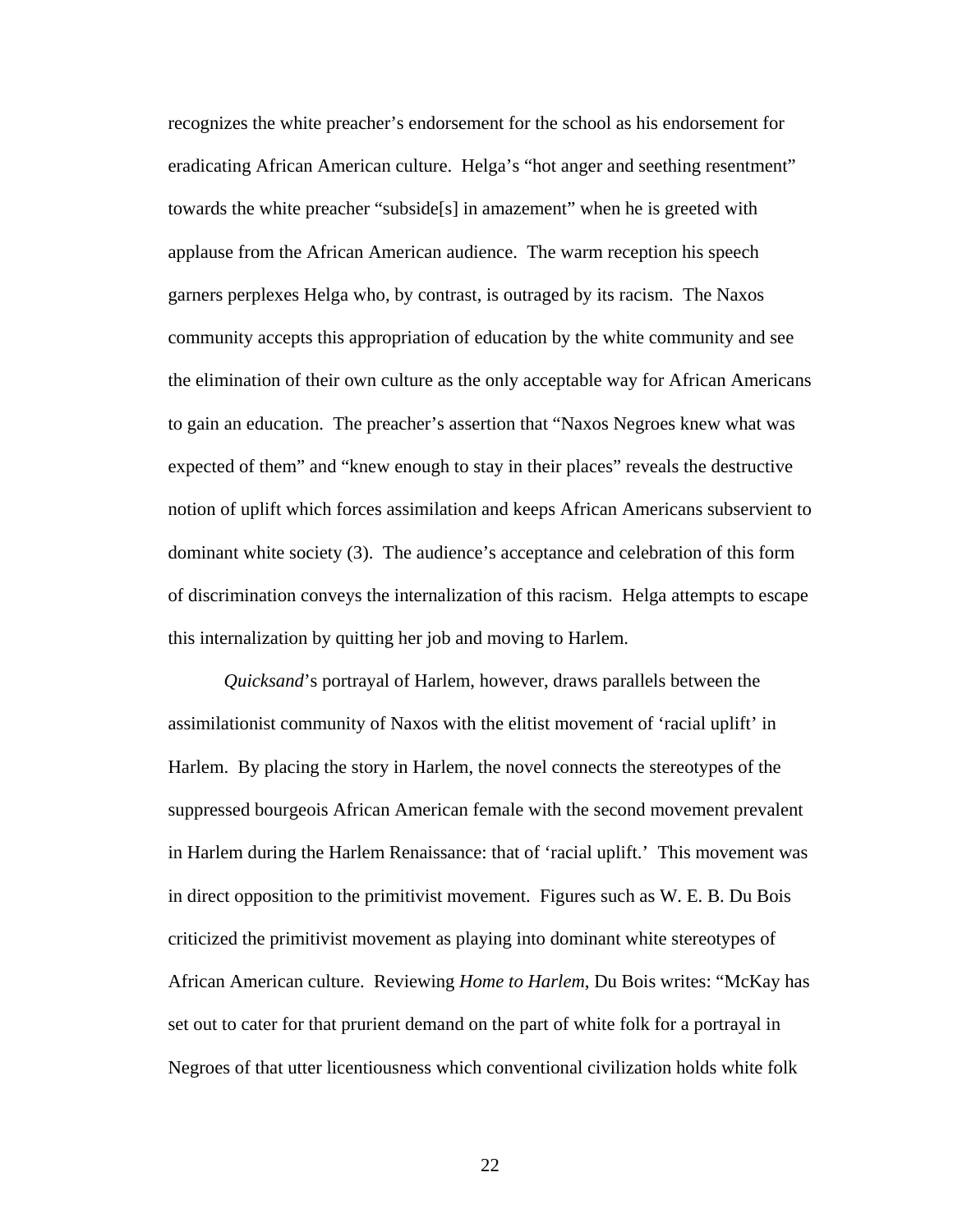back from enjoying" (Du Bois 785). Du Bois further criticizes McKay's depiction of "drunkenness, fighting, lascivious sexual promiscuity and utter absence of restraint" that saturate his novel (Du Bois 785). Du Bois' call for restraint in order to elevate African Americans from the poverty to 'respectable' society echoes the mandates of the earlier Woman's Club Movement. Indeed, *Quicksand* depicts the suppression of female sexuality within this contemporary movement. In Harlem Helga meets her former fiancé from Naxos, James Vayle, who now embodies the ideals of the 'uplift' movement. He argues with Helga after her assertion that she does not want to have children: "Don't you see that if we-- I mean people like us-- don't have children, the others will still have them [. . .] very few Negroes of the better class have children and [. . .] we're the ones who must have the children if the race is to get anywhere" (103). James then proposes marriage to Helga solely in order to breed more "Negroes of the better class" (103). James' argument conveys both the classism and the suppression of women within this movement. Helga's desire not to have children is not considered; instead James sees the situation as Helga's duty to become a wife and mother. James clearly does not love Helga but merely views her as an instrument of procreation implicitly denying Helga space to express her sexuality. In James' marriage proposal, Helga's sexuality is severed from her role as mother because her sexuality would only be for procreation and not expressive of love or desire. Thus, Helga would have no more agency in this marriage as she would have had in marrying Olsen. Just as the Woman's Club Movement conflates female identity with wives and mothers, James too views Helga's only productive role in society as a mother.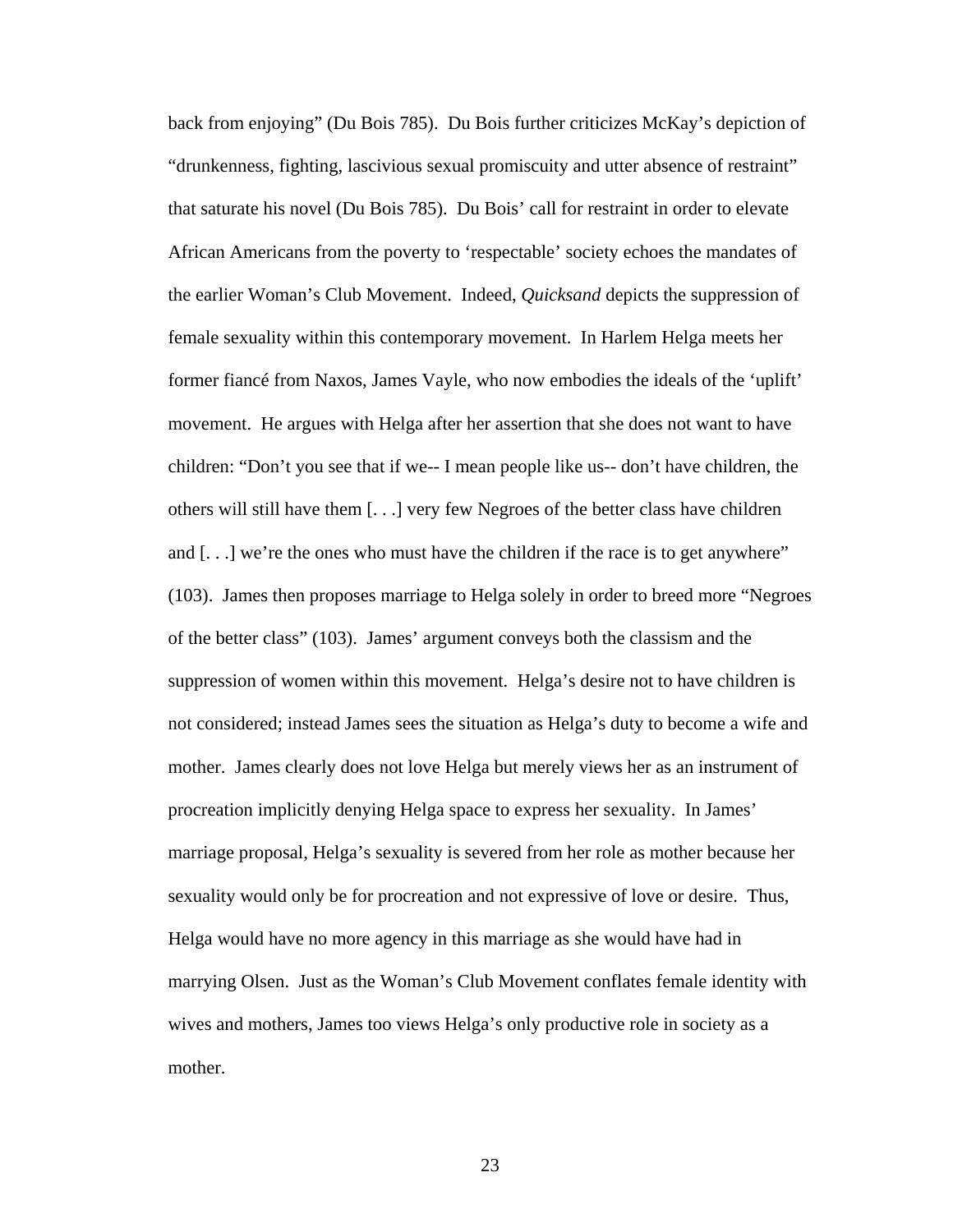Helga's contemptuous disinterest in marriage reveals the limitations she sees in the institution: "As if anybody couldn't get married. Anybody. That is, if mere marriage is all one wants" (98). Helga's desire for more is her desire for autonomy that marriage would take away. Content in her rejection of Olsen and James, Helga for the first time possess control in her sexuality. After Helga rejects James' marriage proposal, she goes "tripping off with a handsome coffee-colored youth whom she had beckoned from across the room with a little smile" (104). Helga gains power and initiates flirtations on her own terms. However, this shift is fleeting; in the subsequent paragraph the text forces Helga into the arms of her former Naxos colleague: "[she] stepped out into the hall, and somehow, she never quite knew exactly just how, into the arms of Robert Anderson" (104). Helga, without intention, walks right into the arms of Dr. Anderson, marking her lost of autonomy. She is no longer in control but put into a place of submission. "He stooped and kissed her, a long kiss, holding her close. She fought against him with all her might. Then, strangely, all power seemed to ebb away" (104). Helga's initial struggle subsides into passivity as "a long-hidden, half understood desire welled up in her with the suddenness of a dream" (104). Helga then actively puts her arms around Dr. Anderson and equally takes part in their embrace. Helga later notes the difference between this encounter and her others: "She was used to kisses. But none had been like that of last night. She lived over those brief seconds, thinking not so much of the man whose arms had held her as much as the ecstasy which had flooded her" (105). The difference is not Dr. Anderson, but Helga's role in the kiss; she, for the first time, experiences agency in expressing her sexuality. Helga awaits her second meeting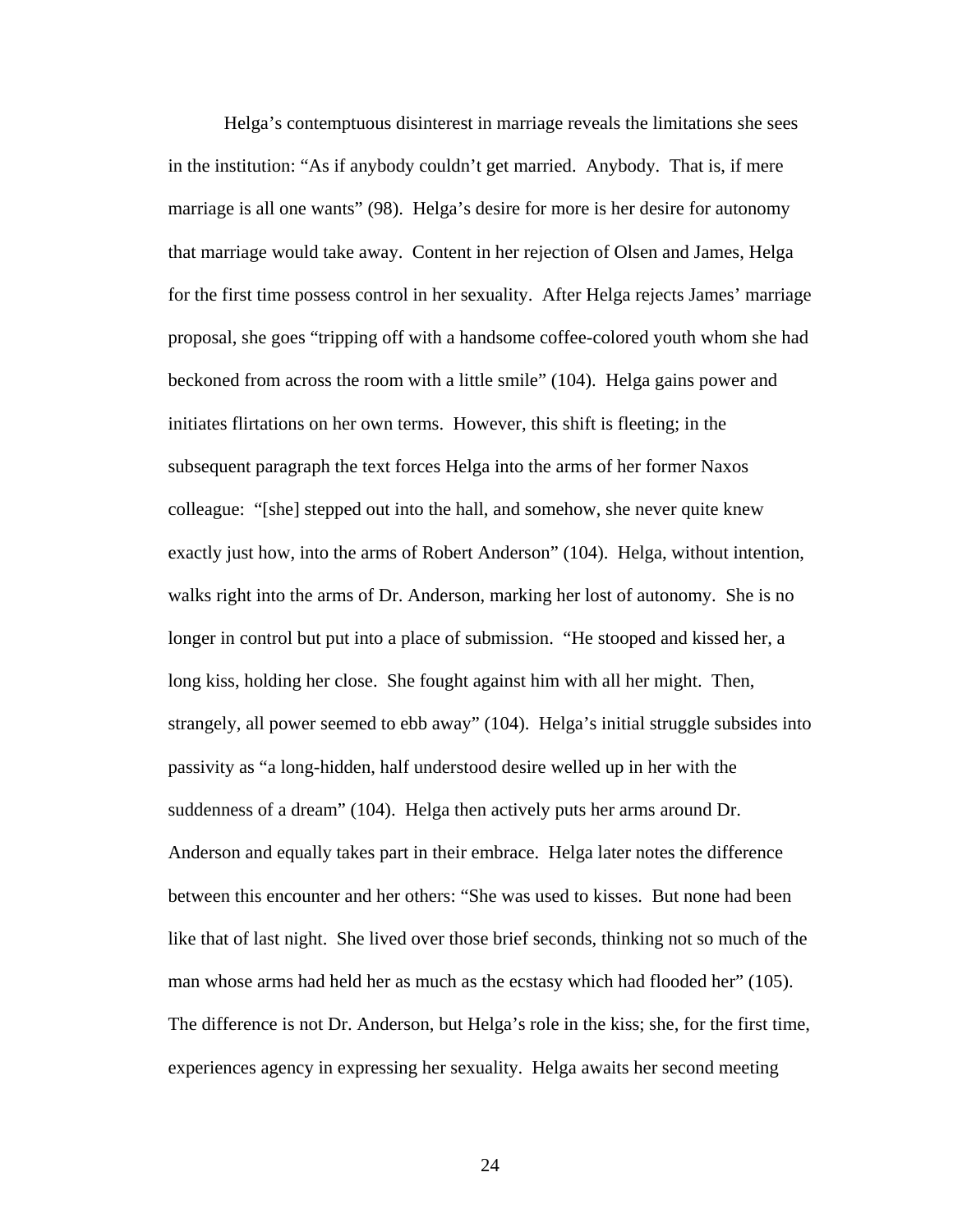with Dr. Anderson: "she had mentally prepared herself for the coming consummation; physically too, spending hours before the mirror" (107). However, at their second meeting Dr. Anderson simply apologizes for the kiss quickly dismissing it. Helga, despite her embarrassment and anger, "felt the need to answer carefully. No, she replied [. . .] it had meant nothing to her. She had been kissed before" (107). For Helga, Dr. Anderson's dismal of the kiss renders it just as her other kisses—void of love or desire and therefore meaningless. Dr. Anderson's rejection culminates into Helga's realization of her sexual frustration she experiences throughout the novel:

Helga Crane, stretched out on the bed, felt herself so broken physically, mentally, that she had given up thinking [. . .] For days, for weeks, voluptuous visions had haunted her. Desire had burned in her flesh with uncontrollable violence. The wish to give herself had been so intense the Dr. Anderson's surprising, trivial apology loomed as a direct refusal of the offering (109).

This passage characterizes Helga's passions with intense violence; these passions haunt her and burn her flesh, foreshadowing her ultimate doomed fate-- a direct result of this desire. Indeed, Helga's loss of agency foreshadows her ultimate relinquishment of autonomy as a direct result of her reclaiming her sexual agency.

 Dr. Anderson's rejection prompts Helga into a symbolic and literal descent. Helga's denied desires propel her into the streets to flee the frightening and maddening images that wrack her mind. Mirroring the violent imagery that invade Helga's hotel room, this scene depicts the outside nature imagery in increasingly aggressive personifications: "rain and wind whipped cruelly about her [. . .] a sudden more ruthless gust of wind ripped the small hat from her head. In the next minute the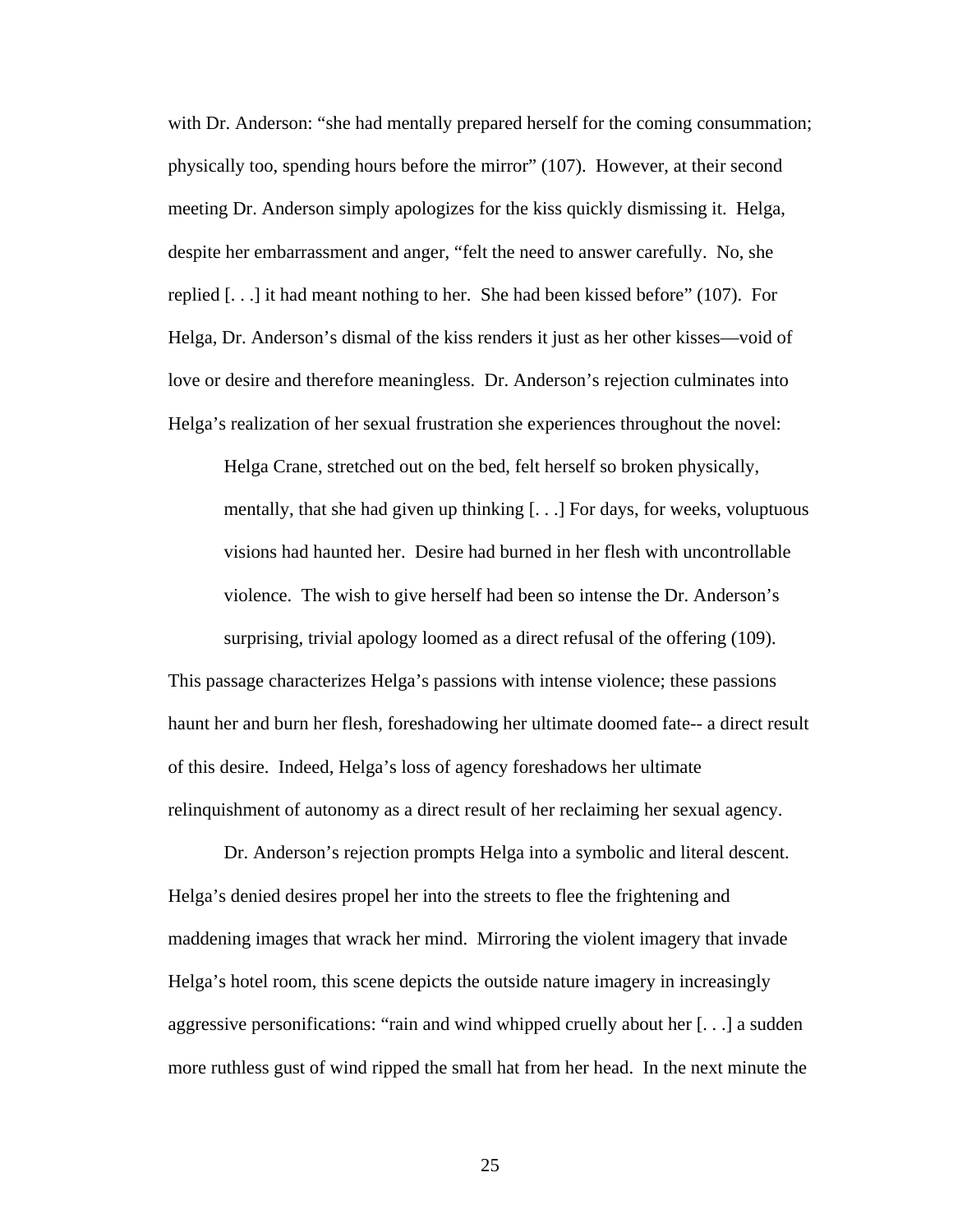black clouds opened wider and spilled their water with unusually fury" (110). This violent imagery foreshadows Helga's ultimate punishment for her expressed sexuality and literally casts her into the gutter. Seeking shelter in a church, Helga is mistaken for a prostitute. This scene parodies the role of the church by satirizing Helga's religious "salvation." The scene conveys the text's criticism of the hypocrisy of the church by mockingly turning the site of the church into a "foul, vile, and terrible" place reminiscent more of a "weird orgy" peopled with wild, carnal attendees (113). Upon seeing Helga, lost and soaking wet from the rain, the members of the congregation cry out: "A scarlet 'oman. Come to Jesus, you pore los' Jezebel!" and proceed to drag her into the church (112). The vernacular of the churchgoers condescendingly conveys the distinction between the less educated congregation and Helga, who consistently uses well-educated, proper English. Inside the church, Helga is overwhelmed and horrified by the moaning masses listening to the Reverend, who tells them to "remembah de words of our Mastah" (112). The passage is imbued with sexual imagery, describing the congregation convulsing towards Helga: "Little by little the performance took on an almost Bacchic vehemence. Behind her, before her, beside her, frenzied women gesticulated, screamed, wept, and tottered to the praying of the preacher" (113). Helga watches in horrified amazement at the service "with its mixture of breaths, its contact of bodies, its concerted convulsions, all in wild appeal for a single soul. Her soul" (113). Helga gives in to the congregation and "rechannels her frustrated sexual energy into the 'weird orgy' of a wild religious conversion" (Monda 34). Larsen's intense imagery foreshadows Helga's sexual consummation and the brutal inescapability of the consequences that follow: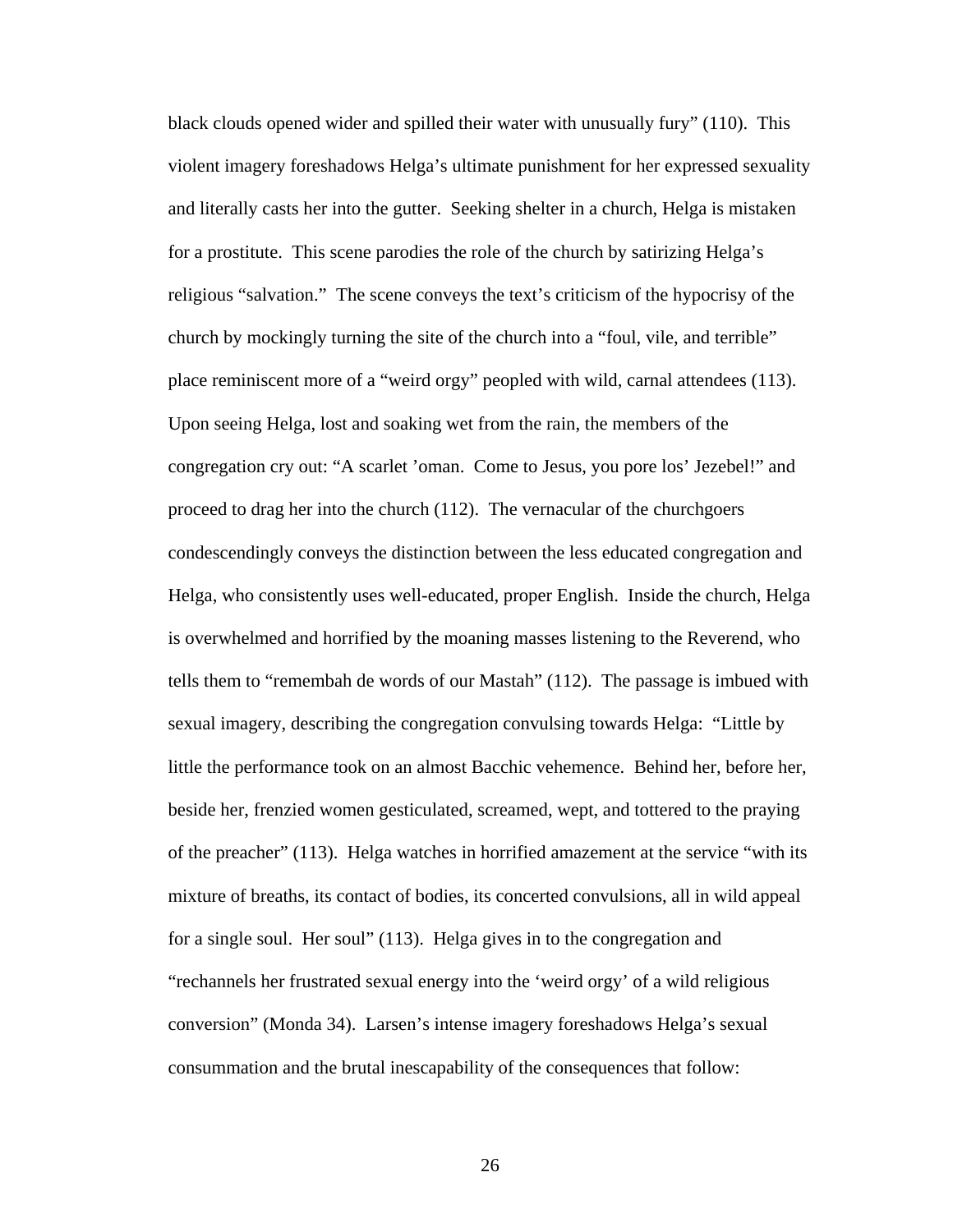And in that moment she was lost-- or saved. The yelling figures about her pressed forward, closing her in on all sides. Maddened, she grasped at the railing, and with no previous intention began to yell like one insane, drowning every other clamour, while torrents of tears streamed down her face. She was unconscious of the words she uttered, or their meaning [. . .] those who succeeded in getting near to her leaned forward [. . .] dropping hot tears and beads of sweat upon her bare arms and neck (113-14).

Helga's religious conversion, thinly veiled as sexual consummation, also mirrors the symbolic decent she will experience. Larsen's language abruptly slows to a quite steady rhythm characterizing the aftermath of Helga's violent conversion: "A miraculous calm came upon her. Life seemed to expand, and to become very easy [. . .] Gradually the room grew quiet and almost solemn, and to the kneeling girl time seemed to sink back into the mysterious grandeur and holiness of far-off simpler centuries" (114). The last chapters reveal the cruel irony of Helga's hopes for an easy, simpler life.

 Helga's religious experience prompts her to seduce and then to marry the Reverend of the church out of "the confusion of seductive repentance" (118). By revealing the rashness and foolishness of Helga's marriage, the novel critiques Helga's need to legitimize her sexual encounter with Reverend Green.

Helga Crane was married to the grandiloquent Reverend Mr. Pleasant Green, that rattish yellow man, who had so kindly, so unctuously, proffered his escort to her hotel on the memorable night of her conversion. With him she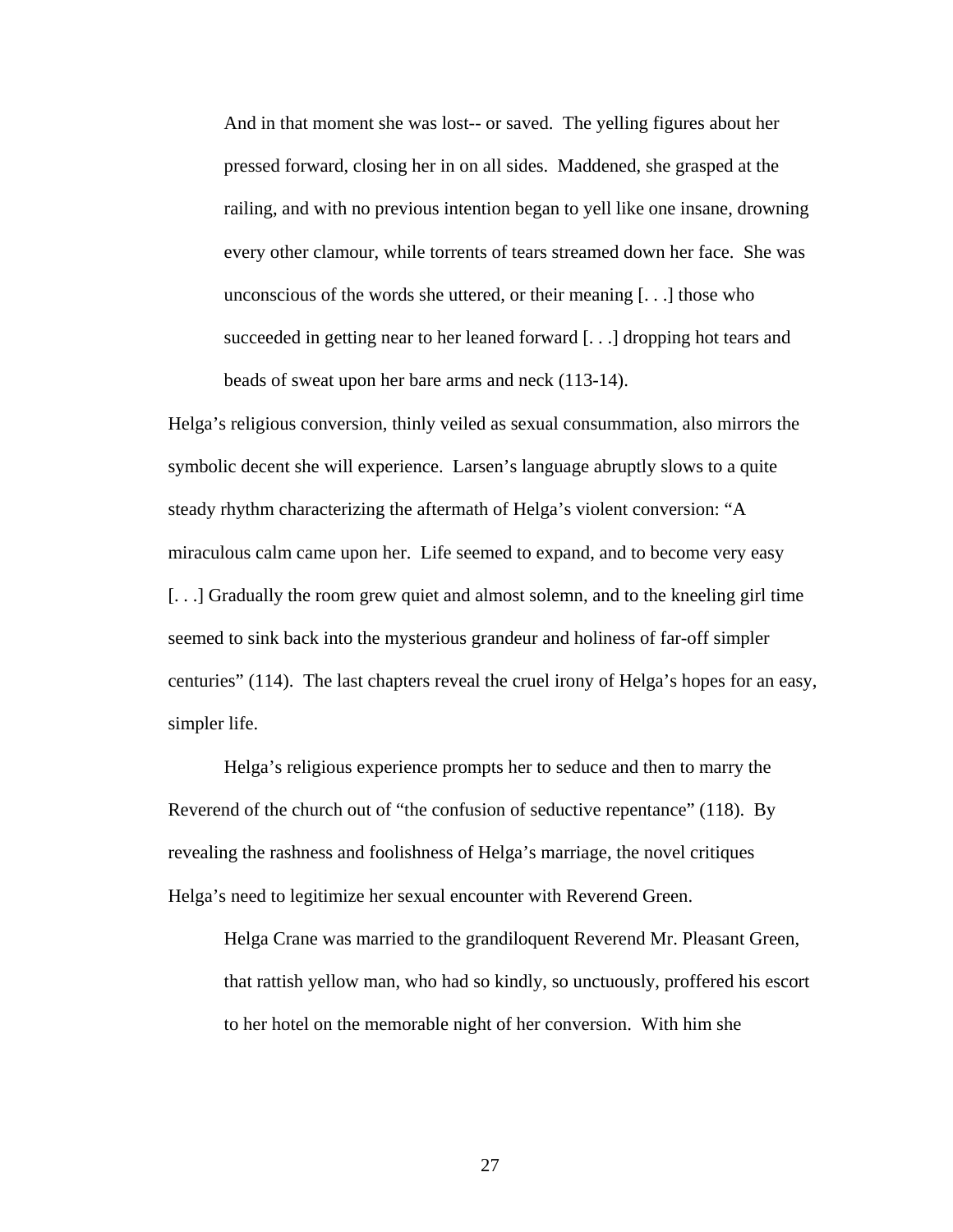willingly, even eagerly, left the sins and temptations of New York behind her (118).

The narrator's contempt and sarcasm for the Reverend undercuts Helga's decision to marry him. Helga marries the Reverend not out of love but out of guilt for her sexual experience. Thus, Helga finally succumbs to marriage, which void of love, deprives her of her agency. Helga tries to find meaning in her life outside her status as the preacher's wife but in the end yields to the societal pressures to bear children and sacrifice her autonomy. Helga's repression as a wife is "punctuated only by the intense pain of repeated and dangerous childbirth" (Monda 39). The last setting of the novel depicts Helga's denial of sexual agency and exploitation as a child bearer. "Larsen constructs the ending of the novel to make clear the victimization of Helga" who "becomes a victim of a system" in which "procreation takes precedence over a woman's pleasure" (Silverman 612). Larsen decision not rescue Helga from the stereotypes that deny her autonomy does not, however, indicate the novel's endorsement of Helga's fate. Rather, by forcing Helga into a stereotype, *Quicksand* characterizes more poignantly the pervasiveness and inescapability of these stereotypes that strip away agency and place African American women in fates equal to death.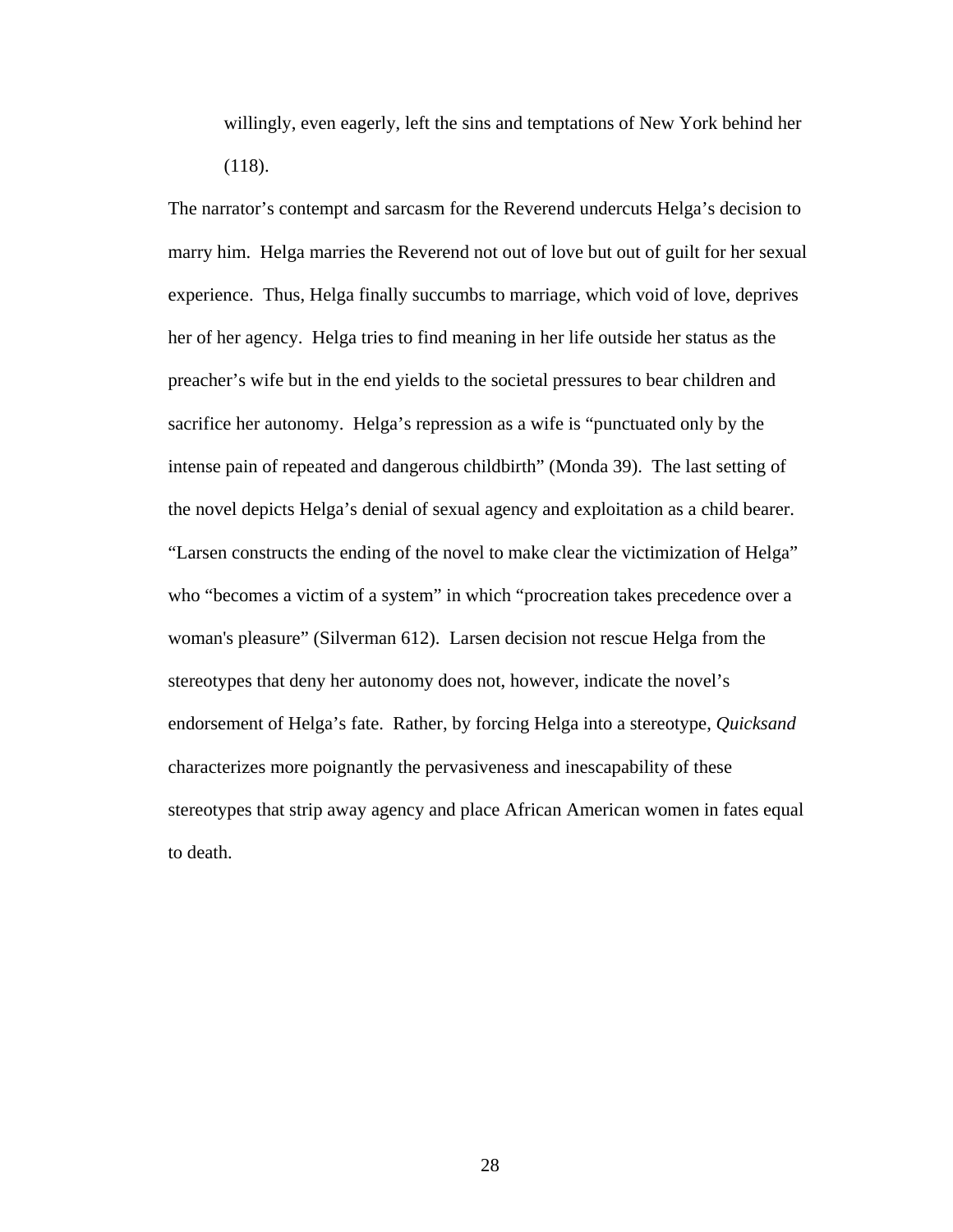#### Identification and Naming in *Passing*

Larsen's second novel, *Passing*, centers on the reunion of two childhood friends, Irene and Clare, whose adult lives have followed very distinct paths. Irene lives an upper-middle class lifestyle and strives for stability and security. Clare, on the other hand, has spent her life trying to obtain the luxuries Irene and their other wealthier friends have. During their first encounter Clare confesses to Irene: "You had all the things I wanted and never had had. It made me all the more determined to get them, and others" (159). Clare's longing for these things lead her to "pass," to live her life as a white woman. This revelation establishes the key distinction Irene makes between herself and Clare. Whereas Irene strives for a safe life and avoids conflict, she sees Clare as living dangerously, which both intrigues and frightens Irene. Upon first learning about Clare's lifestyle, Irene "wished to find out more about this hazardous business of 'passing,' this breaking away from all that was familiar and friendly to take one's chances in another environment, not entirely strange, perhaps, but certainly not entirely friendly" (157). Irene is fascinated with this reality of passing; yet, "she was unable to think of a single question that in its context or its phrasing was not too frankly curious, if not actually impertinent" (157). Irene's propriety prevents her from asking her friend about this lifestyle which seems foreign and dangerous to Irene. Ironically, it is only while Irene herself is passing that she runs into Clare; their meeting takes places at a "white-only" restaurant. Irene's feigned unfamiliarity with the concept of passing, in the passage quoted above, is an example of her self-deception and her desire to view Clare's lifestyle as utterly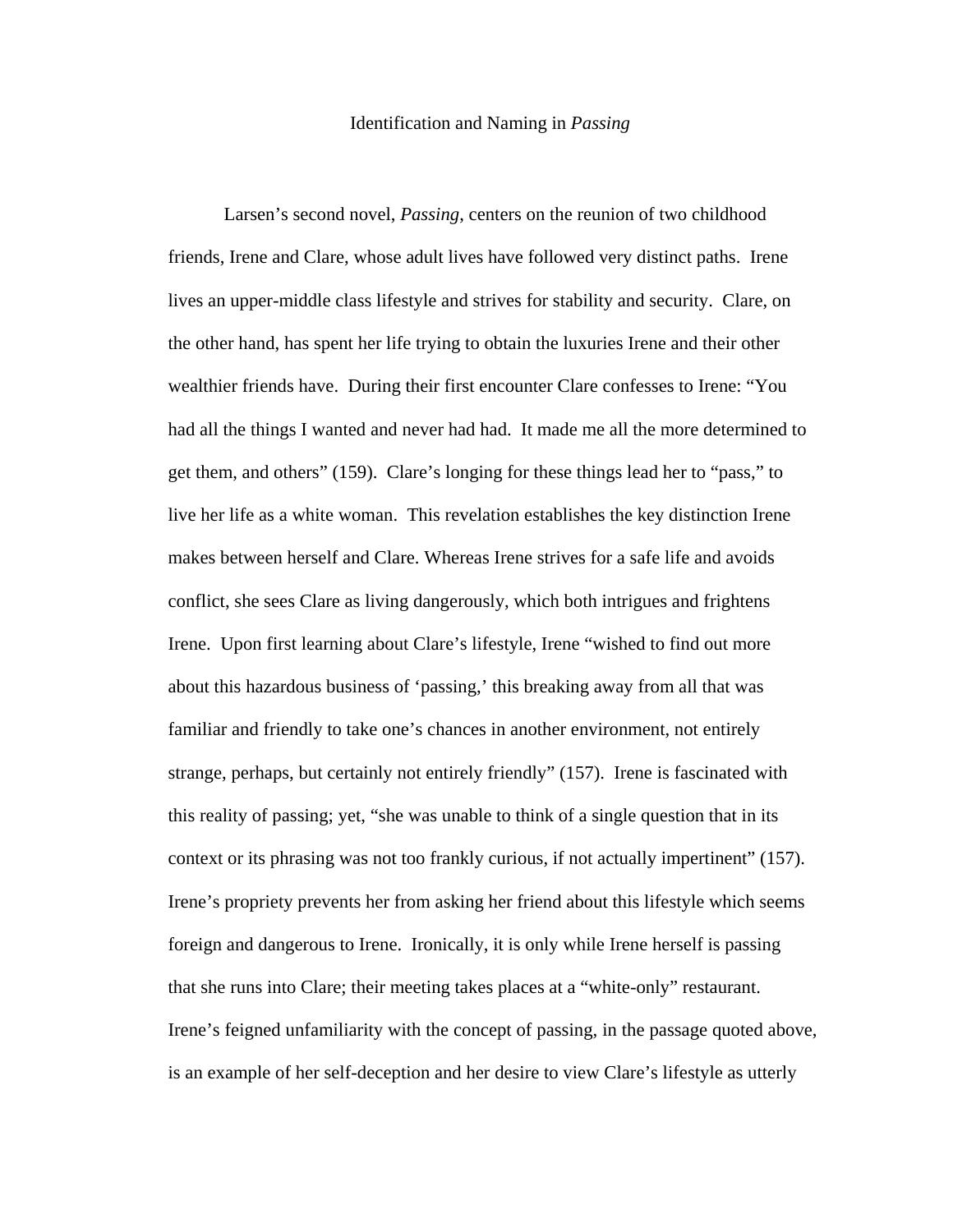alien to her own. Later, Irene wrongly predicts that the two will never meet again, concluding that: "Since childhood their lives had never really touched. Actually they were strangers. Strangers in their ways and means of living. Strangers in their desires and ambitions. Strangers even in their racial consciousness" (192). Nevertheless, Irene is drawn to Clare, and her inability to sever her identification with Clare, keeps Clare in her life. Irene admits to herself that to rid herself of Clare, "she had only to turn away her eyes, to refuse [Clare's] recognition" (178). Nevertheless, it is Irene's continuing recognition of Clare as a part of herself that perpetuates their relationship. In a conversation with her husband, Brian, Irene discusses Clare and then without provocation states: "It's funny about 'passing.' We disapprove of it and at the same time condone it. It excites our contempt and yet we rather admire it. We shy away from it with an odd kind of revulsion, but we protect it" (185-86). Because these comments directly follow Irene's comments on Clare, this passage can be read as Irene's attitude toward Clare. Irene seemingly disapproves of Clare, yet Clare's inhibitions equally excite Irene and cause her to protect Clare.

Irene's inability to distance herself from Clare can be interpreted through Freud's theory of mourning and melancholia. Freud defines melancholia as the unhealthy absorption of a lost object into the ego; contrastingly, mourning is the healthy reconciliation of a lost object through the person forgetting about the lost object. For Irene, Clare represents the excitement, the "breaking away from all that was familiar and friendly," that Irene has given up in order to obtain a secure and familiar lifestyle (157). Clare represents what Irene has never had—the conviction to successfully break away from the norm. Clare's lifestyle is a substitute for the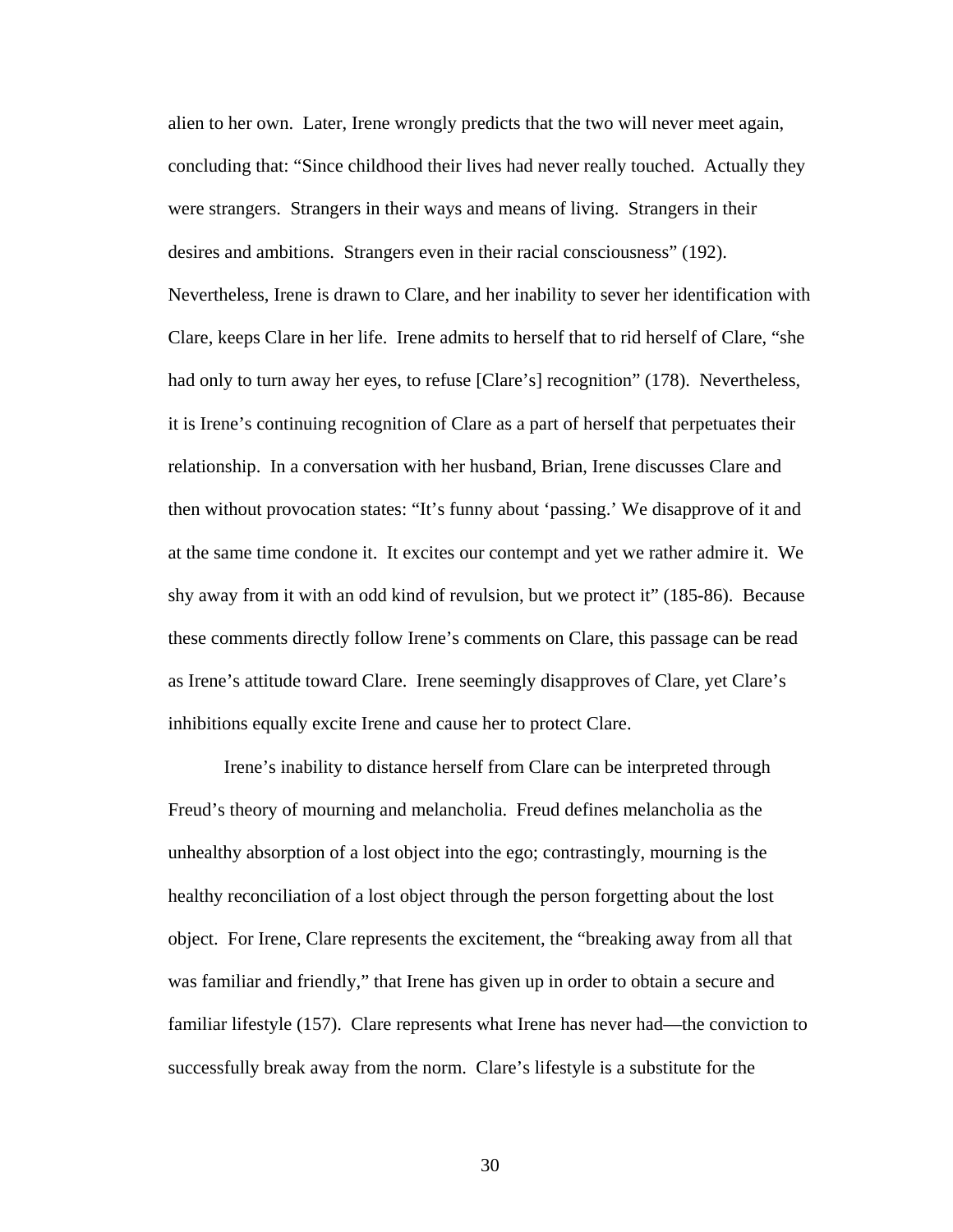lifestyle Irene never lived. Thus Clare can be read in Freudian terms as Irene's loss object. Freud states that the "[melancholic] ego wishes to incorporate this object into itself" (Freud 250). Indeed, Irene figuratively absorbs Clare into her identity by self identifying with Clare. The most obvious occurrence of Irene's self-identification with Clare takes place in front of Irene's dressing room mirror. Sitting in front of the mirror, Irene does not notice Clare behind her and regards Clare's reflection in the mirror as an image of her (Irene's) self.

Irene first begins to blur the boundary between her and Clare's identity at her first visit to Clare's house. During a small tea party Clare's husband, Bellew, arrives and calls his wife "Nig," a nickname he uses because of his wife's darker skin. To him the name is a joke for he believes his wife is white. Irene is outraged by this unchallenged display of racism and more significantly interprets the nickname as a reference to herself marking the first time she mistakes Clare for herself. Indeed, Bellew's racism ties the two women together as it refers to their shared race. Irene recognizes this unavoidable bond while later reflecting on this instance:

Why, in the face of Bellew's ignorant hate and aversion, had she concealed her own origin? Why had she allowed him to make his assertions and express his misconceptions undisputed? Why, simply because of Clare Kendry, who had exposed her to such torment, had she failed to take up the defence of the race to which she belonged? (182).

Irene concludes that she did not defend her race because she was protecting Clare: She couldn't betray Clare, couldn't even run the risk of appearing to defend the people that were being maligned, for fear that the defence might in some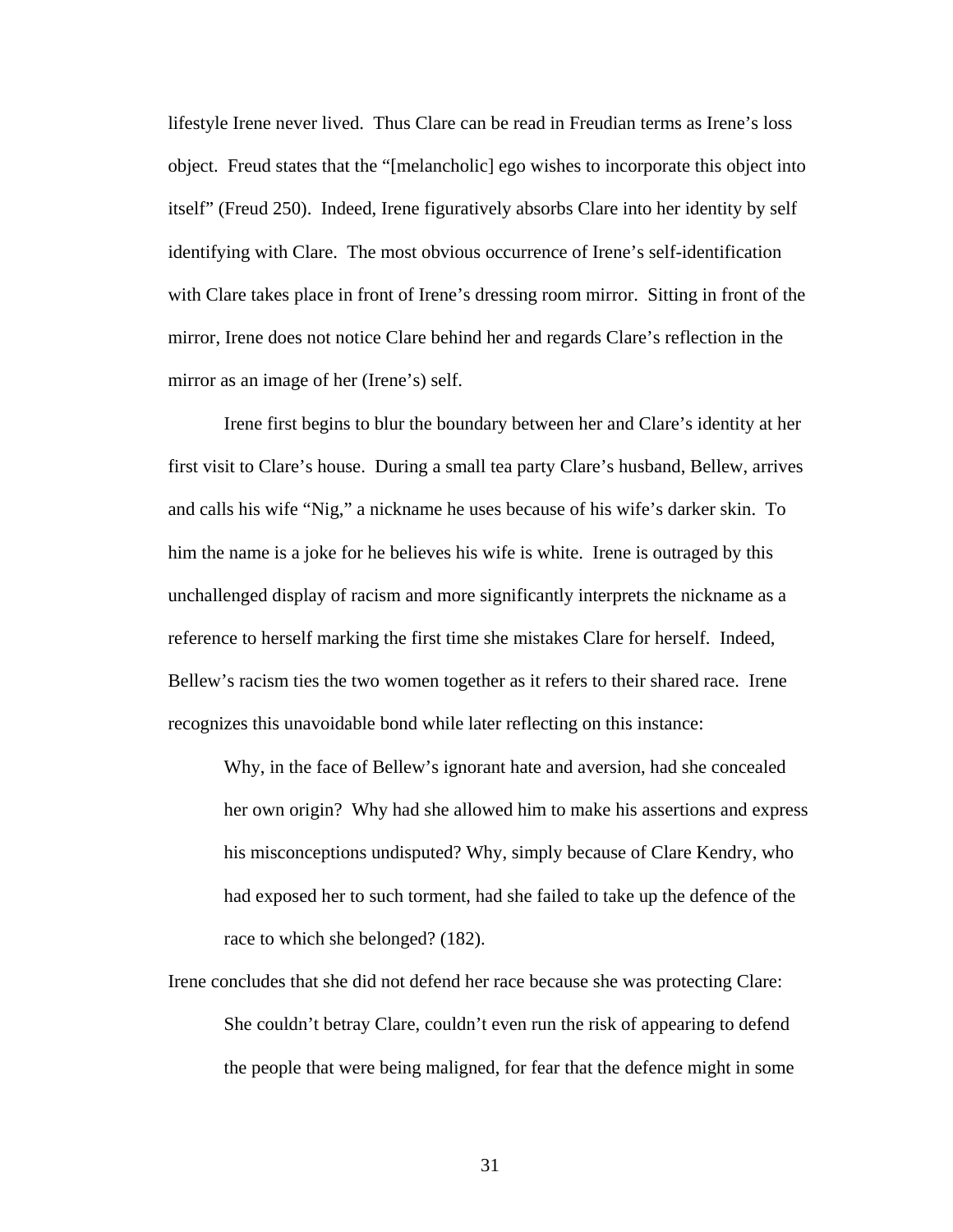infinitesimal degree lead the way to final discovery of her secret. She had to Clare Kendry a duty. She was bound to her by those very ties of race, which,

for all her repudiation of them, Clare had been unable to sever (182). Irene's loyalty to Clare costs her own self respect, for instead of challenging Bellew's racism Irene internalizes it.

Critic Anne Anlin Cheng uses Freud's theory of melancholia to discuss race and racism in the United States. Cheng asserts that melancholia "presents a particularly apt paradigm for elucidating the activity and components of racialization" (Cheng 10). Cheng argues that racial identification is a melancholic act "by which the racial other is at once rejected and retained" (Cheng ix). Bellew's racial slur reveals his simultaneous rejection and acknowledgement of African Americans, though at that moment he does not know he is referring to Irene and Clare. Bellew's statement that there are "No niggers in my family. Never have been and never will be" shows his desire for eradication of African Americans; this statement emphasizes the irony of the situation for there is an African American in his family, his wife (171). Bellew's adamant stance against African Americans represents the larger racist society's "melancholic bind between incorporation and rejection" (Cheng 10). Cheng argues that through white society's enforcement of segregation, race becomes "an issue of *place* (the literalization of Freudian melancholic suspension) rather than full relinquishment" (Cheng 12). For example, locations that are deemed "whiteonly" could not exist without the identification (and exclusion) of African Americans.

Applying Cheng's interpretation of Freud's theory to *Passing* leads to the conclusion that melancholia is inescapable in an oppressive society. Like the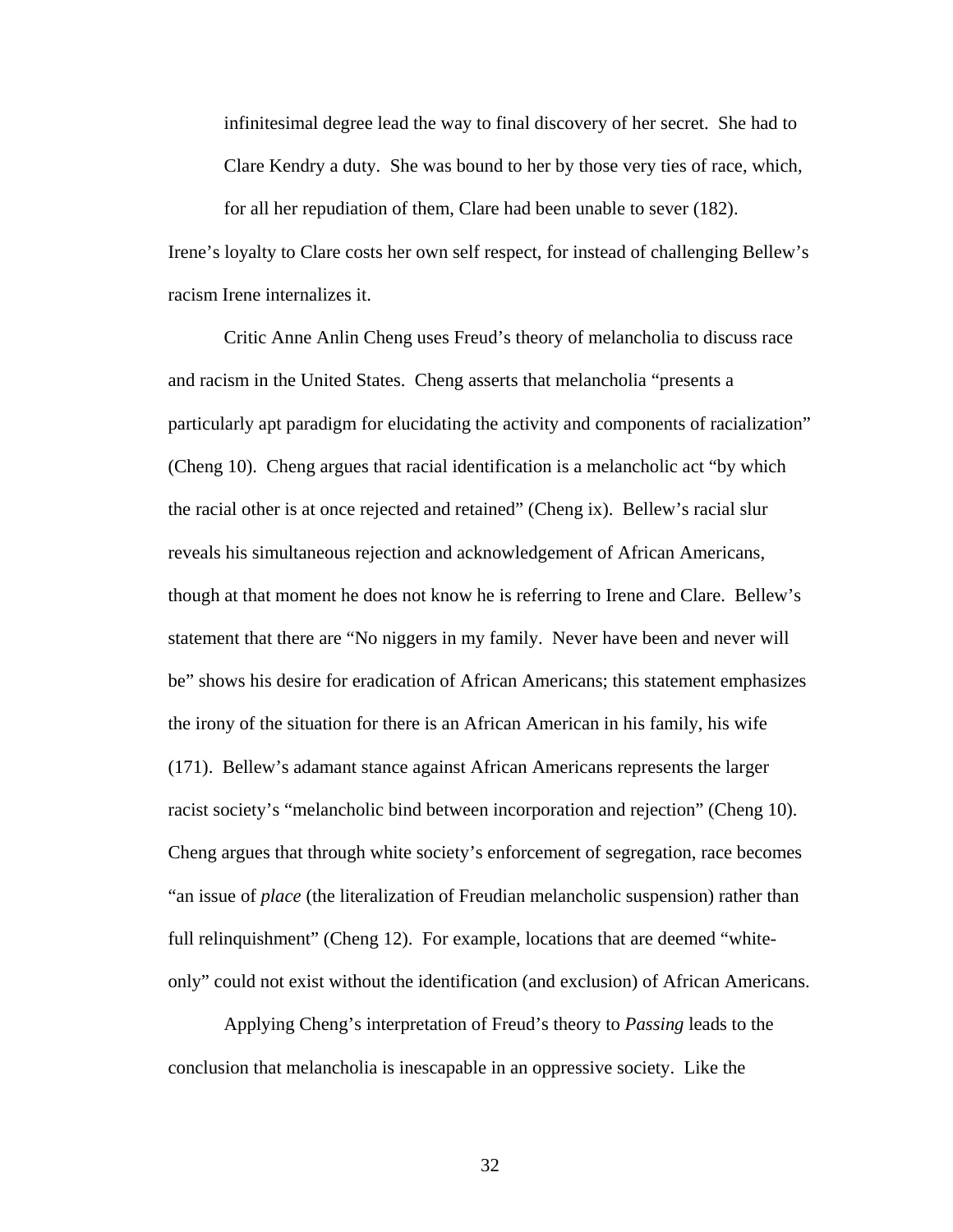melancholic person who "expects to be cast out and punished," Irene, too, constantly fears exclusion from dominant society (Freud 246). Moreover, the text legitimizes Irene's fears for she and Clare are ultimately cast out from society. In the final chapter Irene and Clare go up to a party hosted by their friends, the Freelands. Critic Lori Harrison-Kahan suggests that the Freelands' Harlem penthouse symbolizes freedom, noting that "Clare had expressed her desire to 'come up' to Harlem to live, where she'd be 'able to do as I please, when I please.' This wish contrasts with her earlier desire for the freedoms afforded by whites" (Harrison-Kahan 134). Yet this 'free land' is invaded by Clare's husband, Bellew, who upon discovering his wife's racial identity barges in and denounces her. Watching this spectacle, Irene rushes to Clare for, "she couldn't have Clare Kendry cast aside by Bellew. She couldn't have her free" (239). Clare then falls out the window, though how she falls– whether pushed, by her own accord, or by accident-- is omitted from the text: "What happened next, Irene Redfield never afterwards allowed herself to remember. Never clearly. One moment Clare had been there, a vital glowing thing, like a flame of red and gold. The next she was gone" (239). The ambiguity of Clare's fall significantly focuses the reader's attention to what the text does reveal, specifically that Bellew's entrance catalyzes the events and also Irene's desire to somehow interfere.

Irene's agency in Clare's fall remains ambiguous; nevertheless, the text foreshadows Irene's role as a participant in Clare's destruction throughout the novel. Indeed, Irene and Clare's positions by the window in the final scene are mirrored in an earlier passage. On one of Clare's visits to New York Irene tries to discourage Clare from attending the Negro Welfare League dance. As the argument intensifies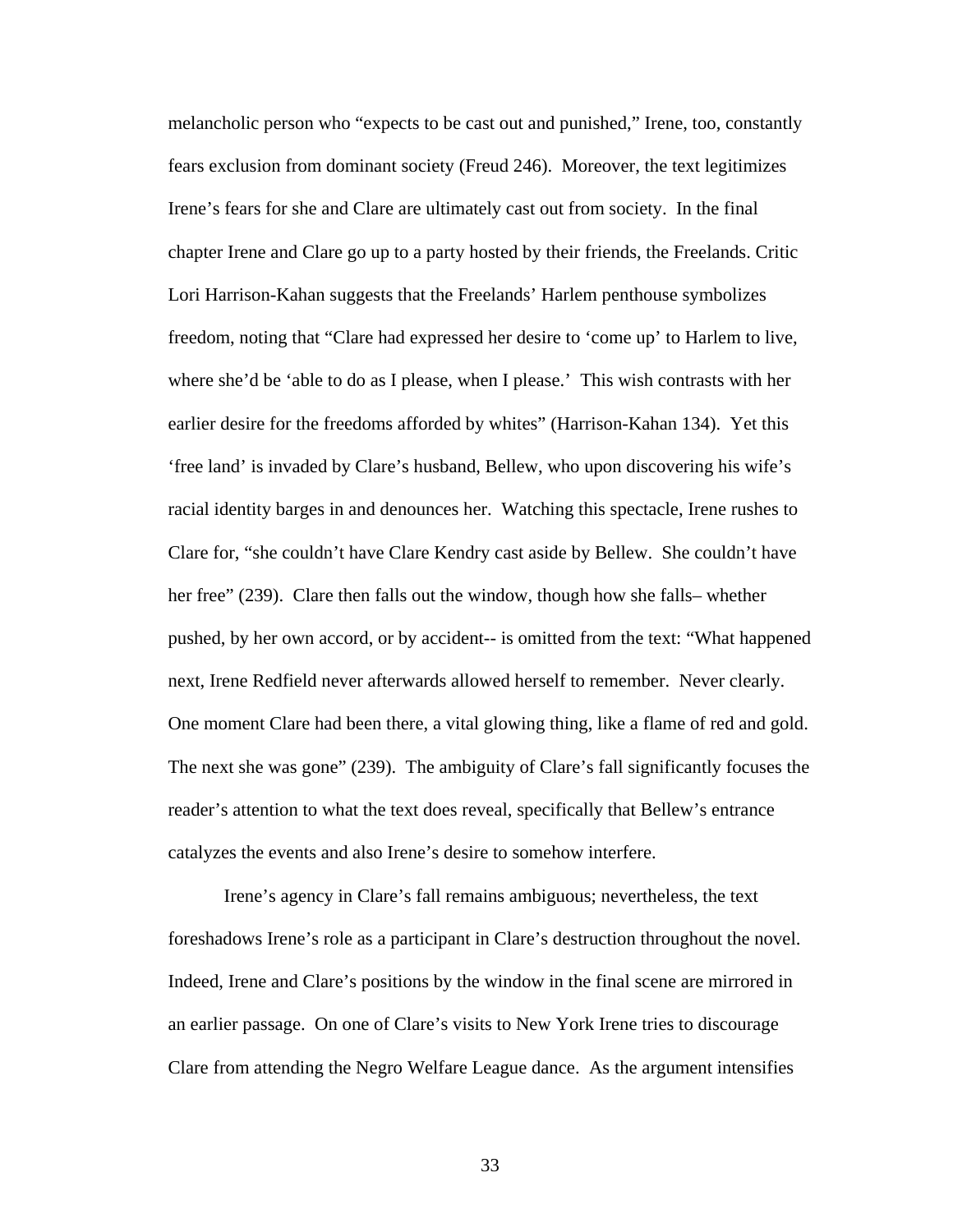the action moves towards Irene's window: "[Irene] had risen again as she spoke and was standing at the window lifting and spreading the small yellow chrysanthemums in the grey stone jar on the still. Her hands shook slightly, for she was in near rage of impatience and exasperation" (199-200). Clare vehemently declares her hatred for her husband whom Irene surprisingly defends. She tells Clare, "I can't see that you've a right to put all the blame on him. You've got to admit that there's his side to the thing  $[...]$  As we've said before, everything must be paid for" (200). Irene's insistence that "everything must be paid for" corresponds with her later admission that "She couldn't have her free" (239). Irene does not want Clare to get away with passing or to be free of her racist husband– a representation of the larger racist society; instead Irene wants Clare to be punished, to pay for her transgressions. In Freudian terms, Irene's desire to punish and perhaps kill Clare first appears to be the mournful act of re-killing the lost object as reconciling the loss. However, Irene's subsequent fainting and the novel's ending parallel Clare's death thereby suggesting Irene's own symbolic death. By tracking Irene's own inauthenticity, her self-denial and rationalization of her actions, and through her desires for a secure and stable life, Irene's equally ambiguous fate can be read as her own punishment. Ultimately, the novel offers no sustained depiction of security or luxury– the two life goals of its protagonists.

Irene aspires to live in "the land of rising towers"-- a metaphor the novel employs to show the upward mobility of dominant culture and the oppression of minorities. In an early scene Irene literally ascends from the streets to a segregated hotel rooftop. Irene recalls that day as "a brilliant day, hot, with a brutal staring sun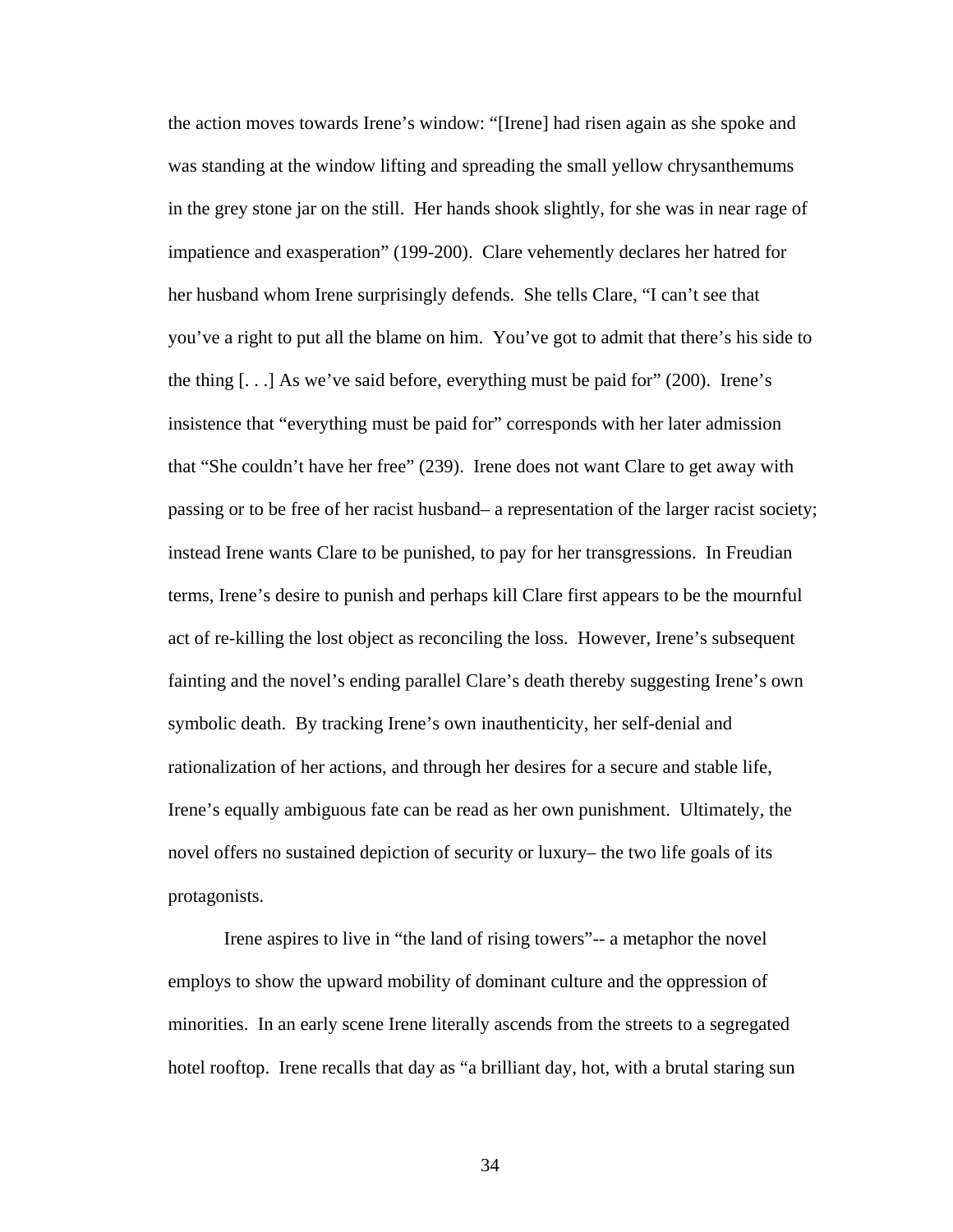pouring down rays that were like molten rain" (146). The scenery is imbued with fire metaphors suggesting that the whole setting is aglow in flames: "The automobiles parked at the kerbs were a dancing blaze, and the glass of the shop--windows threw out a blinding radiance" (146). The wind blows on Irene like a "breath of flame" threatening and intimidating her (146). Irene sees a "man toppled" on the pavement, "an inert crumpled heap on the scorching cement" (146). Irene's language objectifies the man as a "crumpled heap"; an obstacle in her way. Indeed the gathering crowd and oppressive heat weigh down on Irene, and she flees the scene after "a quick perception of the need for immediate safety" (147). This scene conveys Irene's selfcenteredness; as she casually wonders if this man is dead or not, she is only concerned with her own safety. Irene whisks herself away in a taxi cab making "small attempts to repair the damage that the heat and crowds had done to her appearance" (147). The taxi driver, mistaking Irene for a white person, takes her to the Drayton hotel. Ascending the elevator of this segregated hotel restaurant, Irene feels as if she is "being wafted upward on a magic carpet to another world, pleasant, quiet, and strangely remote from the sizzling one that she had left below" (147). Irene views this wealthy white-only restaurant as part of a distinct world, one in which she tries to fit by distancing herself from those outside. On the rooftop, Irene "had been gazing down for some time at the specks of cars and people creeping about in the streets, and thinking how silly they looked" (148). One deduces Irene's elitism as she condescendingly regards the people in the streets like insects, literally looking down upon them from the exclusive rooftop restaurant.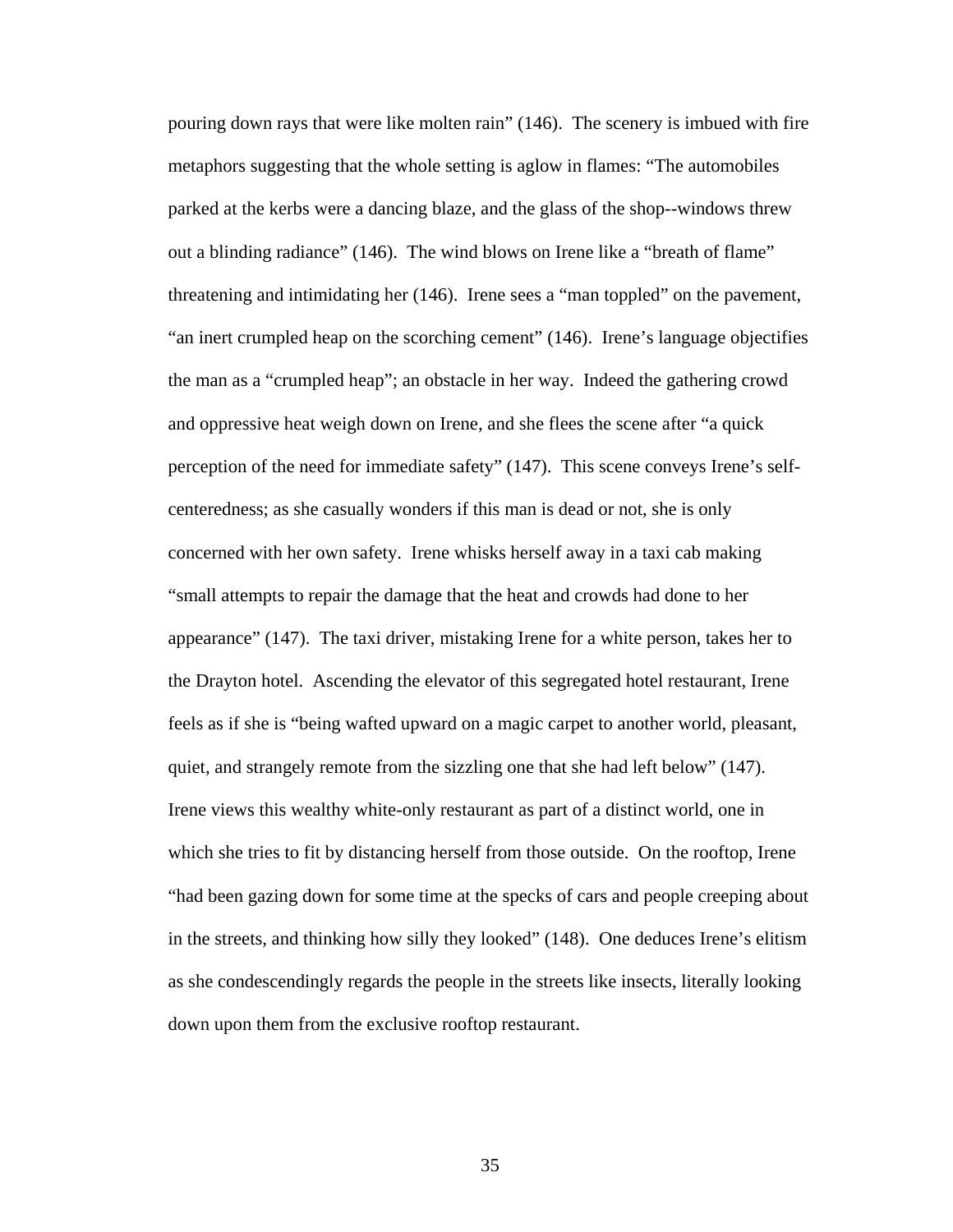In her daily life, Irene immerses herself in her upper-middle class lifestyle while ignoring the problems of others, including her family's. For Irene, "security" was the most important and desired thing in life" (235). Irene clings to her safe upper middle-class lifestyle at the expense of her husband's dreams to go to Brazil, his ideal of freedom devoid of the racism in the United States. She convinces herself that she must "keep Brian by her side, and in New York. For she would not go to Brazil. She belonged in this land of rising towers" (235). The motif of rising towers symbolizes the affluence granted to the rising white middle class and to those who can pass for white. Brian's desire to move away would mean giving up his lucrative practice as a doctor and thus abandoning their comfortable lifestyle which Irene equates with security. Brian's dreams threaten his wife's sense stability and permanence at home. Irene wonders if her husband's desires will ever cease haunting her thoughts: "Was she never to be free of it, that fear which crouched, always, deep down within her, stealing away the sense of security, the feeling of permanence, from the life which she had so admirably arranged for them all, and desired so ardently to have remain as it was?" (187). Yet Irene denies that her own need for security motivates and even dictates her decision to remain: "Hadn't his success proved that she'd been right in insisting that he stick to his profession right there in New York? Couldn't he see, even now, that it *had* been best? Not for her, oh no, not for her-- she had never really considered herself-- but for him and the boys" (186). The narration's cutting sarcasm reveals Irene's rationalization of her thoughts. Irene's self-denial that she is motivated by self interest is mocked by the phrase "Not for her, oh no" (186). This feigned shock to the suggestion that Irene might in fact be acting for herself reveals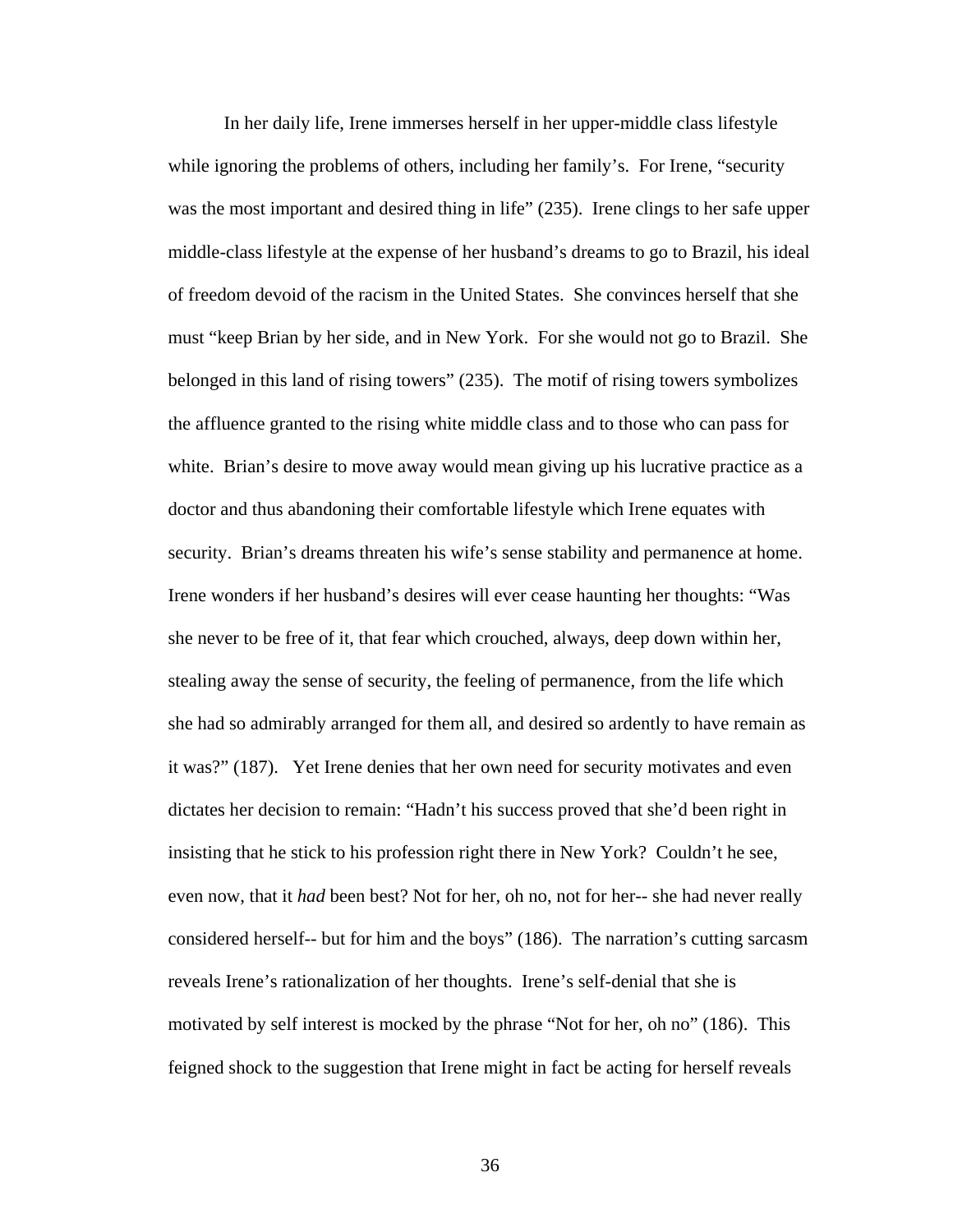that it is indeed of herself whom Irene is thinking about. The suggestion that Irene "had never really considered herself" contradicts with the earlier admissions that Irene is preoccupied with her own security. Irene's insistence that her decision "*had* been best" suggests her own justification and need to rationalize her refusal to leave New York. This passage signifies Irene's obliviousness to her own motives, and ironically depicts Irene's inner thoughts as those of a self-sacrificing mother and wife who only thinks of her family and not herself. Ultimately this passage undercuts Irene's thoughts and actions to illustrate her hypocrisy and self-interest.

Irene's commitment to the upper class lifestyle drives her class prejudice. Irene's elitism is conveyed through her attitude toward Clare: "Well, Clare can just count me out. I've no intention of being the link between her and her poorer darker brethren" (185). In the same conversation Irene complains about the "terrible lot of work" her involvement in charity requires; her husband concurs stating: "Uplifting the brother is no easy job [. . .] Lord! how I hate sick people, and their stupid, meddling families, and smelly, dirty rooms, and climbing filthy steps in dark hallways" (186). This passage exposes Irene and her husband as members of the resentful upper class helping out the lower classes merely out of obligation. This type of classism echoes the elitism of the racial uplift movement that *Quicksand* criticizes*.*  Moreover, Irene's brand of elitism is conflated with her disregard to the "poorer darker brethren." Irene equates the lower classes with darker skin revealing her own form of racism. This prejudice is further revealed during a conversation in which Irene tells Brian of her indignation at Bellow's use of the word "nigger." Irene's outrage is followed by a demeaning description of their maid: "Zulena, a small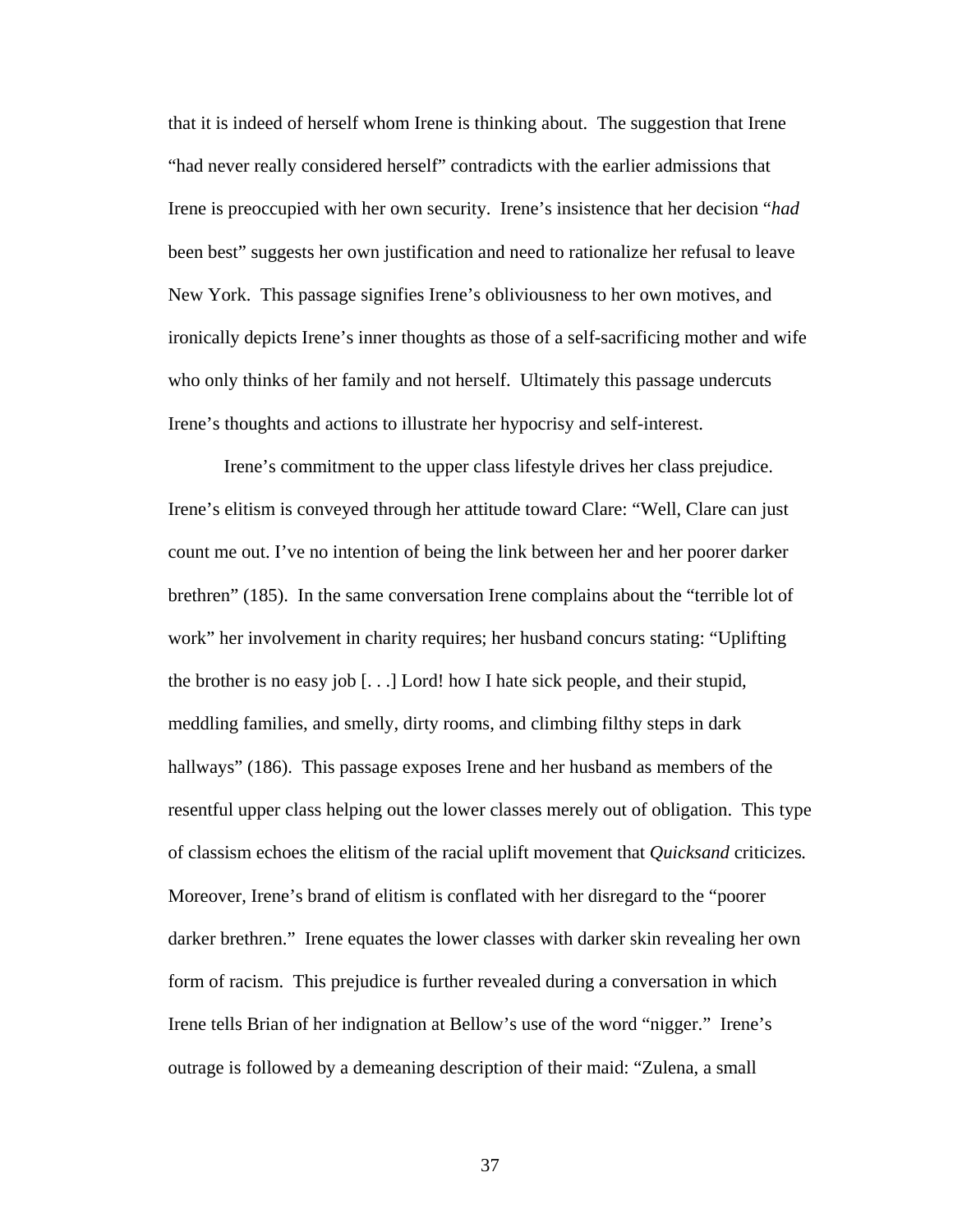mahogany-colored creature, brought in the grapefruit" (184). The narration, though not first person, is so closely tied to Irene's thoughts that the offhandedness of this characterization illustrates Irene's indifference towards her maid– indicative of her dismissiveness towards the working class. More significantly, Irene connects Zulena's darker skin with the dehumanizing label "creature." As critic Nell Sullivan observes, "The unselfconscious use of dehumanizing language to describe darkskinned [. . . ] African Americans indicates the triumph of racist signification in Irene's own thinking, a signification that will eventually demand her obliteration" (Sullivan 376). Irene's prejudice stems from her elitism, yet she expresses her discrimination only against African Americans. Importantly, "creature" is the same word Irene uses to describe Clare after Bellow makes his overtly racist remarks: "[Irene] turned an oblique look on Clare and encountered her peculiar eyes fixed on her with an expression so indignity and deep and unfathomable that she had for a short moment the sensation of gazing into the eyes of some creature utterly strange and apart" (172). Significantly, this contemplation occurs when Irene associates Clare with having darker skin—as Bellew's nickname emphasizes; Irene condescendingly dismisses her friend as "some creature utterly strange and apart" (172). Yet Bellew's nickname also allows Irene to identify with Clare as it links both women by its racist connotation.

Bellew's racist nickname for Clare offends Irene personally, for Irene applies the epithet to herself. As Harrison-Kahan notes, "Irene's husband, Brian, must remind her that Bellew didn't 'call you a nigger. There's a difference you know'. But for Irene, there is no difference; in responding to Bellew's hailing [. . .] Irene not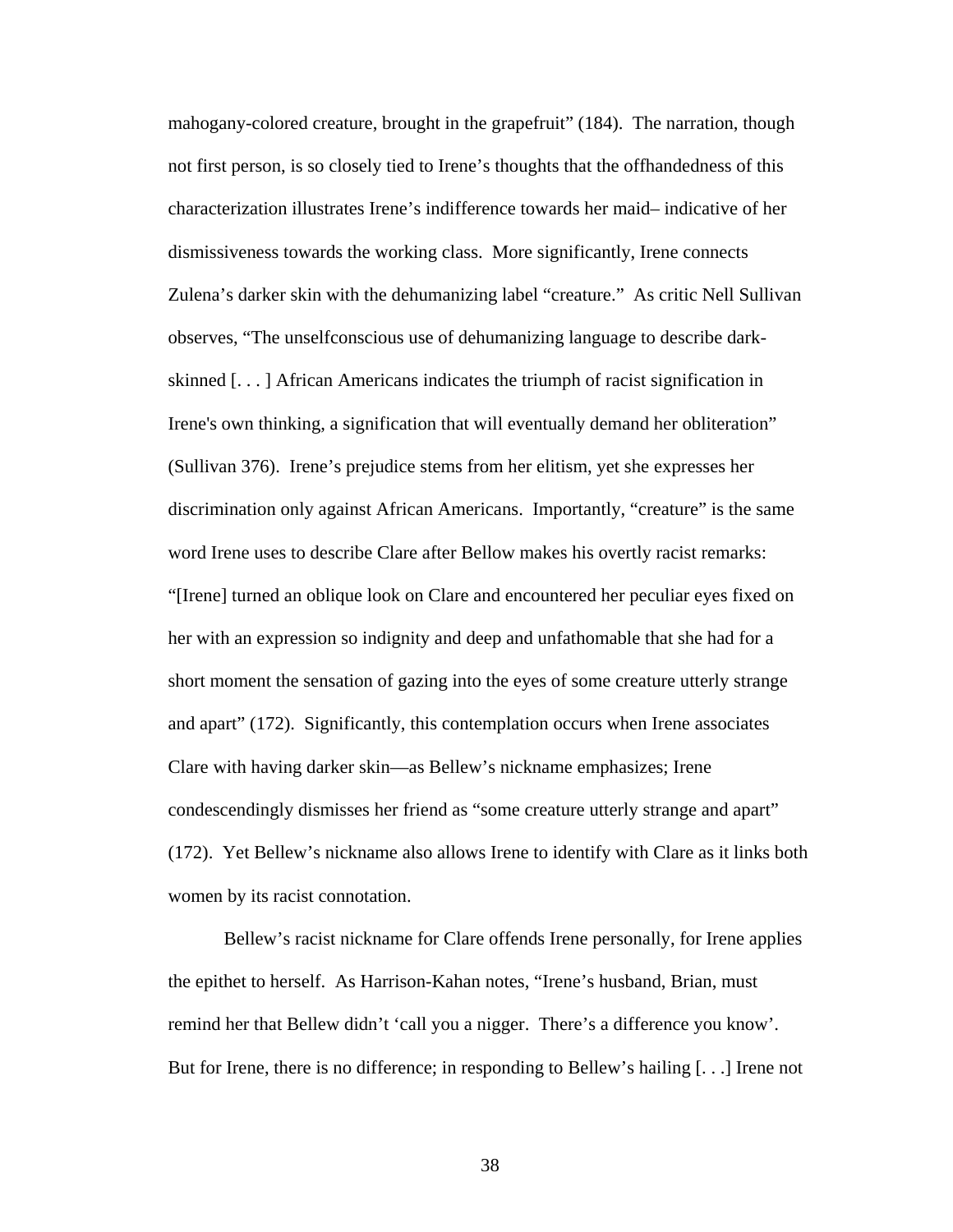only becomes a racial subject, but her subjectivity merges with Clare" (Harrison-Kahan 110). Bellew's hailing can be understood through Althusser's theory of ideology which recruits and transforms all individuals into subjects through interpellation. Althusser uses an example of a policeman hailing a passerby, "the hailed individual will turn around [...] Because he has recognized that the hail was 'really' addressed to him" (Althusser 699). The hailed individual becomes the subject of the policeman's hailing– the passerby is now identified and defined by the policeman. Irene, who interprets Bellew's nickname as really addressing her, becomes the subject of Bellew's naming. Bellew's nickname, indeed, holds great significance in the novel; it represents the power of naming African Americans through a racialized signifier, one which defines them as the Other who is expelled from white society. The nickname defines Clare and Irene arbitrarily and by racist connotations. As Sullivan notes, "Bellew's naming makes present the identity that Clare strives to hide" (Sullivan 375). The act of naming thus shapes the identity of the named rendering the subject a passive participant in his/her own identity construction. According to Sullivan, this loss of agency becomes the central focus of the novel. She argues that even "*Passing*'s title [. . .] hints at the subject's disappearance in the narrative," or in Lacanian terms "the disappearance of the subject behind the signifier" (Sullivan 373). Bellew's label reduces Clare to a derogatory racial identity, one which Irene fears she will be reduced to at the Drayton hotel: "It wasn't that [Irene] was ashamed of being a Negro, or even of having it declared. It was the idea of being ejected from any place, even in the polite and tactful way in which the Drayton would probably do it, that disturbed her" (150). Neither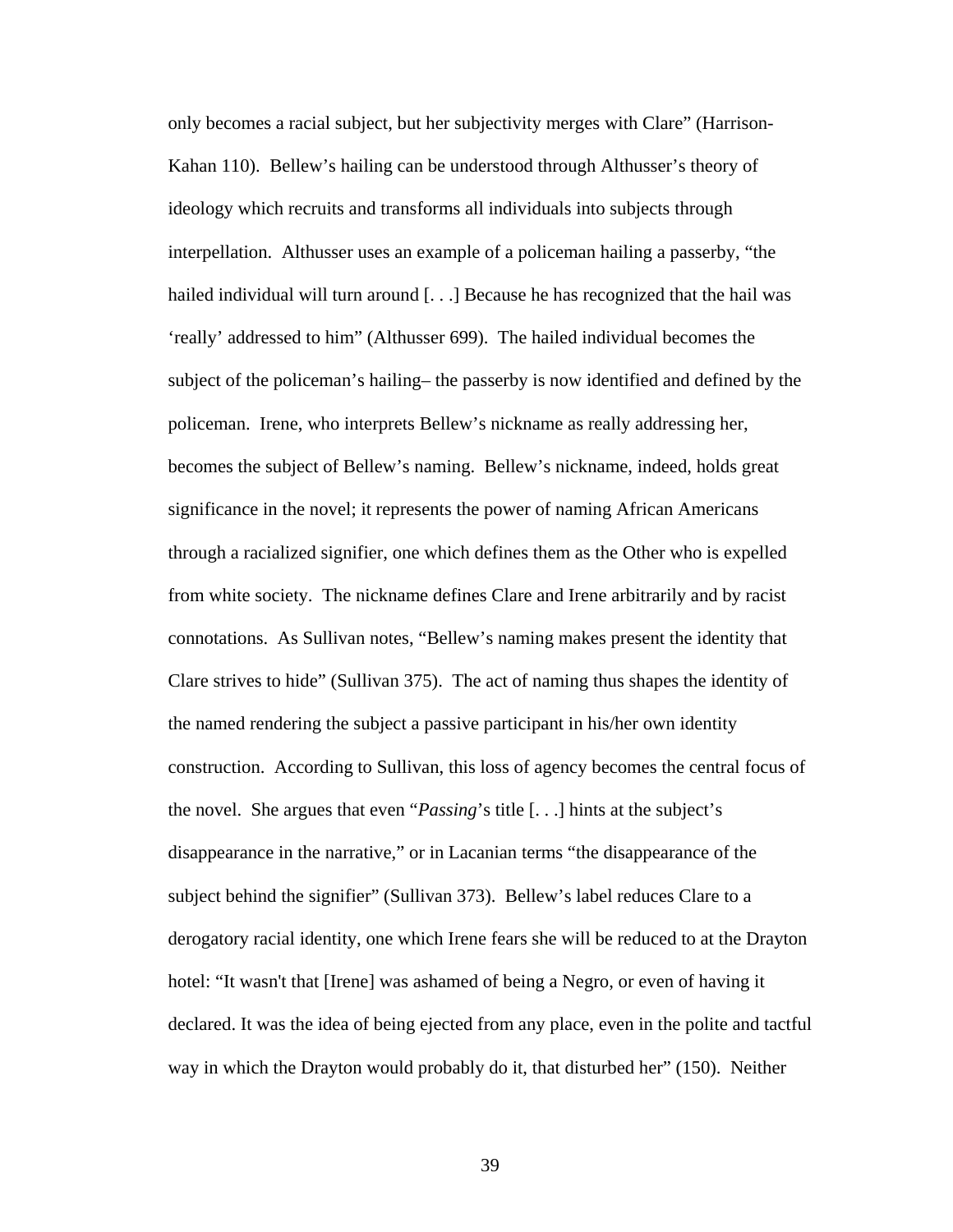Irene nor Clare is ashamed of her African American identity; it is the threatening power of exclusion and destruction that Bellew's nickname holds in its racism that both women try to escape. Frantz Fanon's theory of naming takes Althusser's model of naming and puts it into a racial context. Fanon uses the example of a white child calling out "Look a Negro." This hailing identifies and transforms the named into a racialized object (Fanon 111). As Harrison-Kahan explains, "Fanon notes the power of interpellation to constitute and deform the black body through racialized naming" (Harrison-Kahan 109). It is thus through this racism that Irene identifies herself with Clare and thus tries to rid herself of Clare.

The opposing characterizations of Irene and Clare at once act to polarize the two characters; nevertheless, their opposites intuitively connect the two women both in their lives and in the text. By characterizing Irene by her thoughts and Clare by her appearance, *Passing* presents its two protagonists as complementary figures; incomplete on their own, each one completing the other. Both women long for something the other has, or rather something each assumes the other has. Clare longs for Irene's connection with the African American community; Irene longs for the luxury she perceives Clare to have. As Sullivan explains, Irene links Clare to blackness, and at the same time "Irene mediates her desire for whiteness through Clare" who becomes "Irene's vicarious connection to the white world" (Sullivan 375). In a way Clare and Irene complete each other; both women posses the part of the other's life that has been forsaken for either security or luxury.

Irene's sense of incompleteness stems from her need for and lack of security. Her desire to stay in New York, within the society she most associates with security,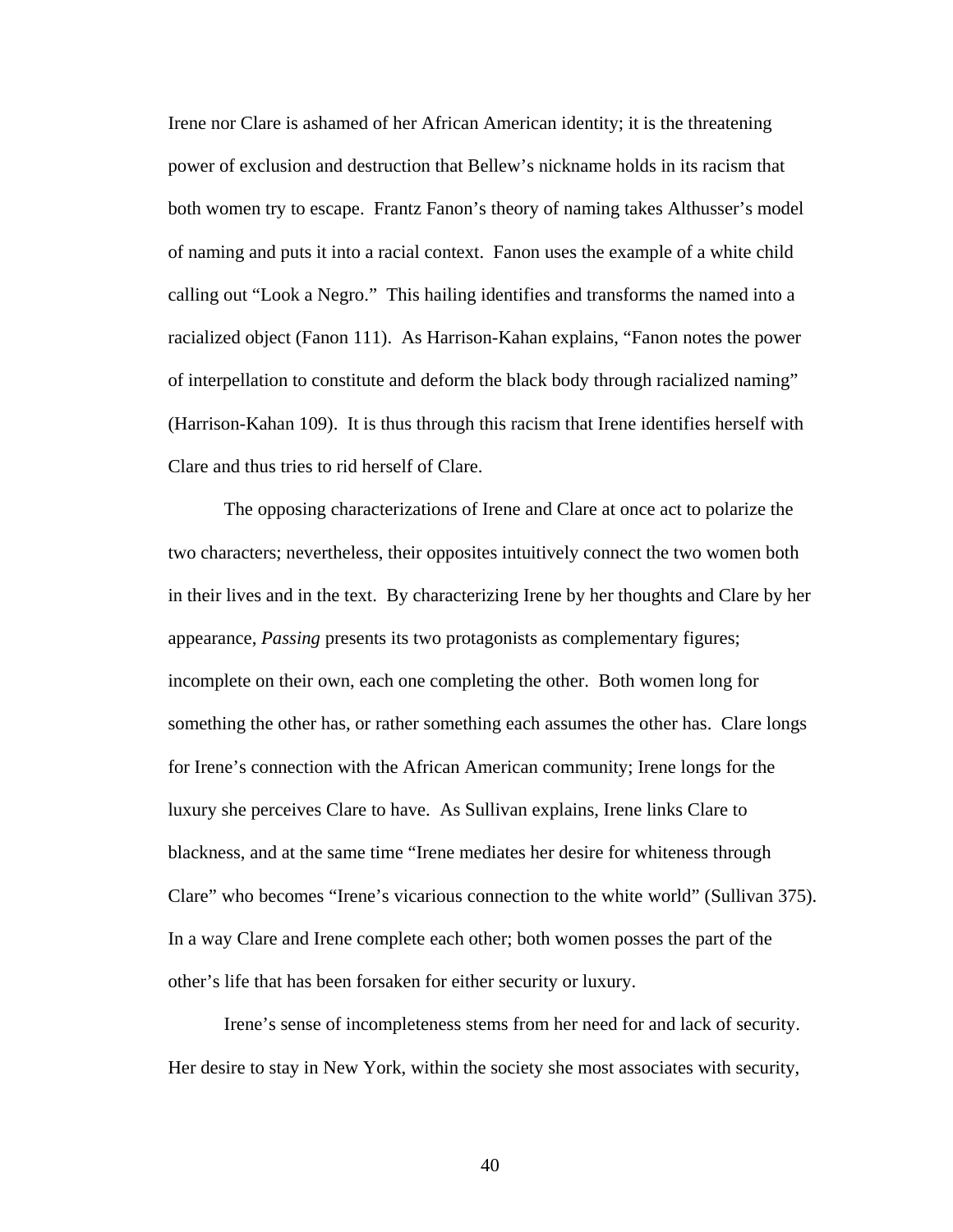causes her greatest anxieties. Her fear of rejection for being African American, both by the hotel restaurant and by white society in general, causes her feelings of instability. Sullivan argues, "[Irene's] sense of permanence, her conception of herself as a stable, integrated *I*, is always in jeopardy, plagued as she is by a tense apprehension of doom [. . .] Because Irene experiences a problematic I, she seeks an idealized image to represent herself" (Sullivan 377). Irene's search for an idealized image can be interpreted through Lacan's theory of the mirror stage, which emphasizes an individual's identification with an outside image. Irene's need for the idealized self is satiated by the appearance of Clare. Indeed Clare, more confident in her ability to pass for white, possesses the physical attributes that Irene admires. Irene's attraction to Clare and her simultaneous identification with her is evident during Clare's first visit to Irene's house. Before Clare arrives, Irene sits at her mirror applying makeup and combing her hair; Clare's entrance first goes unnoticed: "For Clare had come softly into the room without knocking, and before Irene could greet her, had dropped a kiss on her dark curls. Looking at the woman before her, Irene Redfield had a sudden inexplicable onrush of affectionate feeling" (193-194). The novel's phrasing is purposefully ambiguous, for "the woman" Irene sees in the mirror could be either Clare or herself. The text's ambiguity characterizes Irene's inability to distinguish herself from Clare. Irene's possible misrecognition of Clare as herself follows lacan's theory of identification. "Lacan further suggests [that] the assumption of the idealized image always involves *meconnaissance*, or misrecognition, because the image is *not* the self" (Sullivan 378). Thus Clare symbolizes Irene's mirror opposite and also a reflection of Irene's self. Physically,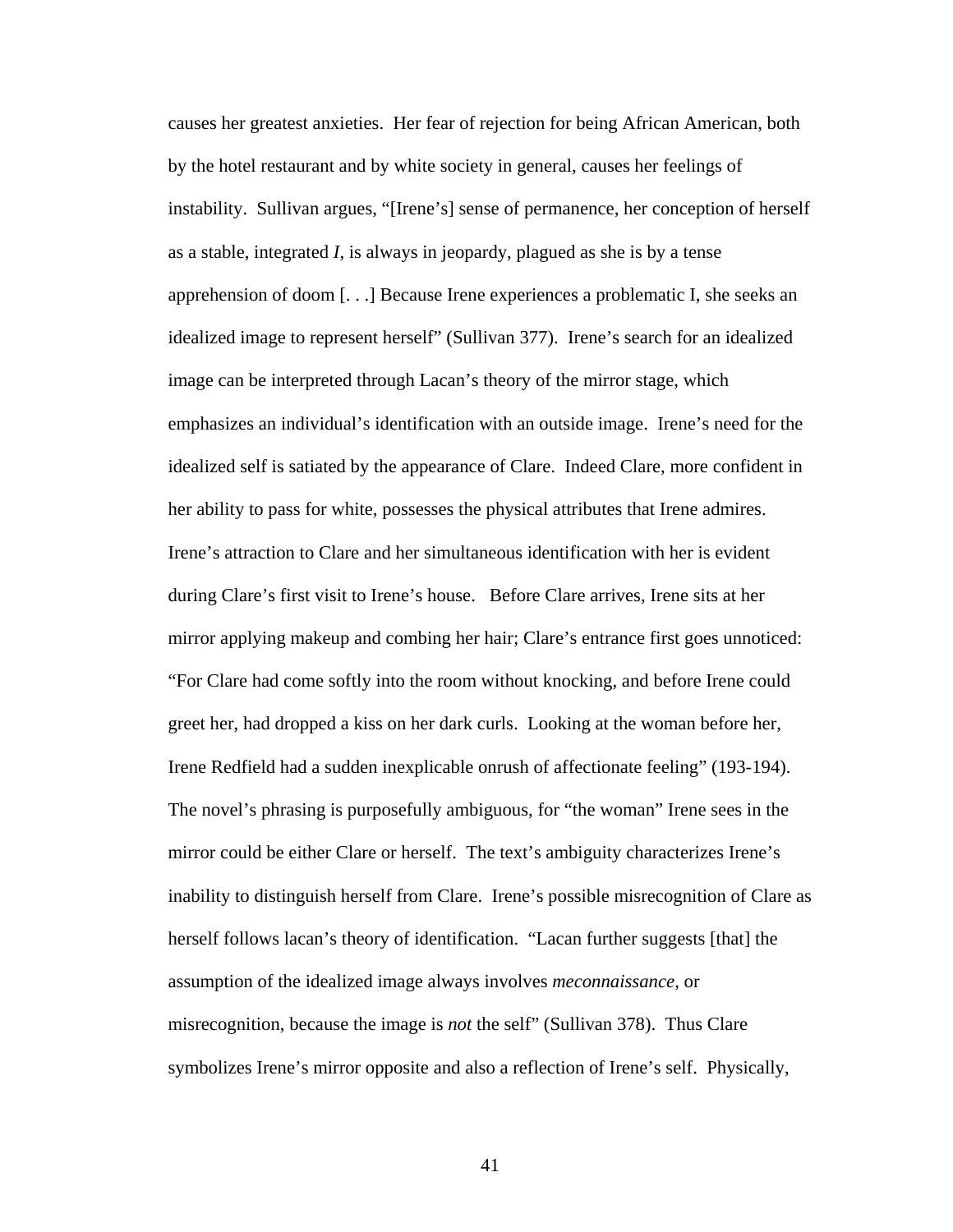both women share similar features; both are light skinned and thus able to pass, yet Clare embraces the risks she takes that enable her to pass back and forth between her white and black identities. This fluidity that Clare possesses stands in stark contrast to the rigidity with which Irene structures her life.

Clare longs for the part of Irene's life which she herself has given up: permanency in the African American community that she assumes Irene has. At one point Clare confesses that "in this pale life of mine I am all the time seeing the bright pictures of that other that I once thought I was glad to be free of" (145). Clare contrasts the paleness of her life as a white woman with the vibrancy she associates with African American culture. Significantly, it is when Clare enacts her African American identity that she wears striking, elaborate dresses. At a Harlem dance Clare wears a "stately gown of shining black taffeta," despite Irene's advice "to wear something ordinary and inconspicuous" (203). In contrast, when Clare passes for white she wears duller, more practical clothes, "just right for the weather" (148). Clare's association with Irene permits her entrance into the Harlem social scene allowing her to wear showy clothes that make her stand out, things she cannot do while passing for fear of drawing attention to herself. Thus by depicting the incompleteness of both characters' lives the text represents the fractured nature of passing and identity performance. Irene identifies with Clare's feelings of being trapped, "in the look she gave Irene, there was something groping, and hopeless, and yet so absolutely determined that it was like an image of her futile searching and the firm resolution in Irene's own soul" (200). Irene's intense identification with Clare, demonstrated by Irene literally seeing Clare while looking at herself in the mirror,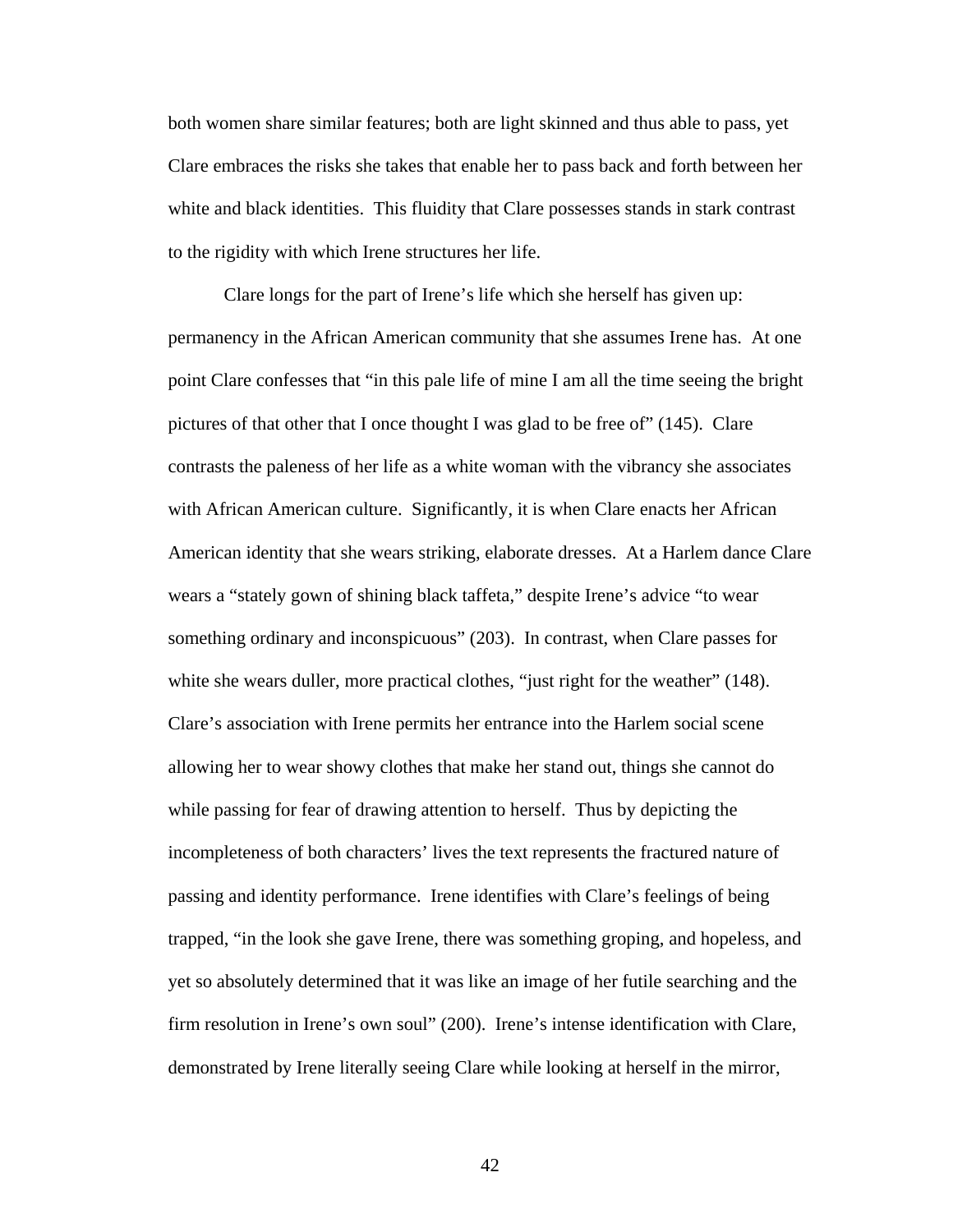causes Irene to project Clare's fears and longings onto herself. For Irene cannot "separate [. . .] herself from Clare" and thus Clare's risk taking threatens Irene's own security (227). Irene's inability to dissuade Clare from attending the Negro Welfare League dance in Harlem coincides with her loss of control within her marriage as her decision to stay in new York increasingly alienates Brian. Irene blames her loss of control solely on Clare, as she suspects an affair between her and Brian. Clare threatens Irene because Clare "forces Irene to look at herself and the constructedness of her marriage, her sexuality, and her racial position" (Michie 154). In identifying with Clare, Irene also sees how the two women are different. In a rare instance of self-awareness Irene confesses that "she had never truly known love. Not even for Brian. He was her husband and the father of her sons. But was he anything more? Had she ever wanted or tried for more? In that hour she thought not" (235). This revelation further conveys that for Irene, her marriage is based on economic security. Harrison-Kahan argues that "in identifying with Clare, Irene eventually must come to acknowledge her own performances through Clare" (Harrison-Kahan 134). Irene recognizes her relationship with Brian as insufficient, yet instead of addressing the fact that she cannot express her love, Irene blames Clare who easily shows her affection. Sullivan argues that Irene's unfounded suspicion of an affair "marks a loss of control, the beginning of a mental deterioration that plagues Irene throughout the novel" (Sullivan 376). Consequently, for Irene to regain her sense of security and stability Clare must vanish.

Clare's embracement of her sexuality poses a threat to Irene, whose reserved nature helps her maintain her upper class values. Clare's visual aspect is essential to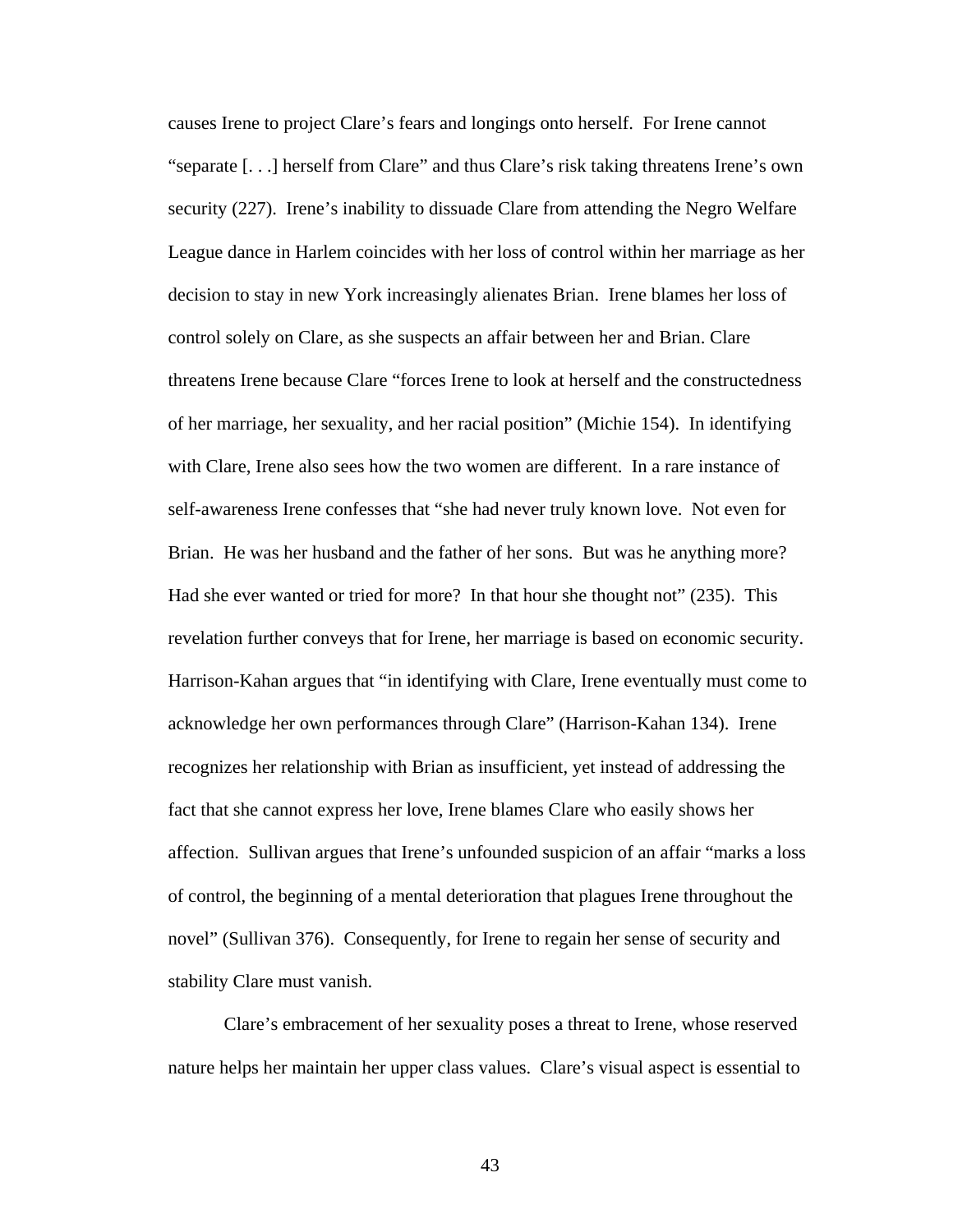her identity because it is through her appearance that she constructs her identity. Clare uses her light skin and blond hair to pass for white and to hide her biracial background from her white husband. She uses her ability to pass to gain the things denied to her as a biracial woman. Clare blames her white aunts' harsh treatment of her for her decision to assume a white identity. She explains: "They made me what I am today. For, of course, I was determined to get away, to be a person and not a charity or a problem, or even a daughter of the indiscreet Ham. Then, too, I wanted things [. . .] You had all the things I wanted and never had" (159). Ironically, for Clare "to be a person" she must deny her biracial heritage and assume a "purely" white identity. As Sullivan explains, her "aunt's definition of blackness attempts to rob Clare of her humanity, so she must shed that black identity to be human" (Sullivan 375).

Clare's identity depends on how she is perceived by others and she manipulates those perceptions to construct her identity. The textual emphasis on Clare's physical appearance over her inner thoughts, which are completely absent from the text, parallels the reaction of other characters to Clare, for they too can only know her through her own construction and their perceptions without knowing her thoughts. Harrison-Kahan argues that Clare merely "appears to embody the feminine and exotic stereotypes" but that "[t]he most feminine aspects of Clare are her scent and her outfit" (Harrison-Kahan 125-26). In other words, the things that mark Clare as feminine are things she puts on, perfume and clothes, indicating that she actively chooses her appearance; there is nothing innate in Clare that is overtly feminine. "Clare's performance of hyper-femininity may mask her subversive act of passing"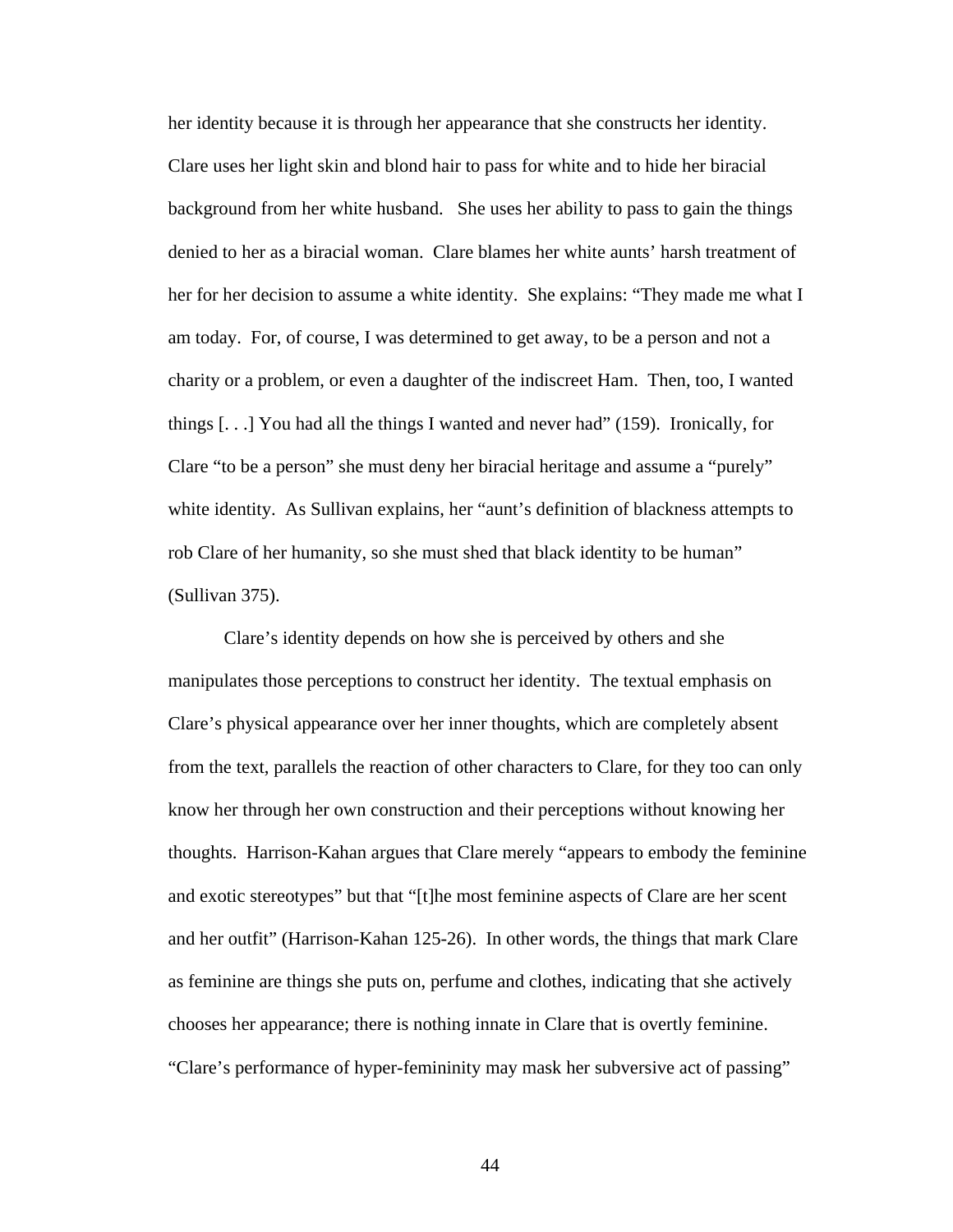and "each aspect of her identity becomes an exaggerated performance" (Harrison-Kahan 126). Harrison-Kahan reads Clare's identity as wholly constructed, arguing that "[t]he text suggests that Clare acts out both her whiteness and her blackness by pointing to the flamboyant nature of her performances" (Harrison-Kahan 127). Clare's identity is defined by performance--the way she appears, how she dresses and the make-up and perfume she puts on. Figuratively, Clare is often substituted by objects, by decorative ornaments symbolizing Clare's aesthetics and lack of inner thoughts within the text. Indeed, Irene views Clare as an almost unchanging work of art: "Clare's ivory face was what it always was, beautiful and caressing. Or maybe today a little masked. Unrevealing. Unaltered and undisturbed by any emotion within or without" (220). The adjective "ivory" signifies Clare's whiteness but also carries the connotation of ornamental, a material once living but used solely for decorative purposes. The metaphor of Clare's face as a mask reveals that there is in fact something beneath the surface, yet it is unknowable to Irene—and the reader. Irene's inability to interpret Clare, to see behind the mask, hinders her identification with Clare and causes resentment and frustration.

In the opening scenes of the novel, Irene receives a letter from Clare; the letter recalls their tea with Bellew when he used the racist nickname. The indignation and shame Irene felt at the tea party reawakens within her at the sight of Clare's letter and she conflates her disgust for Bellew, and for Clare whom she blames for their encounter, with the presence of Clare's letter. Irene's conflicting feelings for her friend are expressed by Irene's reaction to the letter, which can be read as a substitution for Clare. Indeed, Irene's exaggerated and disapproving description of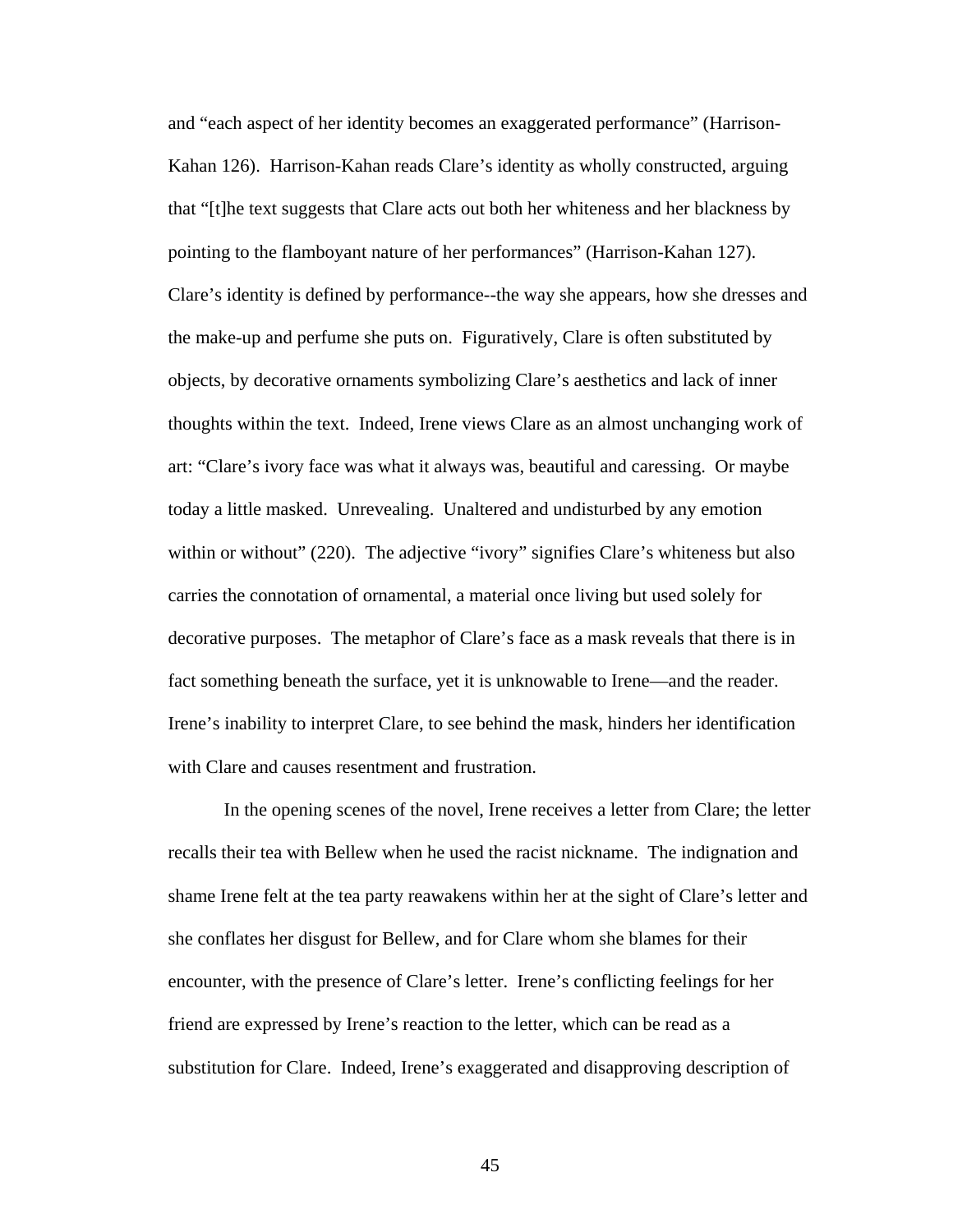Clare's letter parallels her hyperbolic and slightly condescending characterization of Clare. Her description of Clare's handwriting as "illegible scrawl out of place and alien," and "mysterious and slightly furtive" that is "in some peculiar, determined way a little flaunting" and written on "foreign paper of extraordinary size" all echo Irene's descriptions of Clare as "exquisite, golden, fragrant, flaunting" (143; 203). Irene's simultaneous intrigue and distaste for Clare's letter can be read as her relationship to Clare herself. "Like her illegible handwriting, Clare is difficult to read" (Harrison-Kahan 114). Irene must intuit Clare's words from her illegible handwriting and the mysterious and foreign nature of the letter makes the complete content unknowable to Irene. Likewise, Irene interprets and internalizes Clare's behavior and cannot understand her friend's true motivations. In this way the reader depends on Irene's interpretation of Clare; Clare's inner thoughts are kept from the reader, and her voice-- in this instance her letters-- are mediated by Irene's interpretations.

Finally, enraged at Clare's audacity, Irene tears the letter into pieces, thus destroying the object that reminds Irene of Clare as an act of ridding herself from Clare. Irene's destruction of the letter foreshadows her ambiguous role in Clare's death. The novel's imagery in the first passage furthers the connection between Clare and her letter: "[Irene] tore the offending letter into tiny ragged squares that fluttered down and made a small heap in her black *crepe de Chine* lap" (178). The phrase "tiny ragged squares" echoes Irene's description of the ragged sofa Irene associates with Clare as a child. Irene remembers, "a pale small girl sitting on a ragged blue sofa" (143). The adjective "tiny," describing the letter, emphasizes the insignificance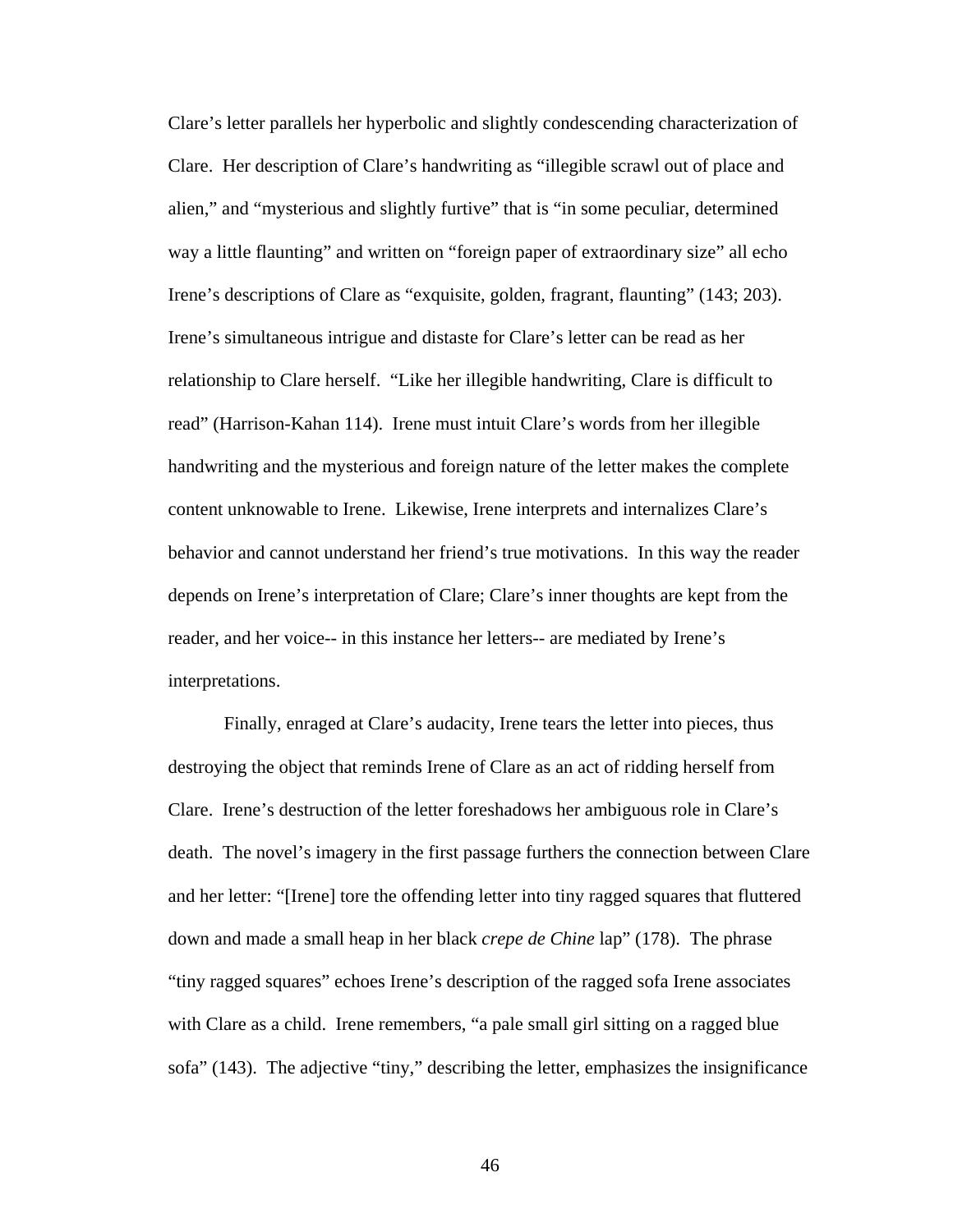that Irene assigns both the letter and her memory of Clare as a small pale child. The juxtaposition of these tiny ragged pieces falling on Irene's expensive black dress further emphasizes the class distinction between her and Clare and the blackness of Irene's dress emphasizes Clare's contrasting whiteness. In fact, Irene's subsequent disposal of the torn letter anticipates Clare's fall out of the window to the ground: "The destruction completed, she gathered them up [. . .] [and] dropped them over railing and watched them scatter, on tracks, on cinders, on forlorn grass, in rills of dirty water" (178). The scattering of the letter over the ground below foreshadows Clare's mutilated body laid out on the street.

In a later scene, the text suggests that Irene's anger towards Clare is acted upon another object substitute. During one of Irene's parties, Irene breaks a teacup foreshadowing Clare's death and suggesting Irene's agency in the fall. In the final chapter, Irene imagines Clare wrecking her marriage and destroying Irene's stability and sense of security. Irene experiences a debilitating sense of worthlessness at the thought of losing her husband: "A feeling of absolute unimportance followed. Actually, she didn't count. She was, to him, only the mother of his sons. That was all. Alone she was nothing. Worse an obstacle. Rage boiled up in her. There was a slight crash. On the floor at her feet lay the shattered cup" (221). Irene's insecurity and jealousy towards Clare causes her such intense outrage that Irene loses control and her teacup falls. Significantly, the textual omission of the cup falling parallels the absent narrative describing Clare's fall from the window. Instead the narrative in both passages moves from rage--Irene's and Bellow's--to the resulting destruction- the teacup and Clare's corpse, respectively. Again, Irene's actions can be read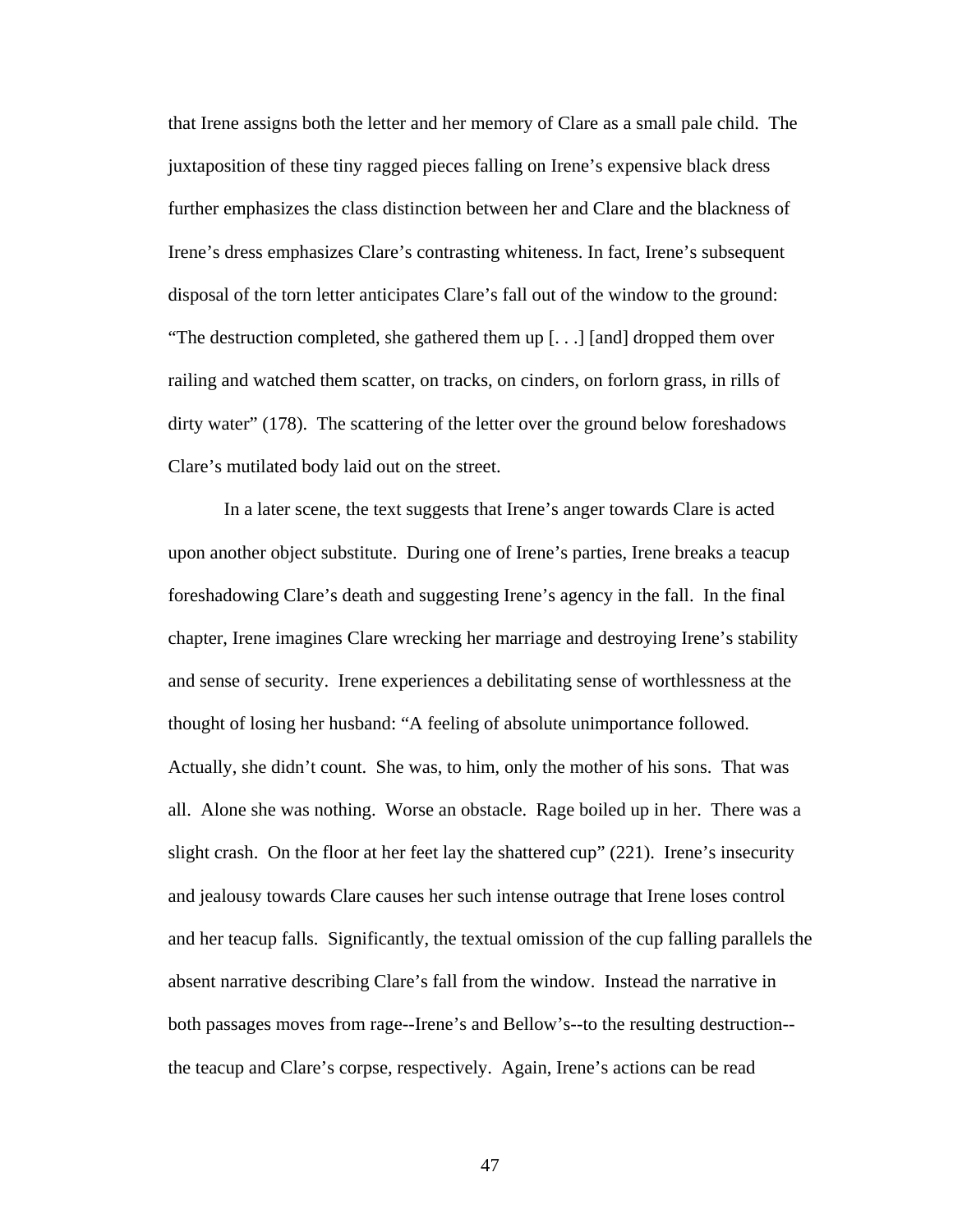through Freud's theory of melancholia; he writes: "The melancholic displays [. . .] an extraordinary diminution in his self-regard" and the ego suffers as the object loss takes over the identity (Freud 246). Irene wants to rid herself of Clare in order to maintain her sense of security and stability that Clare's lifestyle threatens. Clare's presence in Irene's life makes Irene doubt her own identity and lifestyle. Cheng explains, "the melancholic subject experiences resentment and denigration for the lost object with which he or she is identifying, the melancholic ends up administering to his or her own self-denigration" (Cheng 8-9). Irene's resentment of Clare leads to Irene's own feelings of inadequacy which leads her to rage and the possible thought of destroying Clare—the text's ambiguity allows for the possibility that Irene purposely destroys the cup as an act of destroying Clare. In fact, the teacup's shattered "white fragments" parallel Clare's mutilated body (221). If the teacup symbolizes Clare, then Irene's reason for destroying the former apply to her possible involvement with Clare's fall. Irene explains, "'I've never figured out a way of getting rid of it until about five minutes ago. I had an inspiration. I had only to break it, and I was rid of it forever'" (222). Irene's intense dislike for the cup reads as a likely projection of Irene's resentment towards Clare. Sullivan argues that, "[f]ragmented things become metonymies for Clare, and since Clare is a version of Irene, they represent Irene herself, even when she is consciously performing the fragmentation," for instance Irene's deliberate act of tearing the letter (Sullivan 380). Sullivan further argues that: "As Lacan demonstrates in 'The Mirror Stage,' corporal integrity is fundamental to subjectivity, so we could conclude that corporal disintegration is a prelude to aphanisis, the subject's disappearance" (Sullivan 380).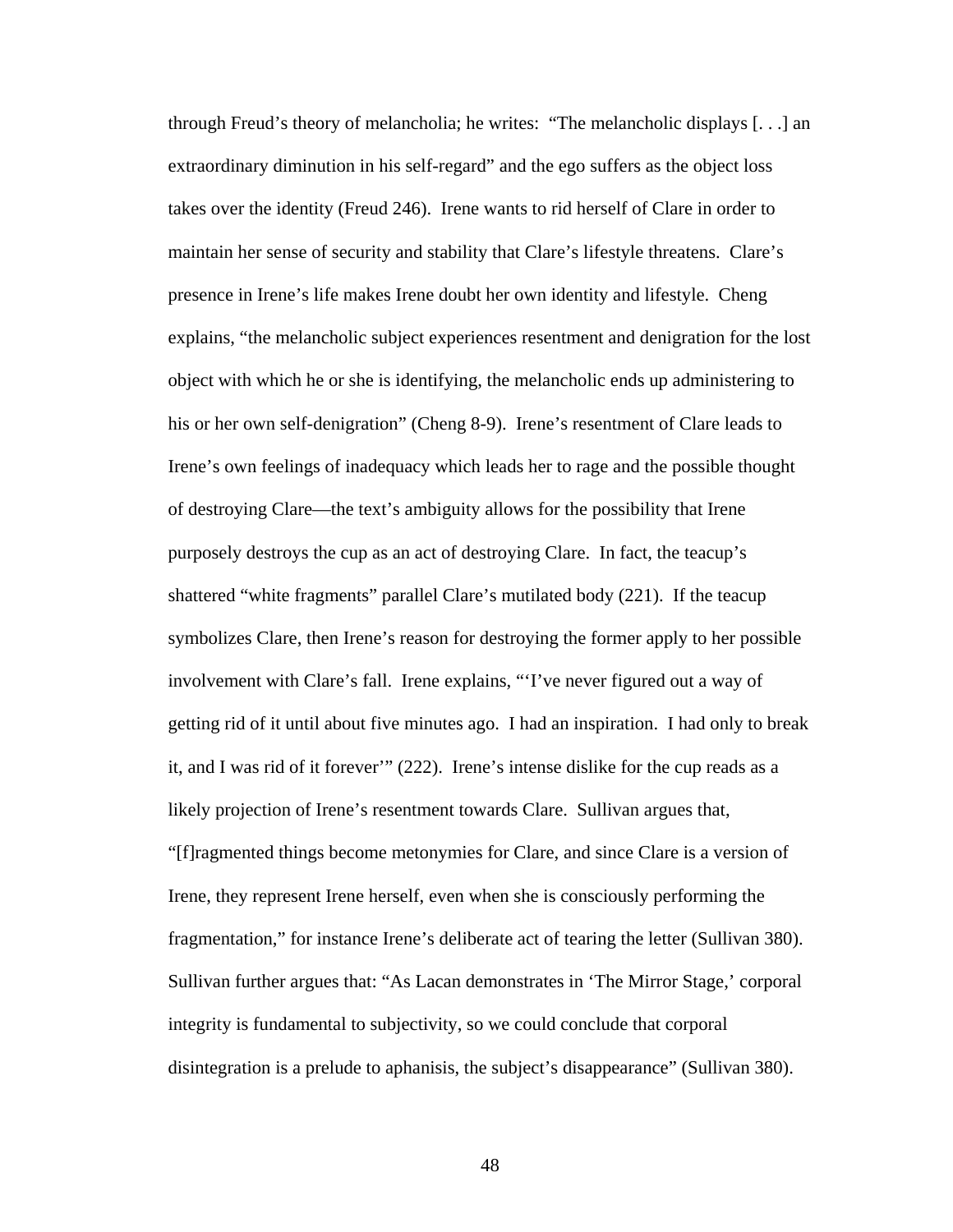Following this reading, the destruction of the teacup foreshadows the loss of subjectivity for both Clare and Irene.

Directly after Irene drops her teacup, she converses with Clare. "More tea, Clare? . . . I haven't had a minute with you.  $\dots$  Yes, it is a nice party.  $\dots$  You'll stay to dinner, I hope. . . . Oh, too bad!" (222). Significantly, Clare's speech is replaced ellipses; Clare's voice is already vanished from the narrative. The final passage of the scene further parallels the novel's ending. Irene bids Clare and the other party guests goodbye. Irene's polite goodbyes are juxtaposed by the subsequent paragraph revealing Irene's inner turmoil and the façade of happiness she shows her friends: "It hurt. It hurt like hell. But it didn't matter, if no one knew. If everything could go on as before" (222). At this point in the novel, the hurt refers to Irene's suspicion of the affair, yet it also foreshadows Irene's later physical pain that she endures after she faints. Irene's isolation further connects the two scenes, thus the line "if no one knew" could also refer to knowing how Clare fell out of the window. The scene's applicability to the later scene strengthens the possibility that Irene pushes Clare out the window, for Irene's life "could go on as before" as long as no one knows the truth (222).

However, the fact that Irene's involvement in Clare's fall from the window is ambiguous positions the tension within the text around Bellew's intrusion into the party and his denouncement of Clare. Sullivan argues that the only events that readers,

know with narrative certainty [is] that the chain begins with Bellew's invocation of 'nigger' and ends with Clare's plunge from the window, her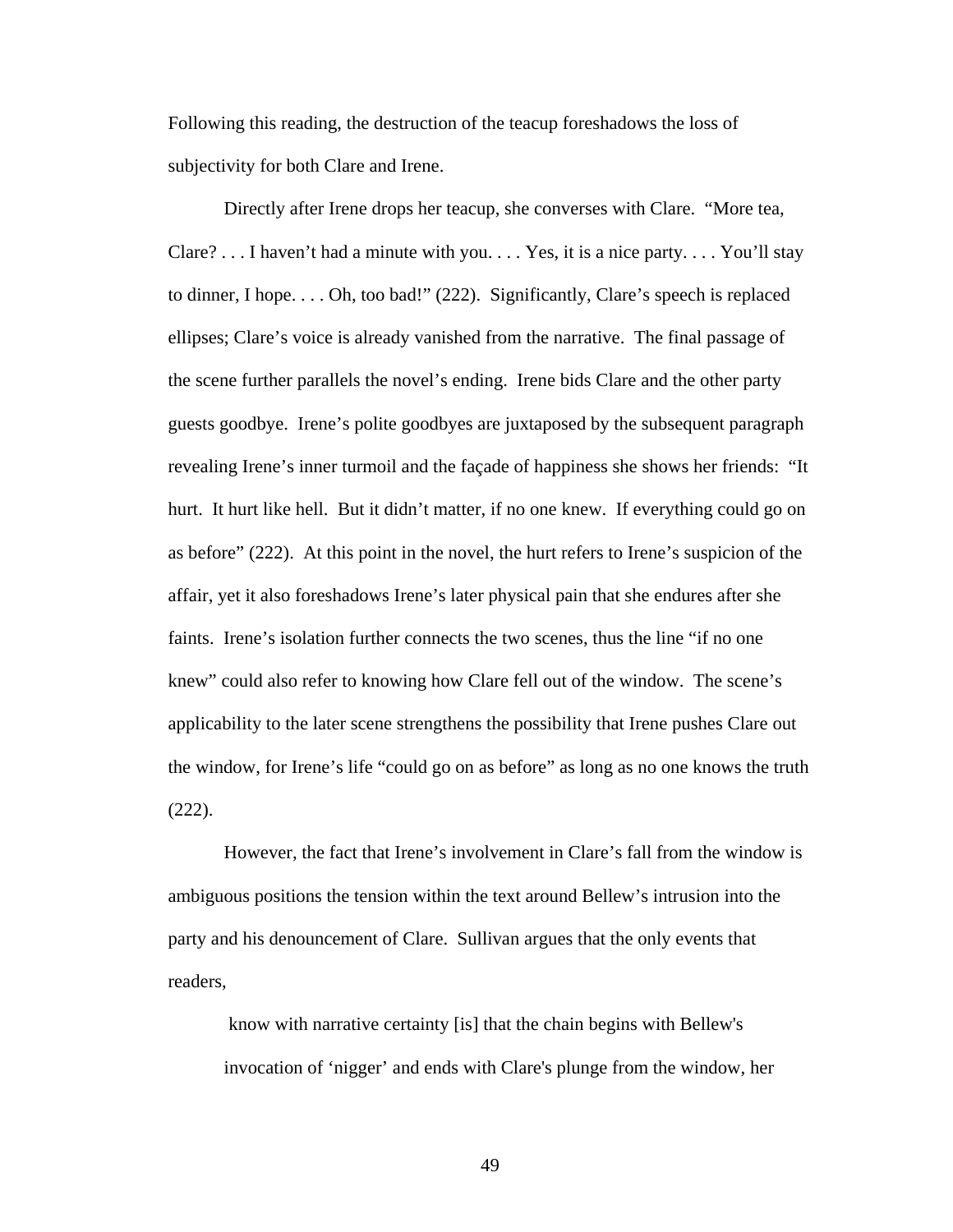body conspicuously absent from the scene by the time Irene descends to the street level. Whether Clare jumps or Irene pushes her, Bellew's "So you're a nigger, a damned dirty nigger!" inaugurates Clare's disappearance from the window (Sullivan 381).

By withholding how Clare falls from the window, the text emphasizes the symbolism of Clare's fall. Sullivan argues that "Clare's death reveals [that] the epithet 'nigger' brings with it [. . .] a mutilation inevitably preceding the disappearance that the word 'nigger' invokes" (Sullivan 381). In this scene, Bellew's nickname is replaced by the actual racial slur, and his naming of Clare thus completes his signification of his wife into a racialized subject. Theorist Judith Butler explains signification by stating: "the production of the 'subject' takes place to some degree through the subordination and even destruction of the body" (Butler 91). Clare is the subject of her husband's racist nickname and later his outright racist slurs; consequently her body becomes subordinate to the defining power of his act of naming. Her body is destroyed by the racist name. Thus Bellew's name for his wife replaces Clare's identity and consequently she is erased from the text. Sullivan explains this through aphanisis, which refers to the replacement of the subject with the subject's name:

In the Lacanian version of aphanisis, the subject disappears behind the signifier in dialogue with the Other, always while trying to determine the desire of the Other with the question, "He is saying this to me, but what does he want?" Frantz Fanon notes in turn that, for black subjects in dialogue with the white Other, the answer must always be, 'Turn white or disappear.' To both women in Larsen's novel, Bellew's [epithet] 'damned dirty nigger"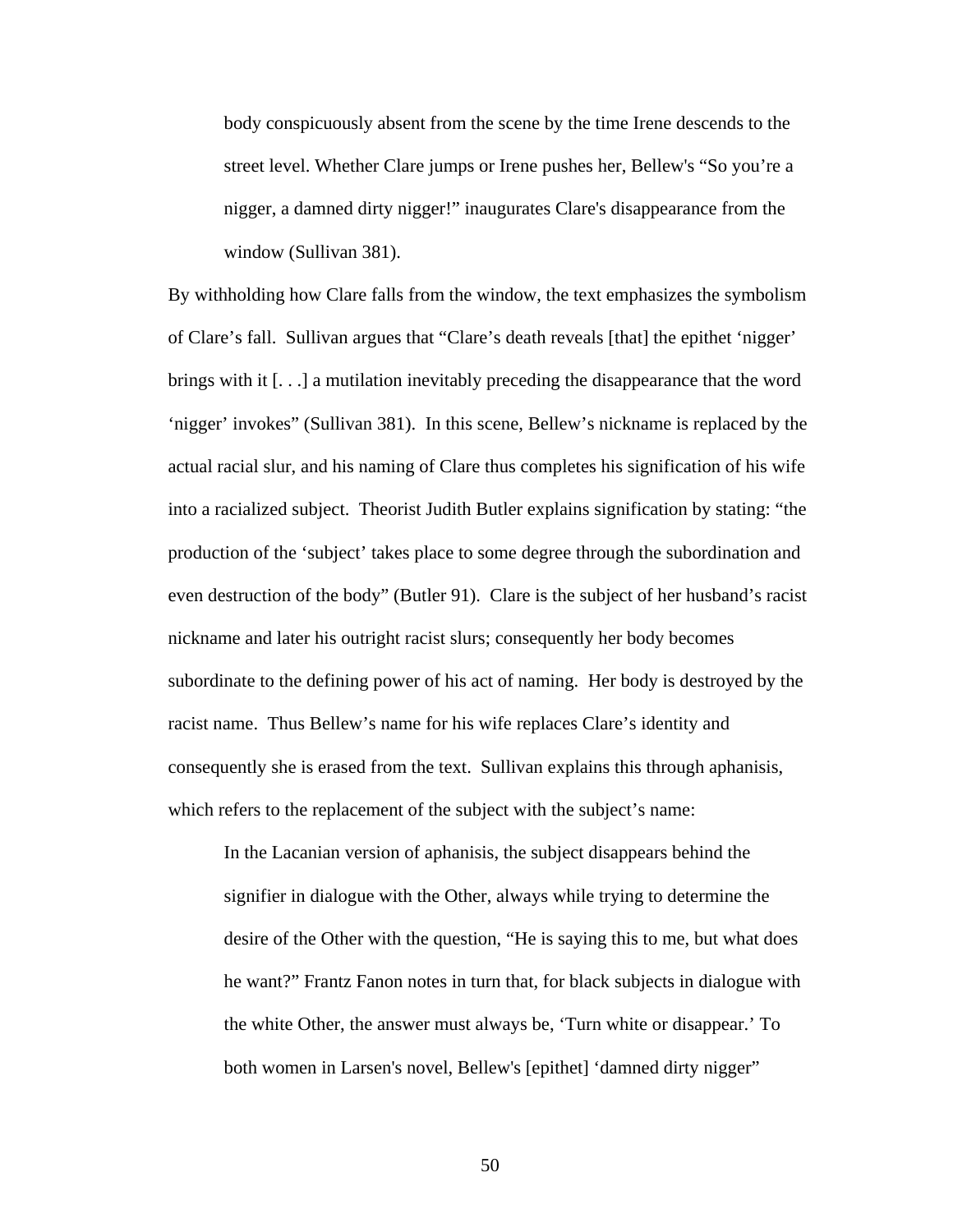implies his desire for Clare's expulsion. Thus Clare, who is denigrated in

Bellew's mind for consorting with Negroes, must die. (Sullivan 381) Bellew's racism figuratively terminates Clare as the epithet replaces her identity; the racialized signifier defines Clare, the subject, and demands her eradication.

 Bellew's final appearance also perturbs Irene's sense of identity. Again the racist name he uses signifies Irene as well as Clare and both, in theoretical terms, disappear behind the racist signifier. The text conveys this symbolic act through Irene's fainting. Sullivan argues that Irene's fainting "is another example of aphanisis in the novel, the mirror of Clare's violent death" (Sullivan 382). Indeed, Irene's fainting and the novel's final passage parallel Clare's death scene, suggesting Irene's symbolic death. The novel emphasizes Irene's own descent down the stairs towards Clare's body: "Down, down she went [. . .] down the endless stairs [. . .] she had had to grasp hold of the banister to save herself from pitching downwards" (240). In the final paragraph after Irene arrives on the street she faints: "Her quaking knees gave way under her. She moaned and sank down, moaned again. Through the great heaviness that submerged and drowned her she was dimly conscious of strong arms lifting her up. Then everything was dark" (242). Irene's descent down the stairs and her fainting, marking the ending of the novel, parallel Clare's fall from the window and consequent death. Thus, textually, Irene cannot separate herself from Clare, and the latter's death is symbolically mirrored through Irene's fainting. Irene loses consciousness and thus temporarily loses agency. Therefore, Clare's death also initiates the deterioration of Irene's selfhood– her agency. Irene's desires to rid herself of Clare are projected back upon her. As Freud writes: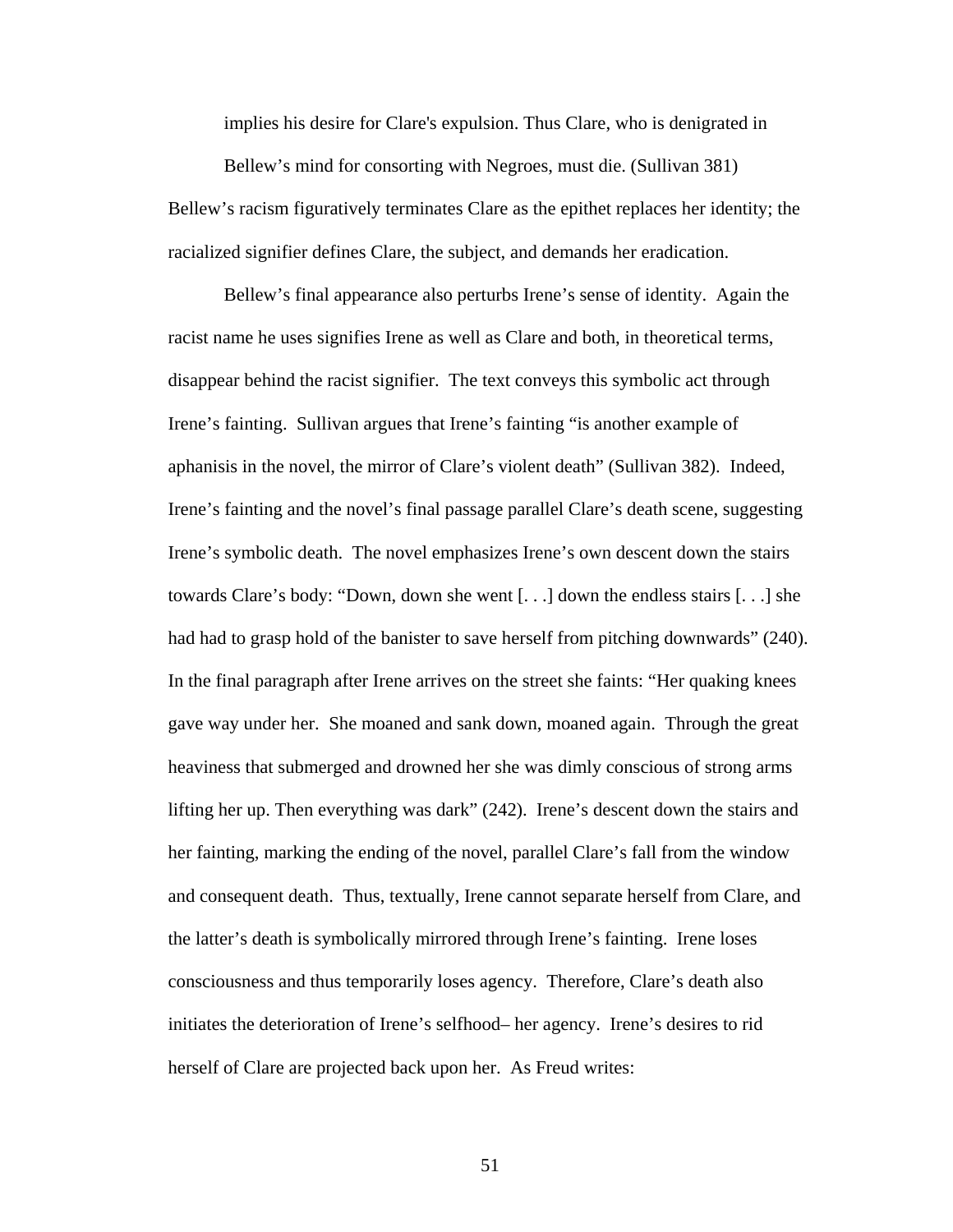no neurotic harbours thoughts of suicide which he has not turned back upon himself from murderous impulses against others [...] The analysis of melancholia now shows that the ego can kill itself only if, owing to the return of the object--cathexis, it can treat itself as an object-- if it is able to direct against itself the hostility which relates to an object and which represents the ego's original reaction to objects in the external world (Freud 252).

The hostility Irene feels for Clare is intensified by Bellew discovering his wife's passing and his crying out "nigger." Bellew clearly embodies oppressive white society and symbolizes Irene's internalized racism which she thus projects upon Clare and ultimately herself. In Freudian terms, Irene's hatred is the "original reaction to objects [Clare] in the external world." In this interpretation Bellew is a actualization of Irene's fears and internalized racism which terminate both Clare and herself. Thus in her last melancholic act Irene kills herself through the death of her mirror image. Sullivan confirms: "The prophecy contained in [Bellew's] pet name for Clare– 'Nig'– is fulfilled, and so will be the displacement of Clare by the signifier (the diminutive of 'nigger') that demands her disappearance" (Sullivan 381). Nevertheless, Irene's loss of selfhood through fainting is only temporary. Unlike Clare's permanent eradication, Irene's fate is unresolved. The novel ends when Irene faints and loses consciousness; logically the narration which follows Irene's thoughts, cannot continue with Irene incapable of thought. Yet instead of continuing the text with Irene awakening, the novel ends. *Passing*'s unresolved ending, like *Quicksand*'s ending, conveys a cynicism in its ambiguity. The reader does not know where Irene will end up, but it is certain that the novel ends with her on the street having been cast out of the top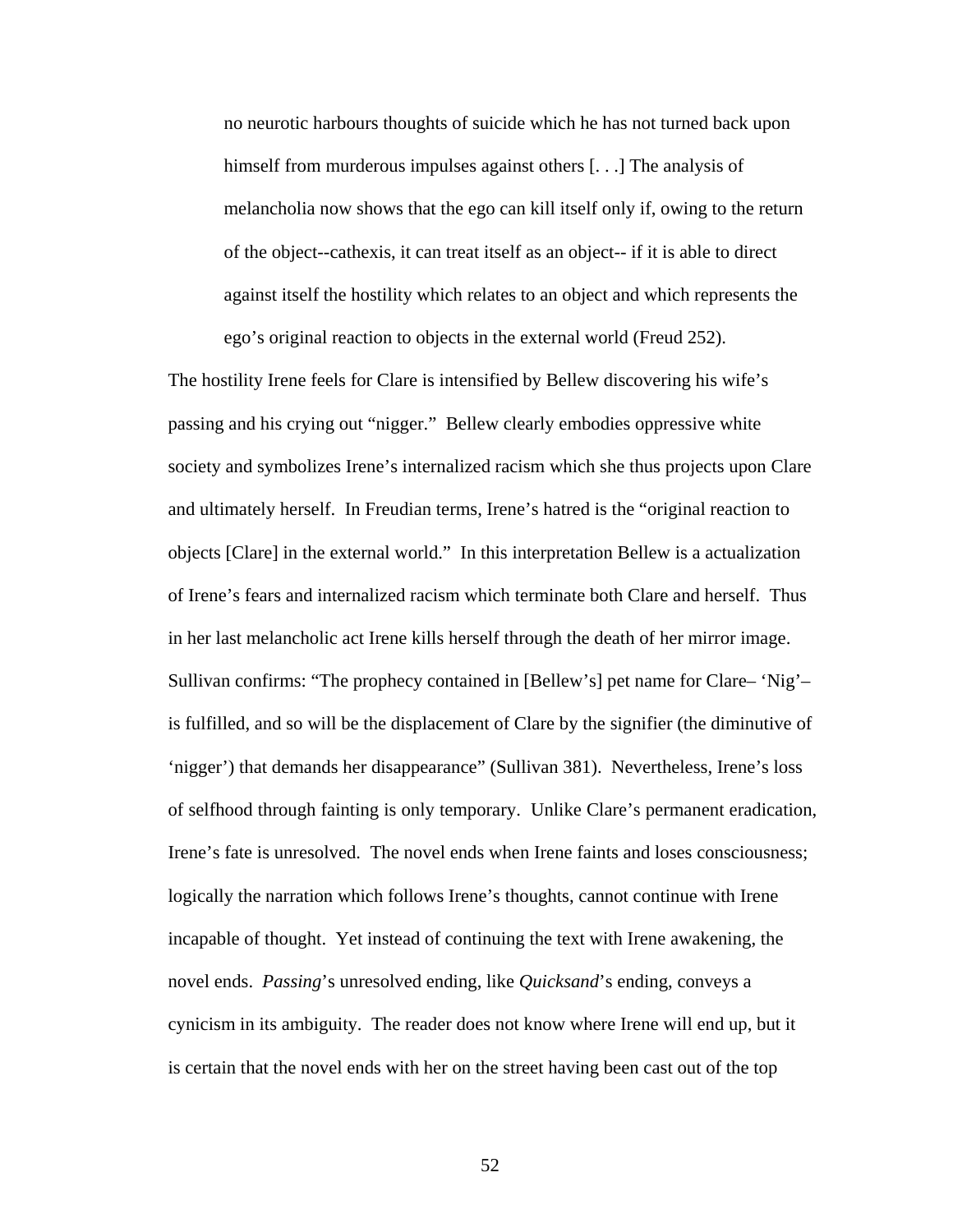floor of the Freeland apartment. The final image is the realization of her greatest fear: being expelled from upper-class society. Though it is likely that Irene will awake, though her future is uncertain whether she will stay married to Brian or even stay in New York. Of course, these questions plague Irene throughout the novel as her only goal is to live in the land of 'rising towers.' In the end the protagonist is kept from the two things that matter to her most: security and stability. Throughout the novel Irene is haunted by the need for security and stability which constantly remain just out of her reach; the novel concludes by pushing Irene further down father away from these basic necessities of life. Indeed the novel's final scene keeps Irene in the one place she fears the most: on the street cast out of the rising tower. Like Helga's fate in *Quicksand*, Irene's is one more bleak than death, for she must continue living.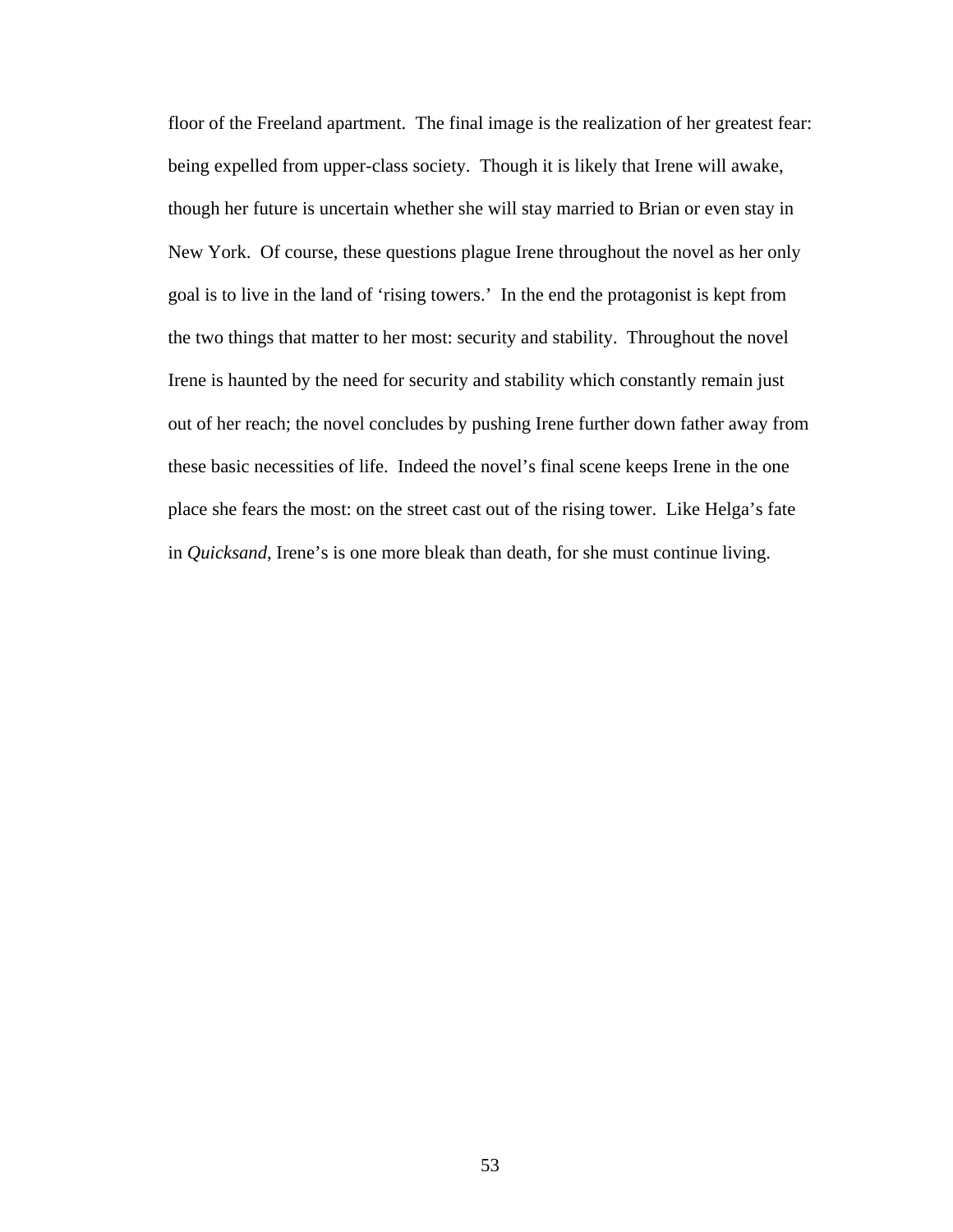#### *Quicksand*, *Passing*, and the Critics: Interpreting the Novels' Endings

 In her 1986 introduction to *Quicksand* and *Passing*, McDowell explains that, "until the early 1970s [. . .] Nella Larsen was one of several women writers of the Harlem Renaissance relegated to the back pages of that movement's literary history" (ix). However, literary criticism of the past three decades has reexamined Larsen's novels and has brought them back into the canon alongside current African American female writers. The critical attention Larsen's work receives from current writers and critics has lead to a new interest in and scholarly pursuits of these novels. Alice Walker's collection of nonfiction, In Search of Our Mother's Gardens, describes Walker's personal and academic interest in Larsen among other Harlem Renaissance era African American female writers, arguing for their place in the canon (Walker 371). A quote of Walker's appears on the back cover of the 1986 Rutgers publication of *Quicksand* and *Passing*: "*Quicksand* and *Passing* are novels I will never forget. They open up a whole world of experience and struggle that seemed to me, when I first read the years ago, absolutely absorbing, fascinating and indispensable. They do that still." Critic Anne Staveny argues that such attention by writers like Walker, as well as critical studies "have done the crucial work of recovering the names and histories of more than a dozen black female poets and novelists of the Harlem Renaissance," including Larsen (Stavney 533). Larsen's "rediscovery" suggests her novels' connection and relevancy to current fiction about African American females.

Indeed, the issues Larsen's novels address lead McDowell to ague that "[Larsen] has to be regarded as something of a pioneer, a trail blazer in the Afro-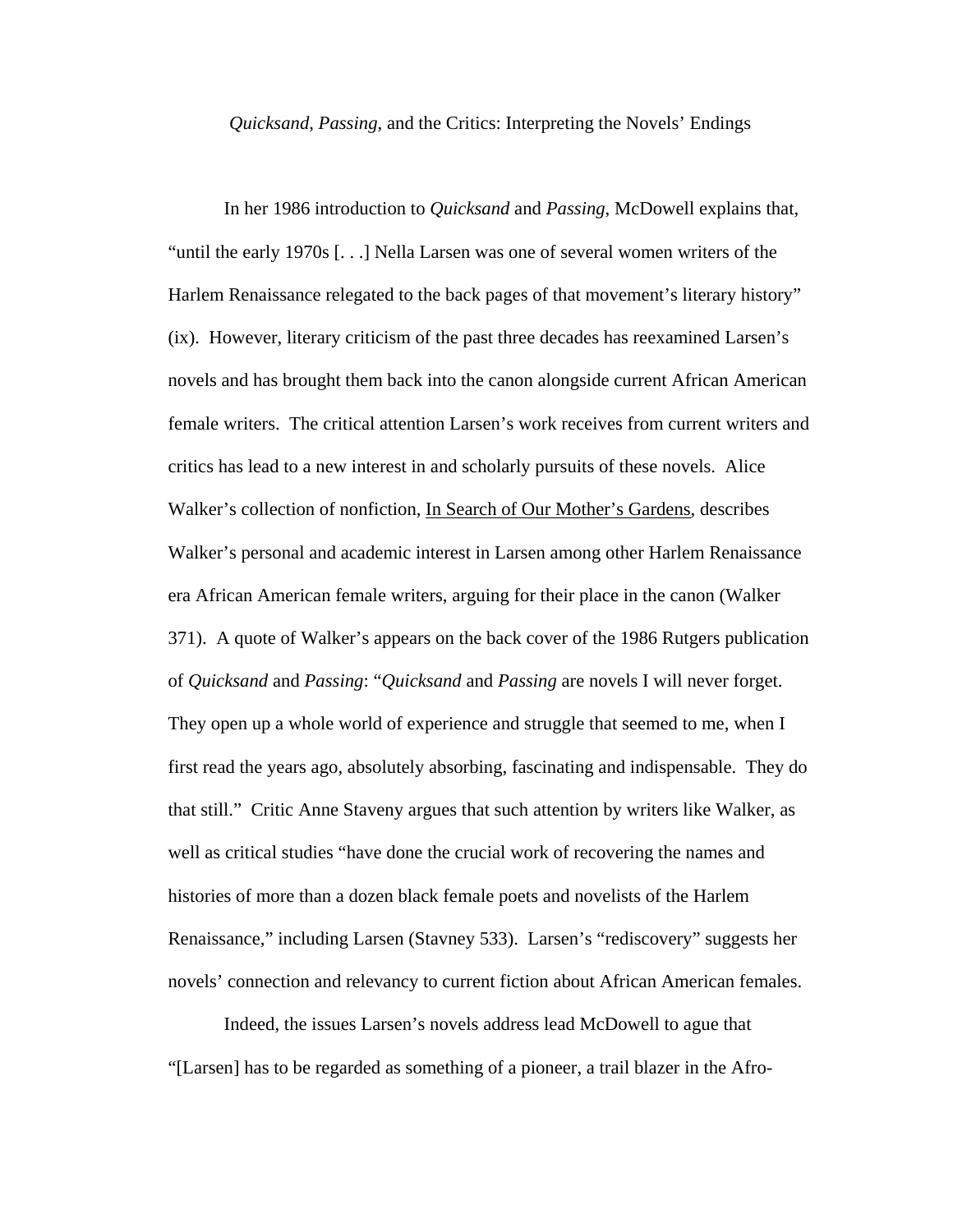American female literary tradition [. . .] [her novels] represent the desire, the expectation, the preparation of eroticism that contemporary black women's novels are attempting to bring to franker and fuller expression" (McDowell xxxi). McDowell's praise of Larsen among current African American female writers helped reintroduce Larsen's novels into the literary canon. Juda Bennett argues that McDowell's introduction "was instrumental in securing Larsen new readers as well as sparking critical interest" in Larsen's novels (Bennett 206). Nevertheless, despite McDowell praise, she still criticizes the novels for not dealing with their subject matter more frankly or fully. McDowell attests: "To be sure, [Larsen's] novels only flirt with the idea of a female sexual passion" (McDowell xxxi). McDowell further accuses Larsen of not being able to realize her intent—an intent McDowell only imagines: "We might say that Larsen wanted to tell the story of the black woman with sexual desires, but was constrained by a competing desire to establish black women as respectable in black middle-class terms" (McDowell xvi). McDowell's phrase "we might say," indicates her hypothesis that these intentions and desires motivating Larsen are simply McDowell's own assumptions; she does not include any historical information that suggest any of Larsen's possible motivations for writing. Nevertheless, because of McDowell's influence, the idea of this competing desire is indicative of much the criticism that shapes the interpretations of Larsen's novels—as documented earlier in this thesis. Indeed by reading the criticism of McDowell's contemporaries, the overarching sentiment is that Larsen's novels fail to produce sexually liberated African American female protagonists because the novels cannot imagine such a character. Critic Anne Stavney confirms that, "These early studies [of the 1970s and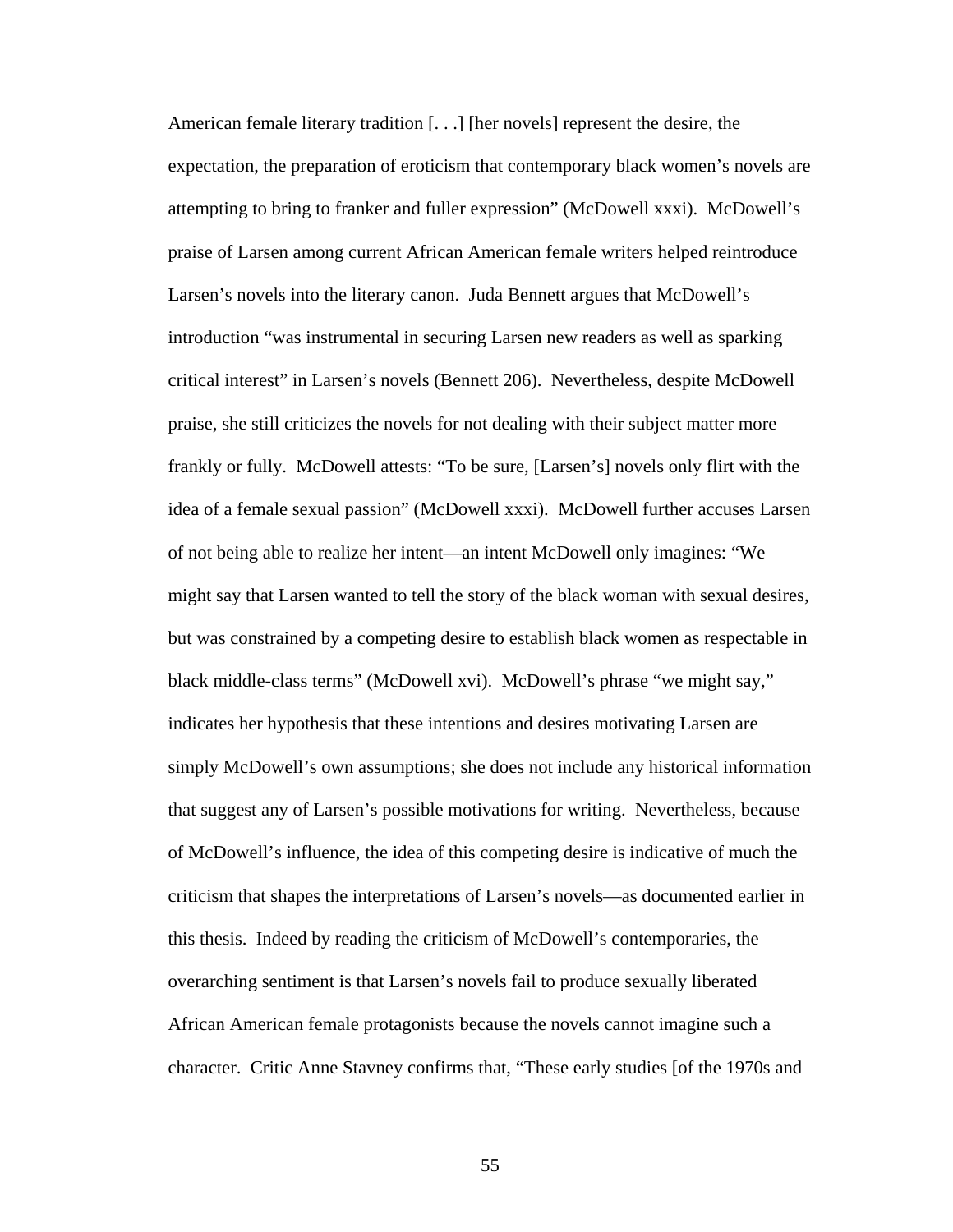1980s] read the women writers of the Harlem Renaissance as primarily absorbed with producing in their fiction a counter-class of bourgeois, educated, refined black women" (Stavney 533). However, as this thesis demonstrates closer reading reveal that these novels delve deeper into defining African American female identity within the context of a racist society. Stavney summarizes that: "more recent scholarship has built upon these past interpretations by offering an increasingly complicated and nuanced understanding of the motivations and cultural effects of [Harlem Renaissance era] women's poetry and fiction" (Stavney 533-34). Current scholarship, Stavney further argues, "cannot reductively assume an ever-present defensive critical posture to white American culture as *the* informing characteristic of this body of writing" (Stavney 534). Such a critical approach stands in opposition to McDowell's earlier critique of Larsen's novels being preoccupied with establishing African American female characters that go against the stereotypes "the white slave master constructed" (McDowell xii). By reading Larsen's novels not merely as reactionary texts against the stereotypes of African American women, but also through other critical and theoretical lenses, the richness and complexity of Larsen's texts reveal themselves to the reader. Readings of both novels only through a reactionary lens leads to the dissatisfaction that such tragic endings convey the failure of a new mode of representation. The fact that neither novel portrays non-stereotypical, autonomous women triumphantly, leads McDowell to criticize Larsen for "undoing or doing the opposite of what she promised" (McDowell xxxi). However, as this thesis demonstrates, if one reads each novel without imposing assumed promises upon the text, one opens one's reading to fuller interpretations. Broader readings thus lead one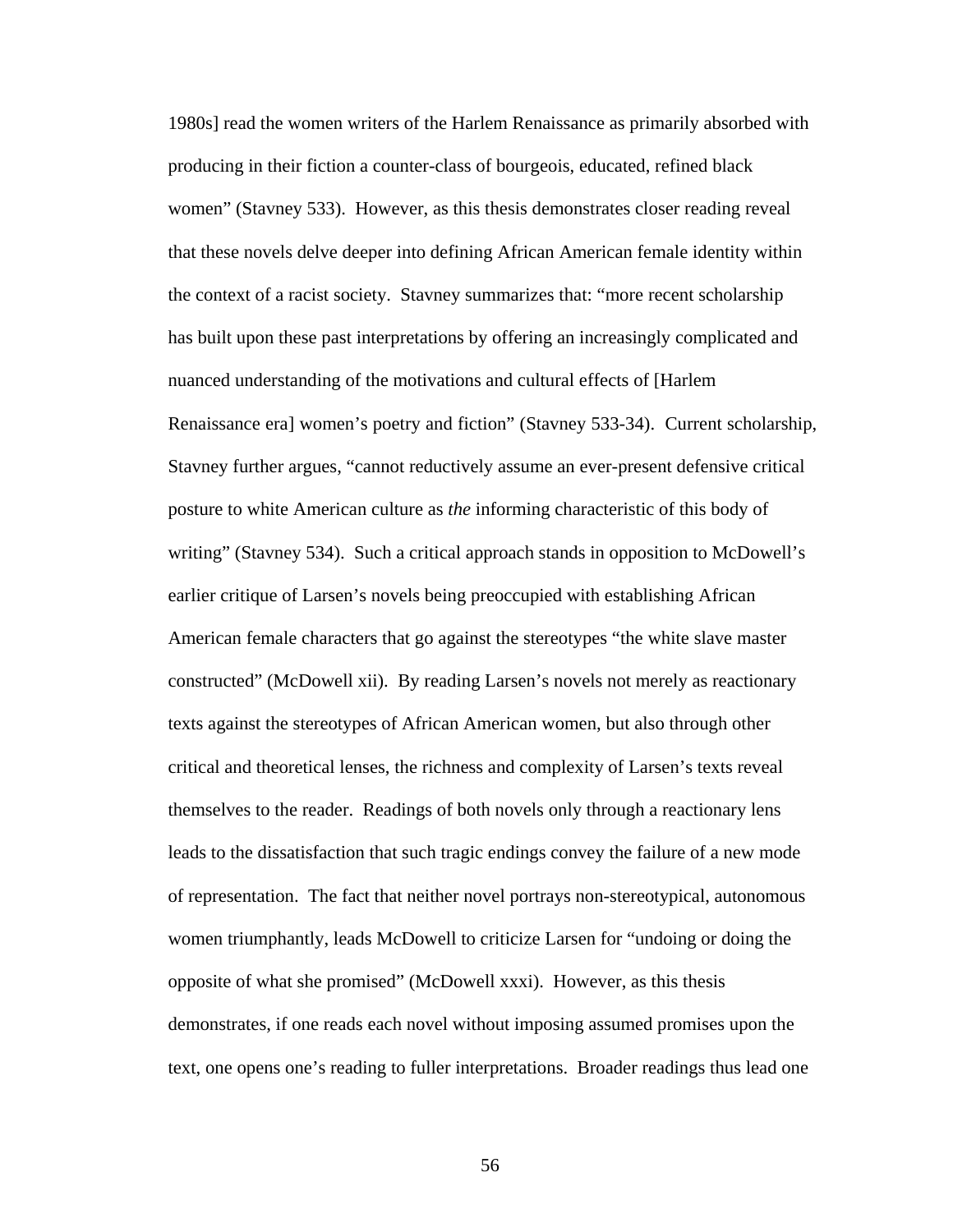to read the endings of each novel not as "abrupt and contradictory," but rather as conveying an additional level of meaning applicable to the entire text.

In the final scenes of *Quicksand* and *Passing*, the fates of the three women is depicted through the central metaphor of descent. Emphasized by its title, *Quicksand*  suggests the metaphor of an inevitable sinking down into the earth– a slow burial into the ground. In the last paragraphs of the novel, Helga wonders, "How, then was she to escape from the oppression, the degradation, that her life had become?" (135). The oppression weighs down on Helga, stifling her determination to challenge her fate: "she was determined to get herself out of this bog into which she had strayed. Or– she would have to die. She couldn't endure it. Her suffocation and shrinking loathing were to great [...] this feeling of dissatisfaction, of asphyxiation" (134). Helga's suffering is conveyed by images of suffocation– an act which not only kills but deprives the person of speech. Figuratively, Helga loses her voice, and by extension, her ability to protest her sinking down. Physically, Helga cannot rise out of bed without pain and thus must endure the symbolic sinking into death. In *Passing* the descent of Clare and Irene is both figurative and literal. Clare's plunge out of the window and Irene's subsequent near fall down the stairs symbolize not only the expulsion but the oppression, the holding down of African American women in their racist society. The repetition of the word "down" stresses Irene's psychological fall as she leaves the apartment: "Down, down she went [. . .] down the endless stairs" (240). The imagery of decent and being forced down connects to the metaphors of rising up and uplifting the race. Irene and Clare are kept from the "land of the rising towers," even the high rise apartment in Harlem where the final party takes place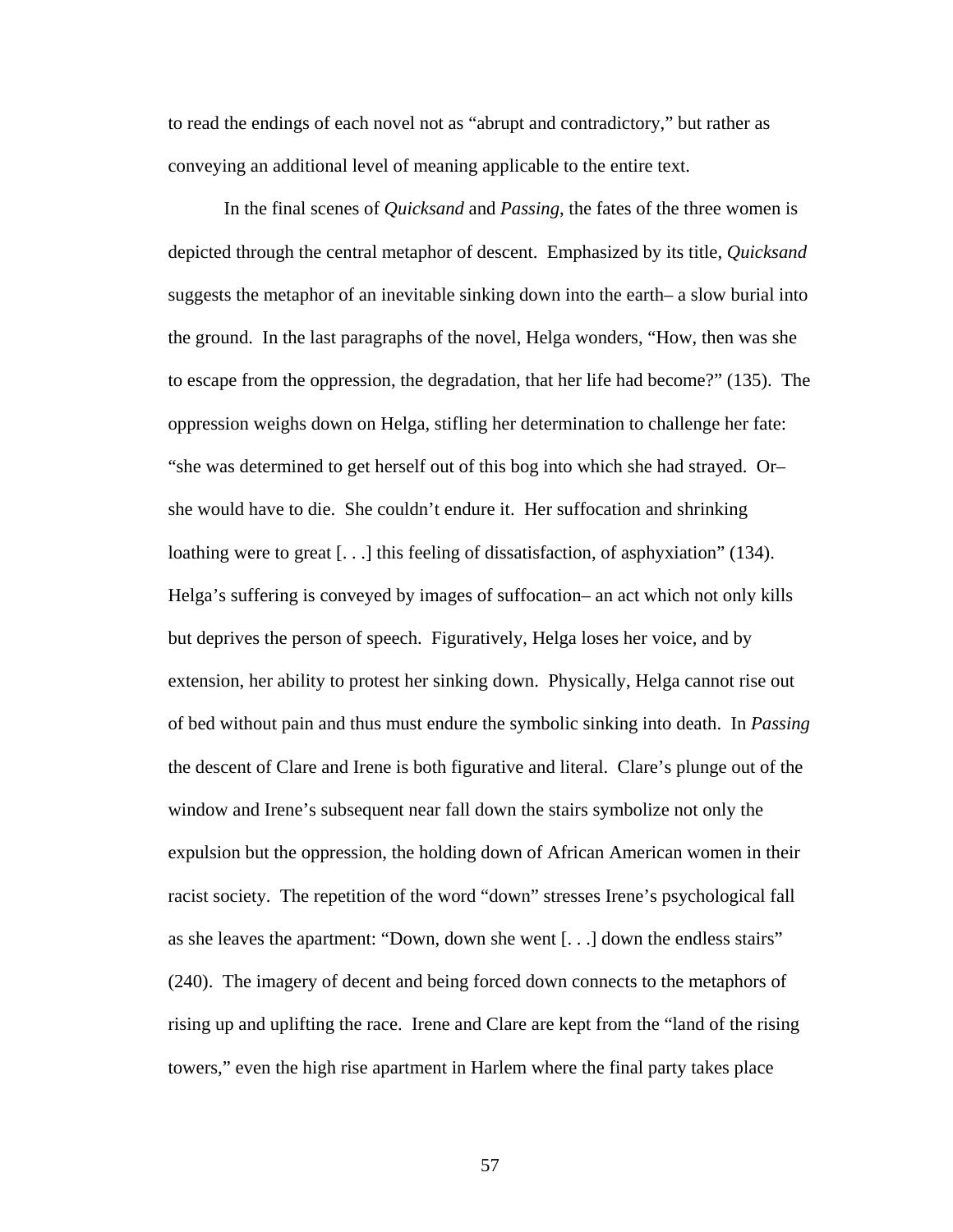(235). Additionally, the sites of both novels' endings are in African American communities– the Southern town Helga moves to and the Harlem party of Irene's African American friends. Critic Jonathan Little argues that by locating the tragic fates of her characters in these settings, "Larsen does not depict any 'freeland' or supportive community  $[\ldots]$  undermin $\lceil \text{ing} \rceil$  romantic convention, substituting ironic tragedy where there had been joy" (Little 174). The novels' endings not only critique the conventional endings which depict idealized African American communities, but also suggest that there is no place for autonomous, non-stereotypical representations of African American women in such societies. All three protagonists are unable to obtain complete agency and lose their identity under the weight of their oppressive societies.

Nevertheless, the fates of Larsen's characters do not negate either novel's position against the stereotypical representations of African American women in American literary tradition. The characters' failure to succeed in their society does not reflect upon the novels' failure in creating characters that resist objectification or submission to dominant ideology. Helga's awareness of her repression and exploitation elevate her above the objectified figure of the African American female the novel critiques. The novel clearly does not endorse Helga's fate; the final pages narrating Helga's inner monolog give voice to the marginalized figures victimized by dominant white male culture. Had Helga found an embracing community, such an ending would undermine the novel's larger critique on society's reinforcement of ideologies and stereotypes that oppress African American women. Similarly, *Passing* does not endorse Clare's death; even though the text offers the possibility that Irene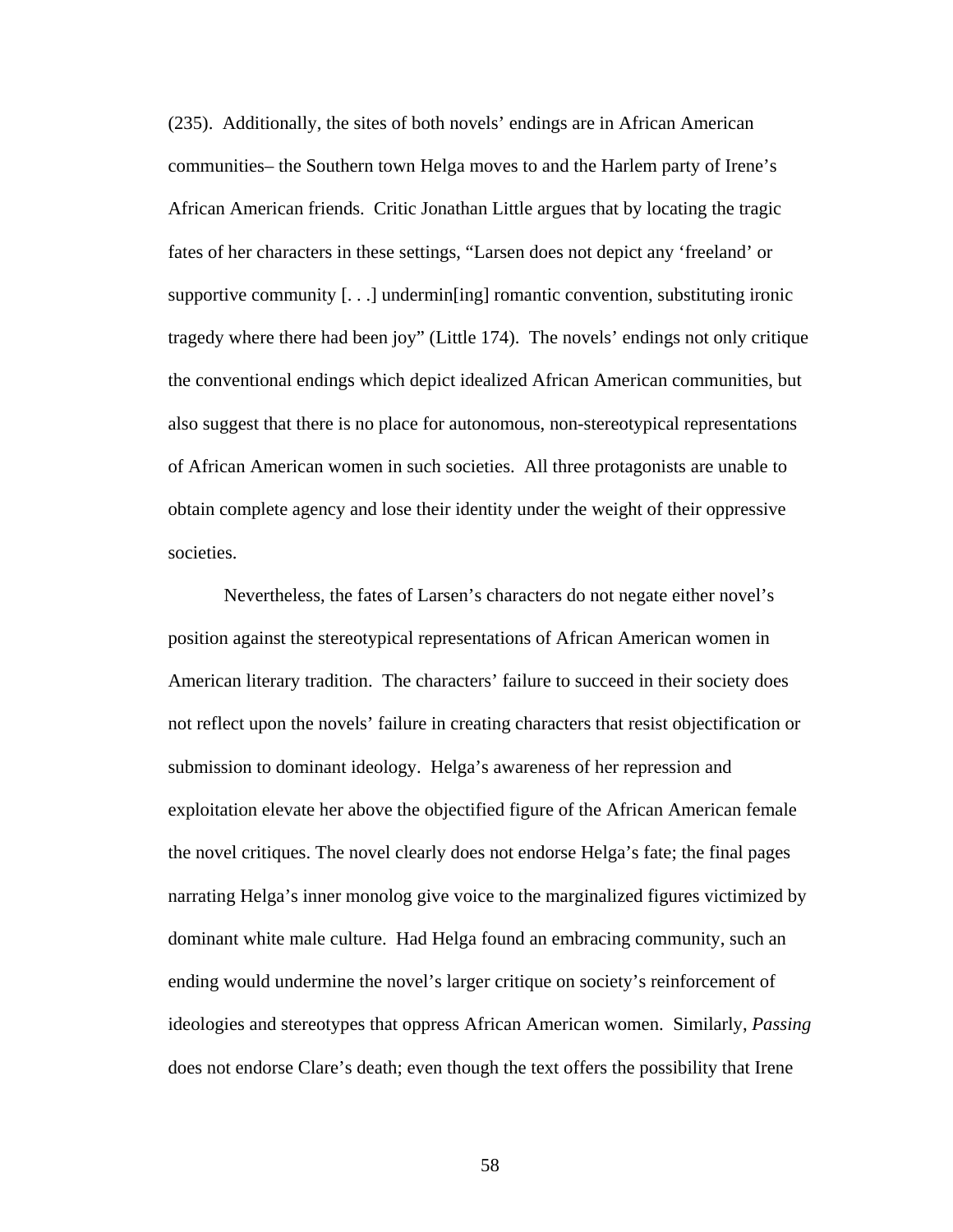kills Clare, the text depicts Clare's death as ultimately the result of racism– Clare's death, however it was caused, was initiated by Bellew's intrusion on the party and his racist slurs. On the other hand, Irene's fate is the most ambiguous. The last lines of the novel describe Irene's fainting as a drowning-- parallel to Helga's figurative sinking into death: "[Irene] moaned and sank down, moaned again. Through great heaviness that submerged and drowned her she was dimly conscious of strong arms lifting her up. Then everything was dark" (242). The imagery of Irene's fainting seems like a symbolic death; her moaning echoes Helga's figurative gasps of air through her suffocation. Nevertheless the presence of the arms lifting Irene up seems vaguely hopeful. While the text creates the possibility that Irene will be saved and perhaps rise up, it is certain that she will not do it on her own; it will only happen while she is unconscious and not of her own volition. Though Irene does not die, like *Quicksand*'s Helga she is stripped of her agency and the possibility of survival rests outside of herself. Ultimately, this thesis shows how both texts challenge the representations of African American women by depicting women capable of autonomy while criticizing a society which robs them of their agency and identities.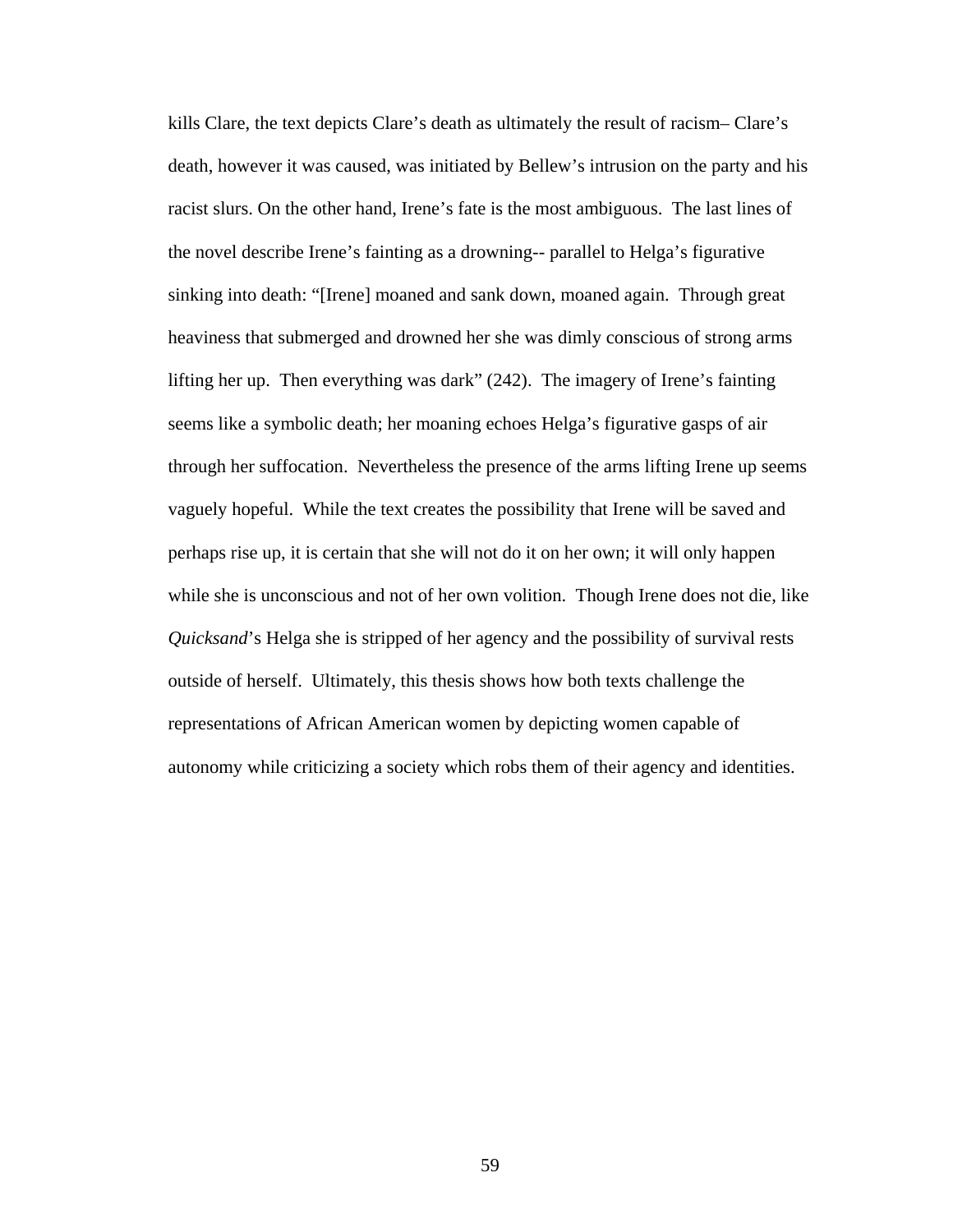#### Works Cited

- Althusser, Louis. "Ideology and Ideological State Apparatuses." Literary Theory: An Anthology. Eds. Julie Rivkin and Michael Ryan.  $2<sup>nd</sup>$  ed. Malden, Massachusetts: Blackwell, 2004. 693-702.
- Bennett, Juda. "Toni Morrison and the Burden of the Passing Narrative." African American Review. 35.2 (Summer 2001): 205-17.
- Butler, Judith. The Psychic Life of Power Theories in Subjection. Stanford: Stanford University Press, 1997.
- Cheng, Anne Anlin. The Melancholy of Race. Oxford: Oxford University Press, 2000.
- Davis, Angela Y. Women, Race and Class. New York: Random House, 1981.
- Du Bois, W. E. D. "Two Novels." The Norton Anthology of African American Literature. Eds. Henry Louis Gates Jr. and Nellie Y. McKay. 2nd ed. New York: W. W. Norton, 2004. 759.
- Fanon, Frantz. Black Skin, White Masks. New York: Grove Press, 1967.
- Freud, Sigmund. "Mourning and Melancholia." On the History of the Psycho-Analytical Movement Papers on Metapsychology and Other Works. Trans. James Strachey, Anna Freud, Alix Strachey and Alan Tyson. London: The Hogarth Press, 1917. 239-58.
- Harrison-Kahan, Lori. "Her 'Nig': Returning the Gaze of Nella Larsen's 'Passing.' Modern Language Studies. 32.2 (Autumn 2002): 109-38.
- Kirschenbaum, Baruch D. "Primitivism and Impossible Art." Art Journal. 31.2 (Winter 1971-1972): 168-72.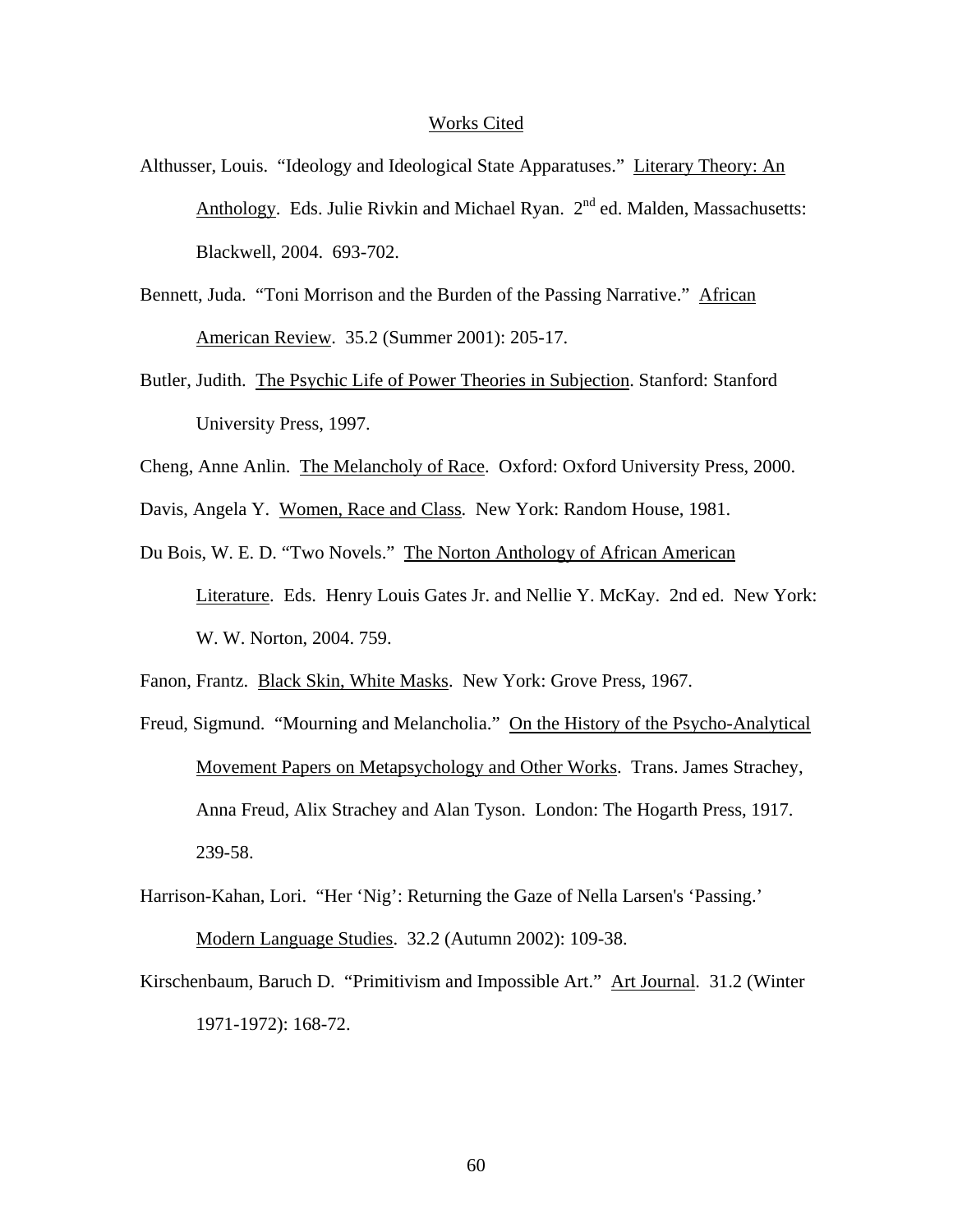- Larsen, Nella. Quicksand and Passing. Ed. Deborah E. McDowell. New Brunswick: Rutgers University Press, 1986.
- Little, Jonathan. "Nella Larsen's Passing: Irony and the Critics." African American Review. 26.1 (1992): 173-82.
- McDowell, Deborah E. "Introduction." Quicksand and Passing. By Nella Larsen. New Brunswick: Rutgers University Press, 1986. ix-xxxv.
- Michie, Helena. Sororophobia Differences Among Women in Literature and Culture. New York: Oxford University Press, 1992.
- Monda, Kimberly. "Self-delusion and self-sacrifice in Nella Larsen's Quicksand." African American Review. 31.1 (1997): 23-39.
- Silverman, Debra B. "Nella Larsen's Quicksand: Untangling the Webs of Exoticism." African American Review. 27.4 (Winter 1993): 599-614.
- Simson, Rennie. "The Afro-American Female: The Historical Context of the Construction of Sexual Identity." Powers of Desire The Politics of Sexuality. Eds. Ann Snitow, Christine Stansell, and Sharon Thompson. New York: Monthly Review Press, 1983. 229-36.
- Spillers, Hortense J. "Interstices: A Small Drama of Words." Pleasure and Danger: Exploring Female Sexuality. Ed. Carole S. Vance. Boston: Routledge and Kegan Paul, 1984. 73-101.
- Stavney, Anne. "'Mothers of Tomorrow': The New Negro Renaissance and the Politics of Maternal Representation." African American Review. 32.4 (Winter 1994): 533-61.
- Stoff, Michael B. "Claude McKay and the Cult of Primitivism." The Harlem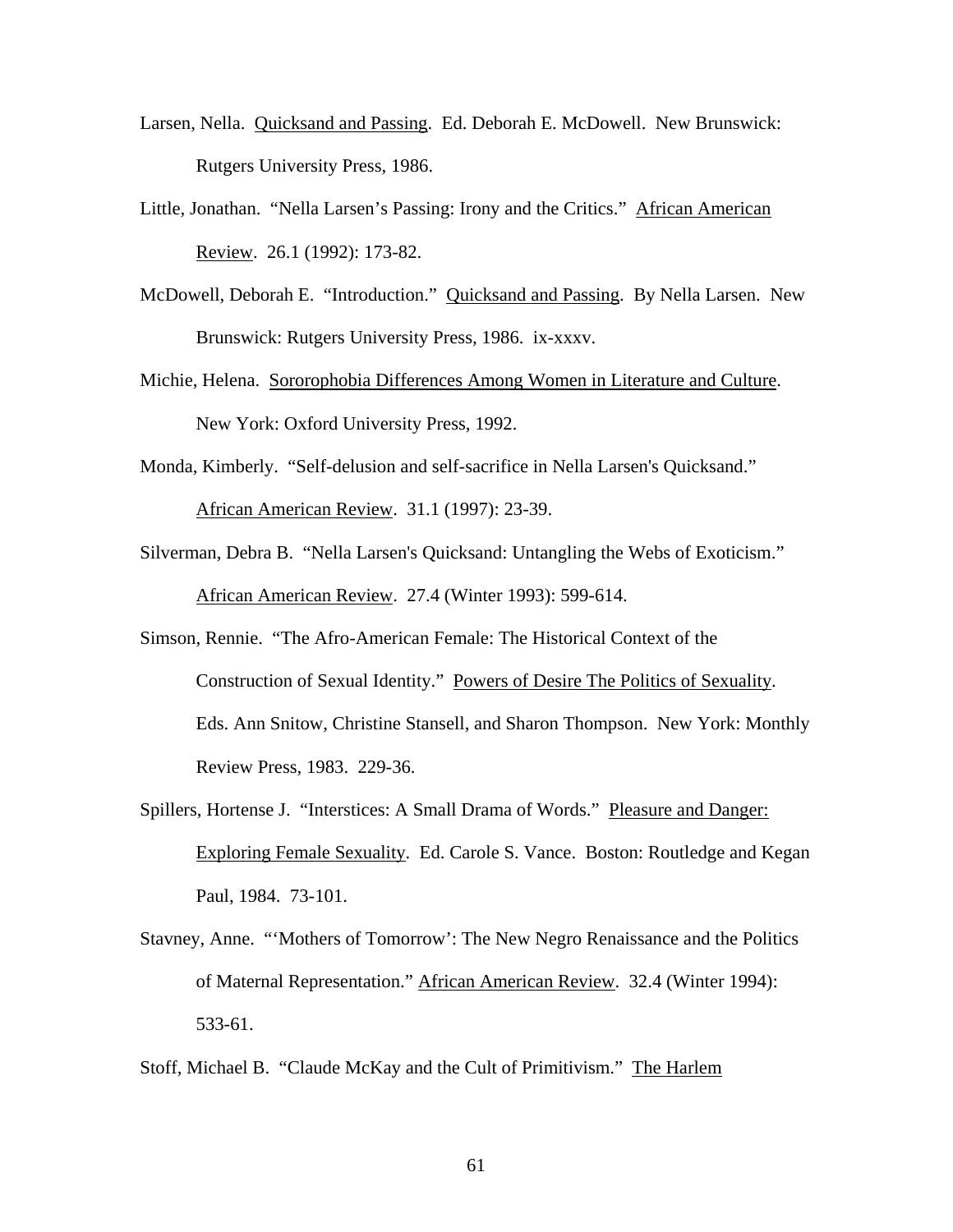Renaissance Remembered. Ed. Arna Bontemps. New York: Dodd, Mead, 1972. 126-46.

- Sullivan, Nell. "Nella Larsen's 'Passing' and the Fading Subject." African American Review. 32.3 (Autumn 1998): 373-86.
- Walker, Alice. In Search of our Mothers' Gardens. San Diego: Harcourt Brace Jovanovich, 1983.
- Youman, Mary Mabel. "Nella Larsen's Passing: A Study in Irony." CLA Journal. 18 (1974): 235-41.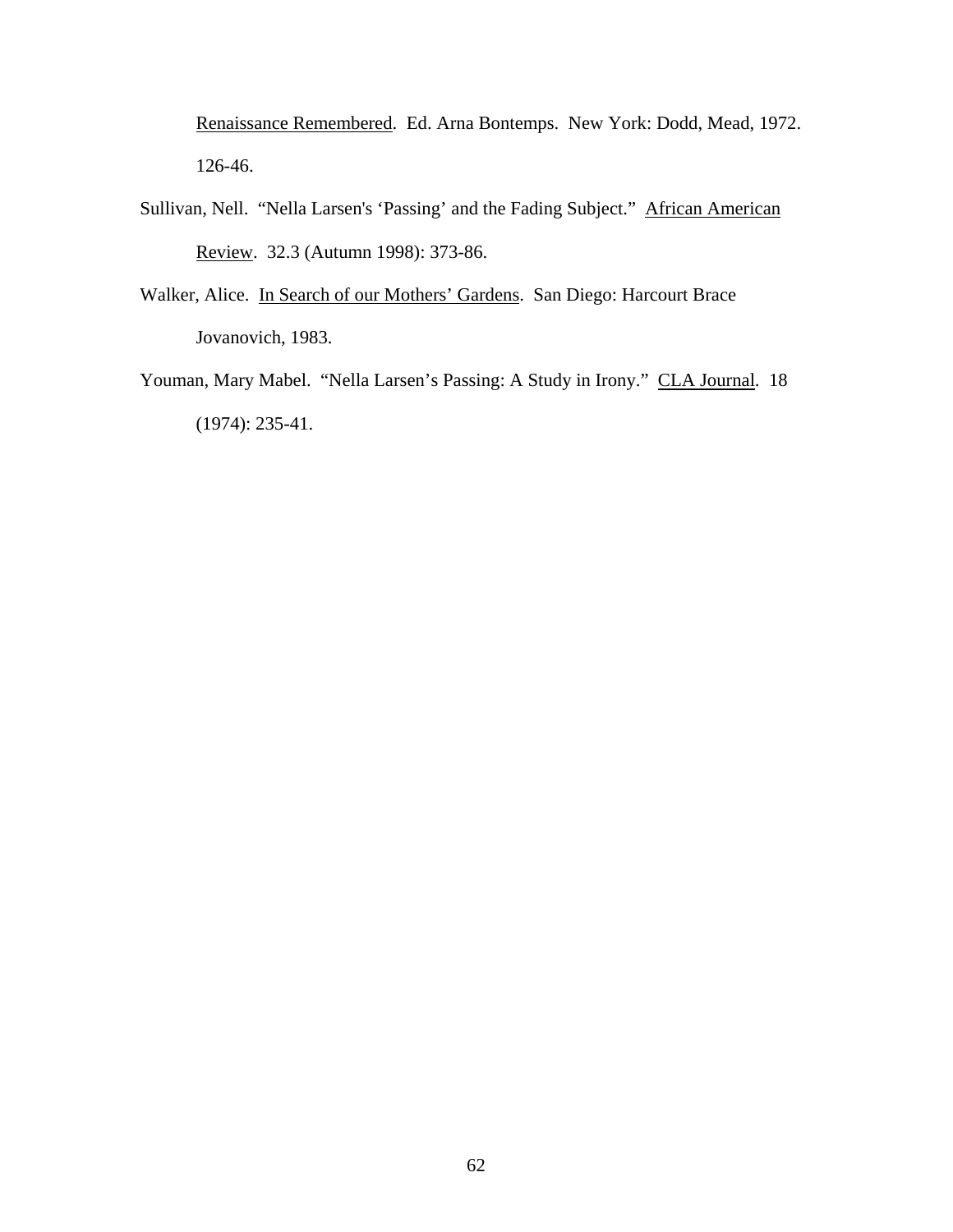#### **Bibliography**

- Ahmed, Sara. "'She'll Wake Up One of These Days and Find She's Turned into a Nigger': Passing through Hybridity." Theory, Culture, and Society. 16.2 (1999): 87-106.
- Barnett, Pamela E. "'My Picture of You Is, after All, the True Helga Crane': Portraiture and Identity in Nella Larsen's 'Quicksand.'" Signs. 20.3 (Spring 1995): 575-600.
- Bennett, Juda. "Toni Morrison and the Burden of the Passing Narrative." African American Review. 35.2 (Summer 2001): 205-17.
- Blackmer, Corrine E. "The Veils of the Law: Race and Sexuality in Nella Larsen's Passing." College Literature. 22.3 (1995): 50-68.
- Blackmore, David L. "'That Unreasonable Restless Feeling': The Homosexual Subtexts of Nella Larsen's Passing." African American Review. 26.3 (Autumn 1992): 475-84.
- Bone, Robert A. The Negro Novel in America. New Haven: Yale University Press, 1958.
- Brickhouse, Anna. "Nella Larsen and the Intertextual Geography of Quicksand." African American Review. 35.4 (Winter 2001): 533-60.
- Carby, Hazel V. Reconstructing Womanhood The Emergence of the Afro-American Woman Novelist. New York: Oxford University Press, 1987.
- Decker, Sarah S. Platt. "The Meaning of the Woman's Club Movement." Annals of the American Academy of Political and Social Science. 28 (1906): 1-6.
- DeVere Brody, Jennifer. "Clare Kendry's True Colors: Race and Class Conflict in Nella Larsen's Passing". Callaloo. 15.4 (Autumn 1992): 1053-1065.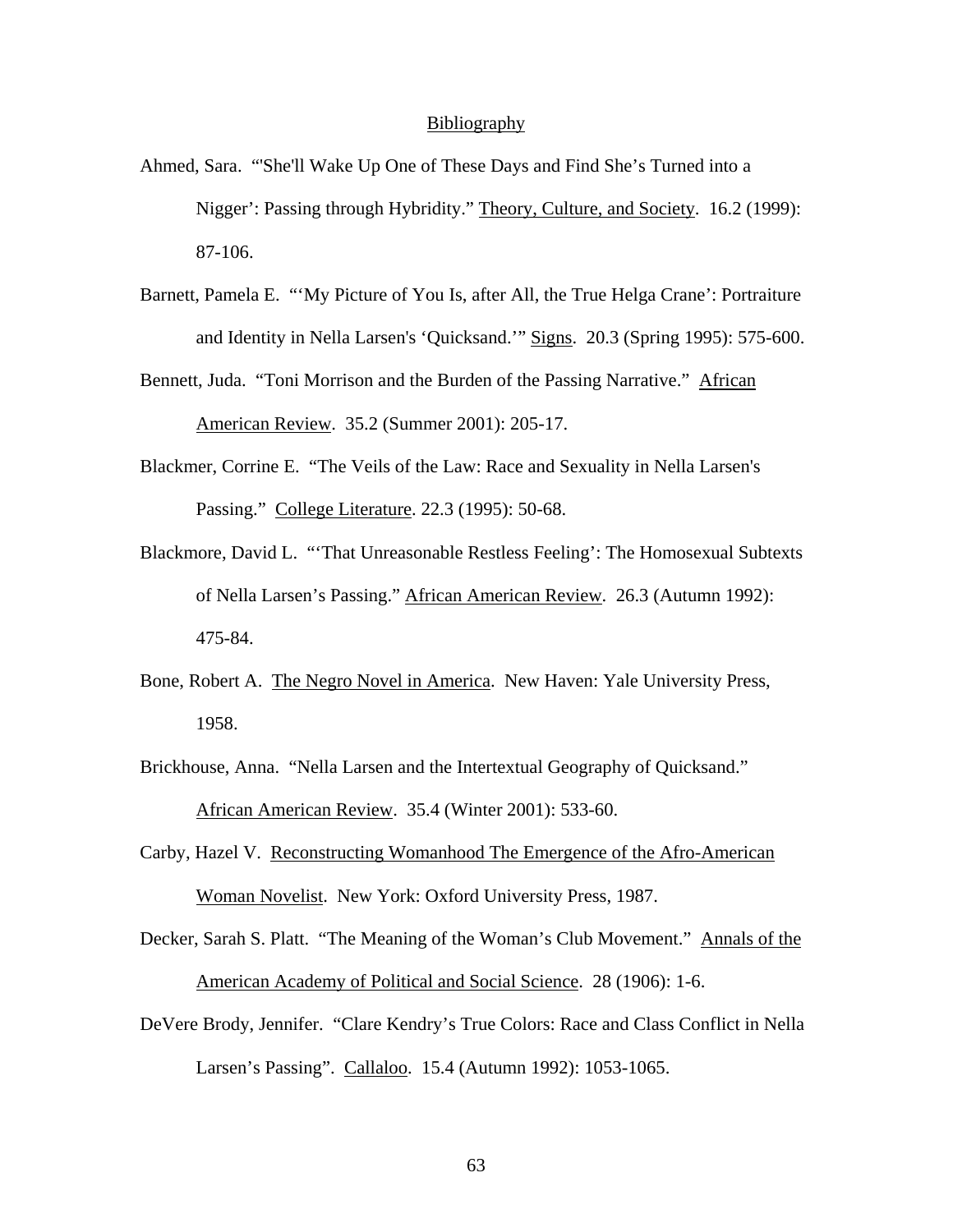- Dodds, Barbara. Negro Literature for High School Students. Champaign, Illinois: National Council of Teachers of English, 1968.
- Drake, St. Clare. "Introduction." A Long Way Home. By Claude McKay. New York: Harcourt Brace, 1970. ix-xxi.
- Foster, Frances Smith. "African American Literary Study, Now and Then and Again." PMLA. 115.7 (2000): 1965-1967.
- Gaines, Jane M. Fire and Desire Mixed-Race Movies in the Silent Era. Chicago: University of Chicago Press, 2001.
- Gates, Henry Louis Jr. "Introduction." Our Nig; or, Sketches from the Life of a Free Black . By "Our Nig." Ed. Harriet E. Wilson. New York: Random House, 1983. xi-lv.
- Gray, Jeffrey. "Essence and the Mulatto Traveler: Europe as Embodiment in Nella Larsen's Quicksand." Novel. 27.3 (1994): 257-71.
- Harris, Michael D. "Colored Pictures Race and Visual Representations." Chapel Hill: University of North Carolina Press, 2003.
- Hernton, Calvin. "The Sexual Mountain and Black Women Writers." Black American Literature Forum. 18.4 (Winter 1984): 139-45.
- hooks, bell. "The Oppositional Gaze: Black Female Spectators." Feminist Film Theory A Reader. Ed. Sue Thornham. Washington Square: New York University Press, 1999. 307-20.
- Hostetler, Ann E. "The Aesthetics of Race and Gender in Nella Larsen's Quicksand." PMLA. 105.1 (1990): 35-46.